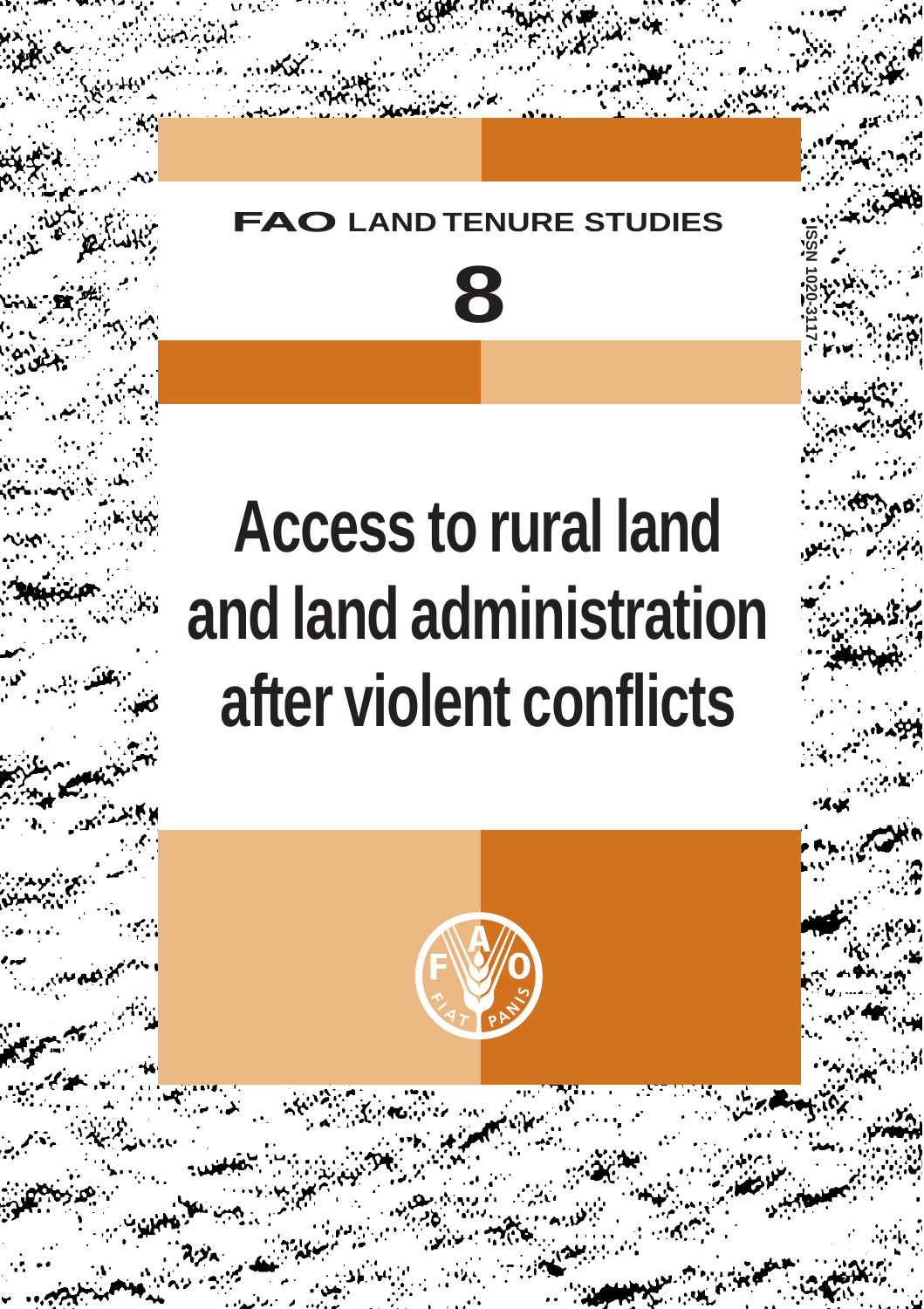

FOOD AND AGRICULTURE ORGANIZATION OF THE UNITED NATIONS

Rome, 2005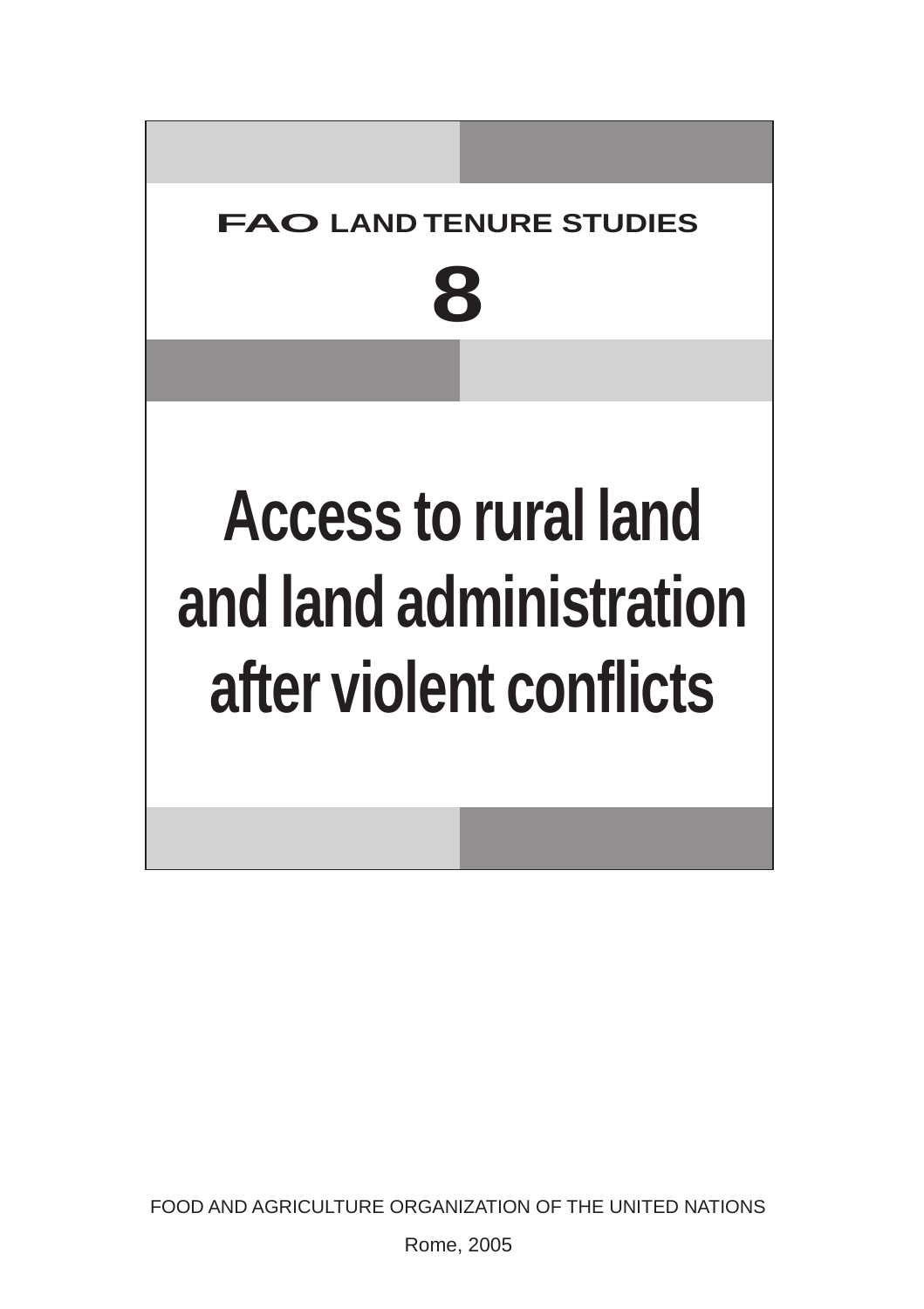The designations employed and the presentation of material in this information product do not imply the expression of any opinion whatsoever on the part of the Food and Agriculture Organization of the United Nations concerning the legal or development status of any country, territory, city or area or of its authorities, or concerning the delimitation of its frontiers or boundaries.

ISBN 92-5-105343-X

All rights reserved. Reproduction and dissemination of material in this information product for educational or other non-commercial purposes are authorized without any prior written permission from the copyright holders provided the source is fully acknowledged. Reproduction of material in this information product for resale or other commercial purposes is prohibited without written permission of the copyright holders. Applications for such permission should be addressed to the Chief, Publishing Management Service, Information Division, FAO, Viale delle Terme di Caracalla, 00100 Rome, Italy or by e-mail to copyright@fao.org

C FAO 2005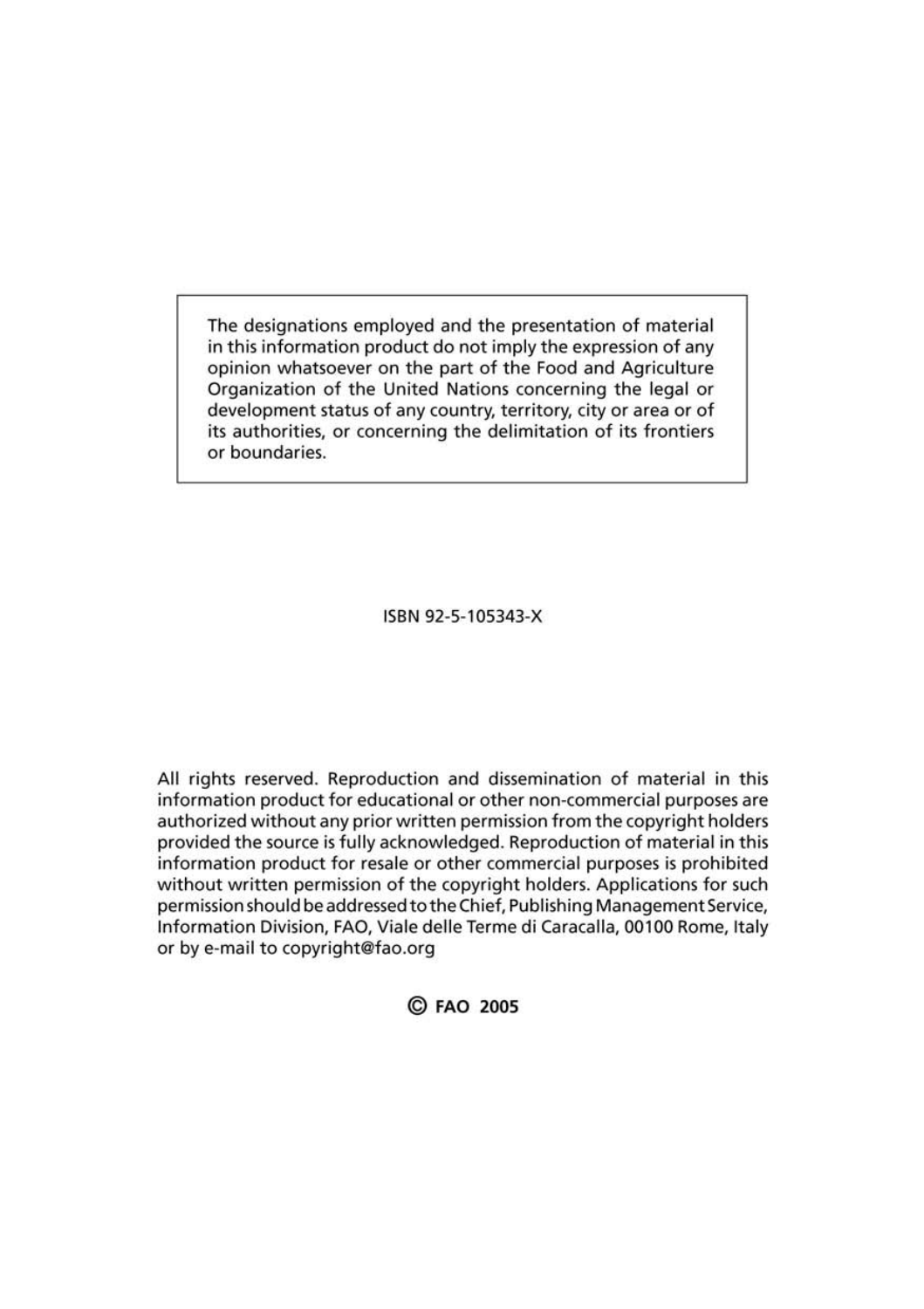### **FAOLand Tenure Studies**

FAO's Land Tenure Studies are concise presentations on the often complicated and controversial subject of land tenure, especially as it relates to food security, poverty alleviation and rural development. These studies do not seek to be exhaustive but instead reflect what FAO and its many international collaborators have discovered are "good practices" for a particular aspect of land tenure and its administration. The studies cover various aspects of improving access to land and other natural resources and increasing tenure security. They address the role of land tenure in rural development, gender and access to land, improved access to land through leasing arrangements, rural property taxation systems, land consolidation, and land access and land administration after violent conflicts.

More information on the Land Tenure Studies, and on FAO's work in land tenure, is available at: http://www.fao.org/sd/LTdirect/ltstudies\_en.htm http://www.fao.org/sd/IN1\_en.htm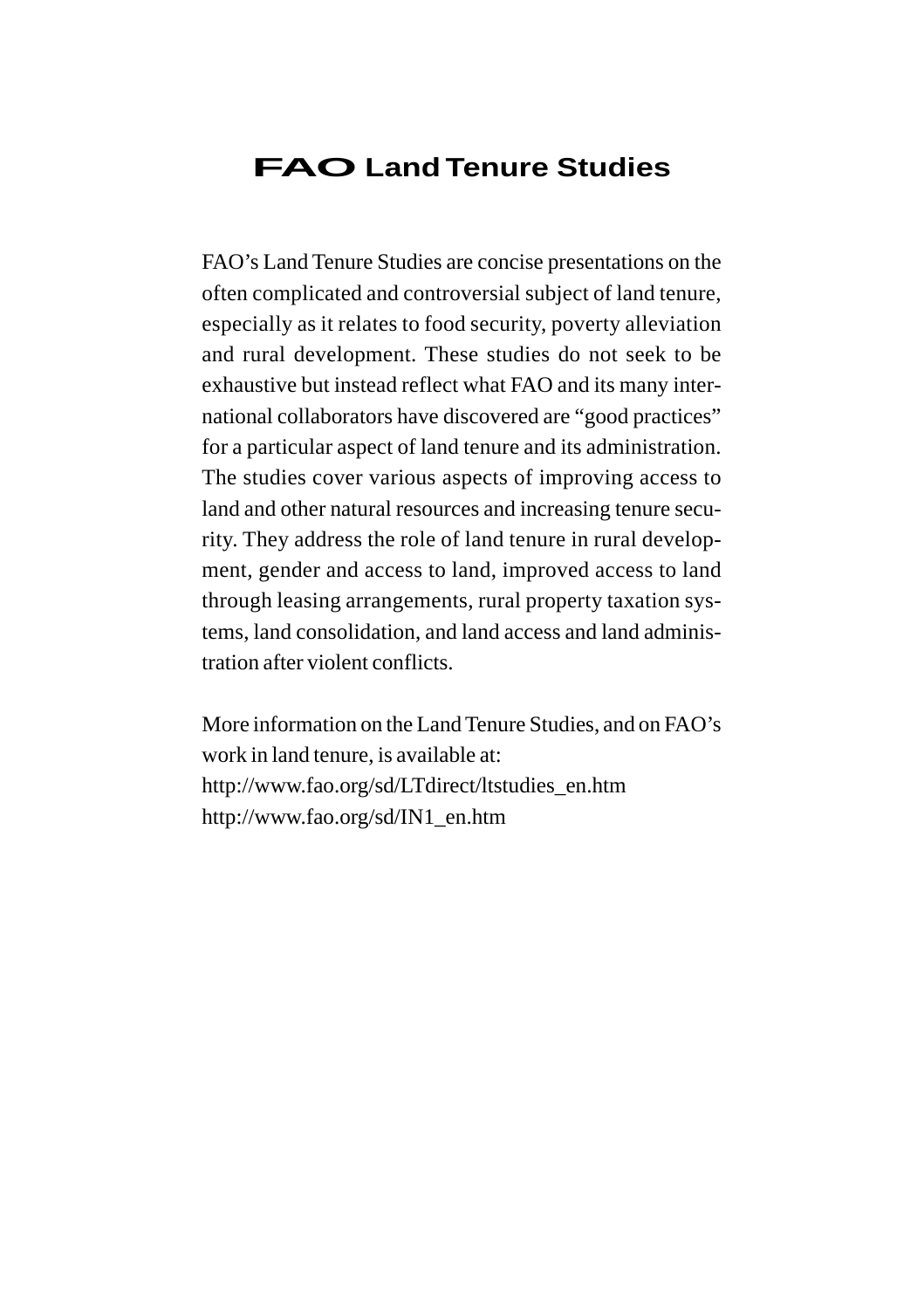#### **Acknowledgements**

*Guidelines prepared by David Palmer, Nigel Thomson, Paul De Wit, Jonathan Lindsay, Mika-Petteri Törhönen, Pamela Pozarny and Paul Mathieu.*

*Review Panel: Bengt Andersson, Clarissa Augustinus, Francisco Barquero, Florence Egal, Vladimir Evtimov, Annie Kairaba-Kyambadde and Jon Unruh.*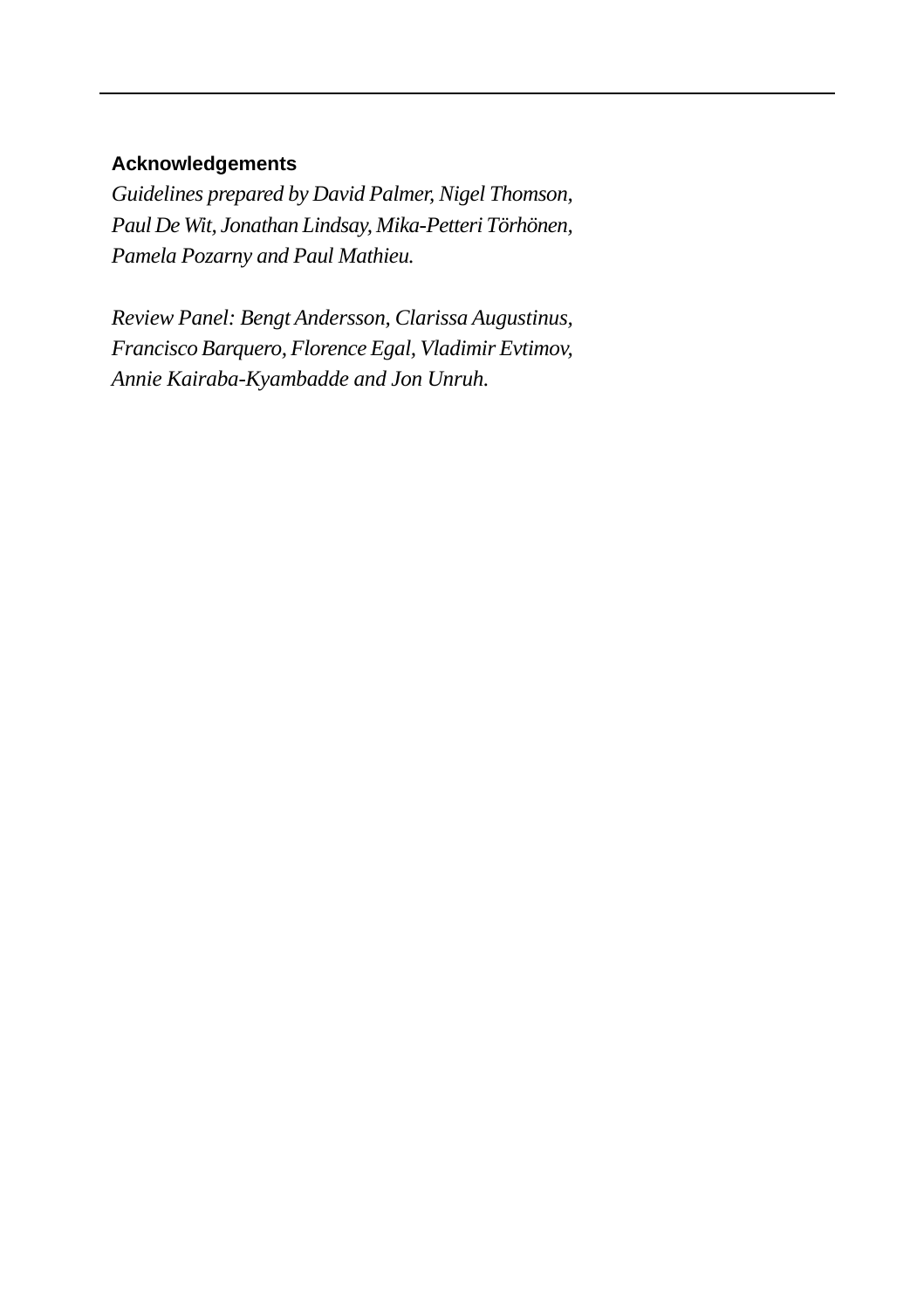## **Contents**

| Foreword                                                            | vii |
|---------------------------------------------------------------------|-----|
| <b>1. INTRODUCTION</b>                                              | 1   |
| <b>2. POST-CONFLICT SETTINGS</b>                                    | 5   |
| Violent conflicts and their causes                                  | 5   |
| The start and end of the post-conflict period                       | 7   |
| Characteristics of the post-conflict environment                    | 10  |
| The displacement and return of refugees                             |     |
| and Internally Displaced Persons                                    | 16  |
| <b>3. LAND TENURE IN POST-CONFLICT SETTINGS</b>                     | 19  |
| Land tenure and its administration                                  | 19  |
| Access to land in post-conflict settings                            | 24  |
| Land administration in post-conflict settings                       | 27  |
| <b>Customary lands</b>                                              | 30  |
| The importance of considering land tenure in post-conflict settings | 32  |
| <b>4. ASSISTANCE IN ASSESSMENT MISSIONS</b>                         | 35  |
| <b>5. ASSISTANCE WITH EMERGENCY ACTIVITIES</b>                      | 39  |
| <b>Recognition of land tenure problems</b>                          | 40  |
| The land tenure system                                              | 42  |
| <b>Adjudication of land rights</b>                                  | 43  |
| <b>Need for land</b>                                                | 45  |
| Availability of land                                                | 46  |
| <b>Operational framework</b>                                        | 47  |
| <b>Policy framework</b>                                             | 49  |
| Legal framework                                                     | 49  |
| Inter-agency coordination                                           | 51  |
| Communication                                                       | 52  |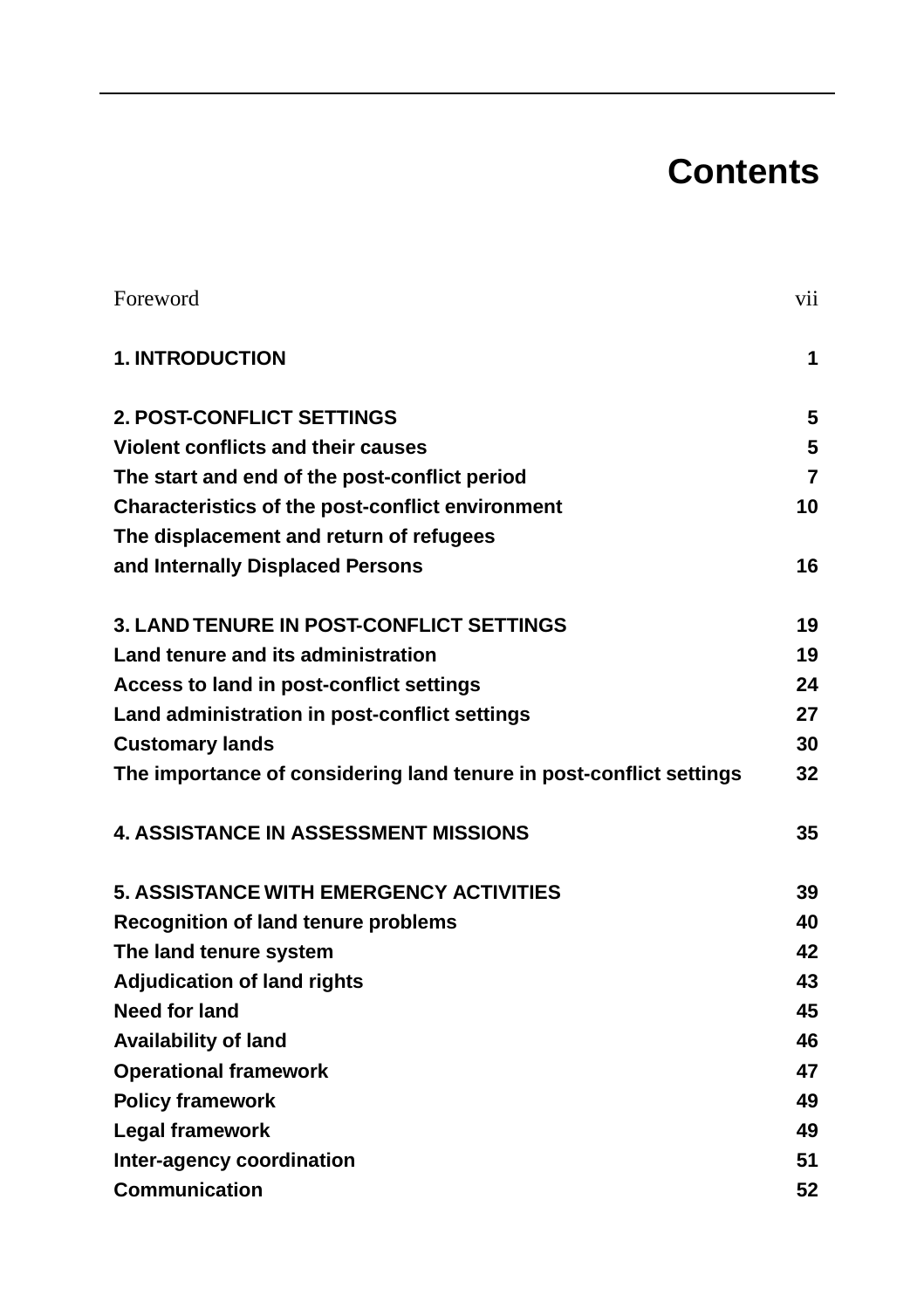| <b>Identification of priorities</b>                      | 52 |
|----------------------------------------------------------|----|
| Design and implementation of short-term actions          | 53 |
| <b>6. ASSISTANCE WITH THE DEVELOPMENT OF POLICIES</b>    | 57 |
| <b>Restitution</b>                                       | 60 |
|                                                          |    |
| <b>Resettlement</b>                                      | 63 |
| Establishment of an operational system                   | 65 |
| Co-ordination and communication                          | 67 |
| <b>7. ASSISTANCE WITH THE IMPLEMENTATION OF POLICIES</b> | 69 |
| <b>8. FINAL COMMENTS</b>                                 | 73 |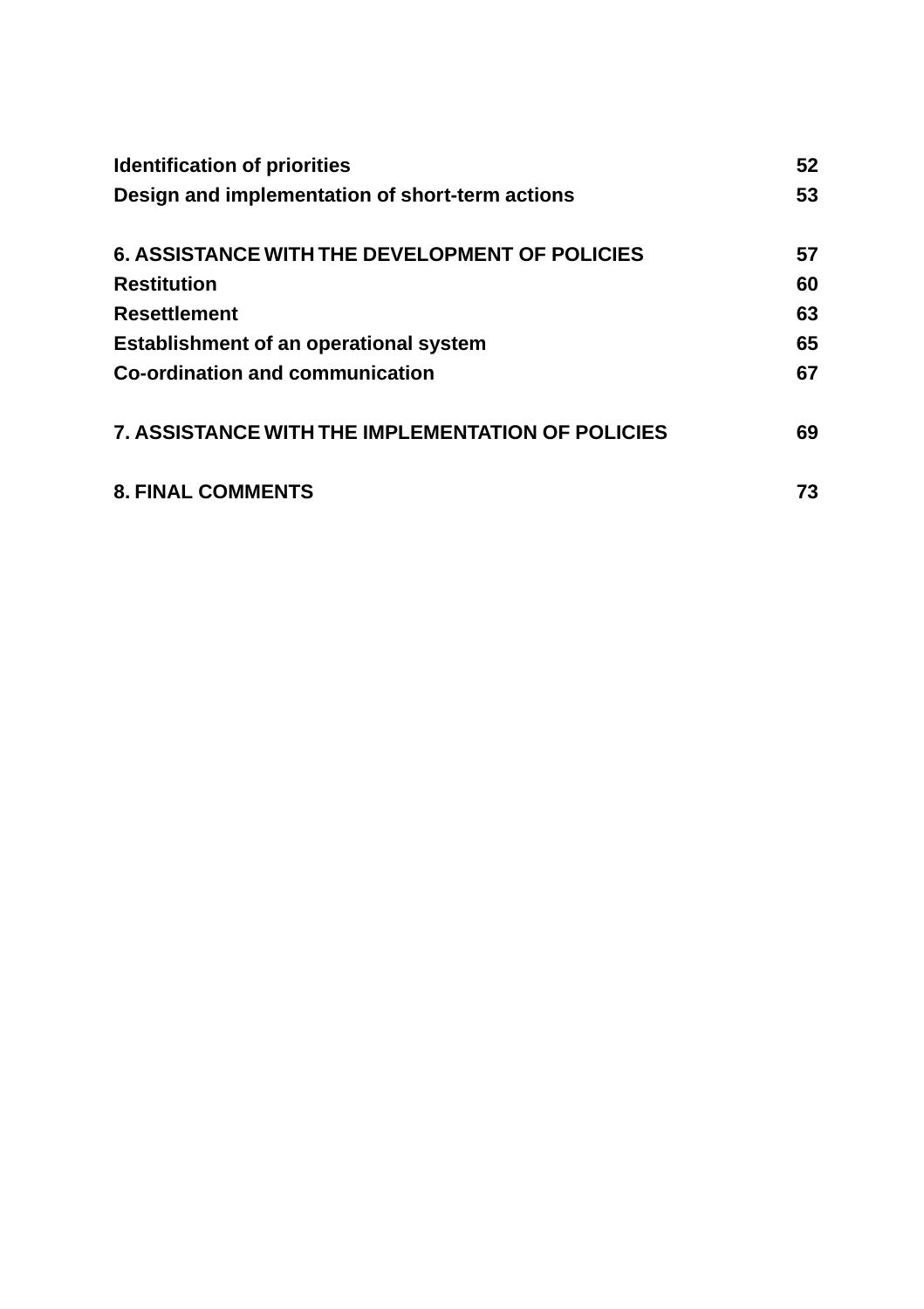## **Foreword**

The present volume is part of a series of Land Tenure Studies produced by FAO's Land Tenure Service of the Rural Development Division. Land tenure arrangements are a key to food security and sustainable rural development. Equitable and secure access to land, especially for the rural poor, is a crucial factor for reducing poverty and hunger, for increasing agricultural productivity, and for improving rural conditions. Effective land tenure institutions are needed to administer who has rights to what natural resources for which purposes, for how long, and under what conditions.

Violent conflicts typically cause significant changes to land tenure and its administration. A widespread conflict lasting for a number of years may result in successive waves of displacement of people. People may lose their land because they have been forcibly evicted, or they may abandon their land because of fear of violence. Those displaced are forced to seek land to settle, either within the country as Internally Displaced Persons, or externally as refugees. People living in safer areas may have lost access to their land with the arrival of those who are displaced.

At the end of a conflict, many people return home only to find that others occupy their property. In some cases such occupants may not have a valid claim. In many other cases the waves of displacement result in several people having legitimate claims to the same parcel of land. Many people will not be able to return to their original home areas and will have to settle elsewhere.

Providing secure access to land is particularly complex in situations following violent conflicts. A wide range of people and organizations require access to land for a variety of purposes. In some cases temporary access is required; in other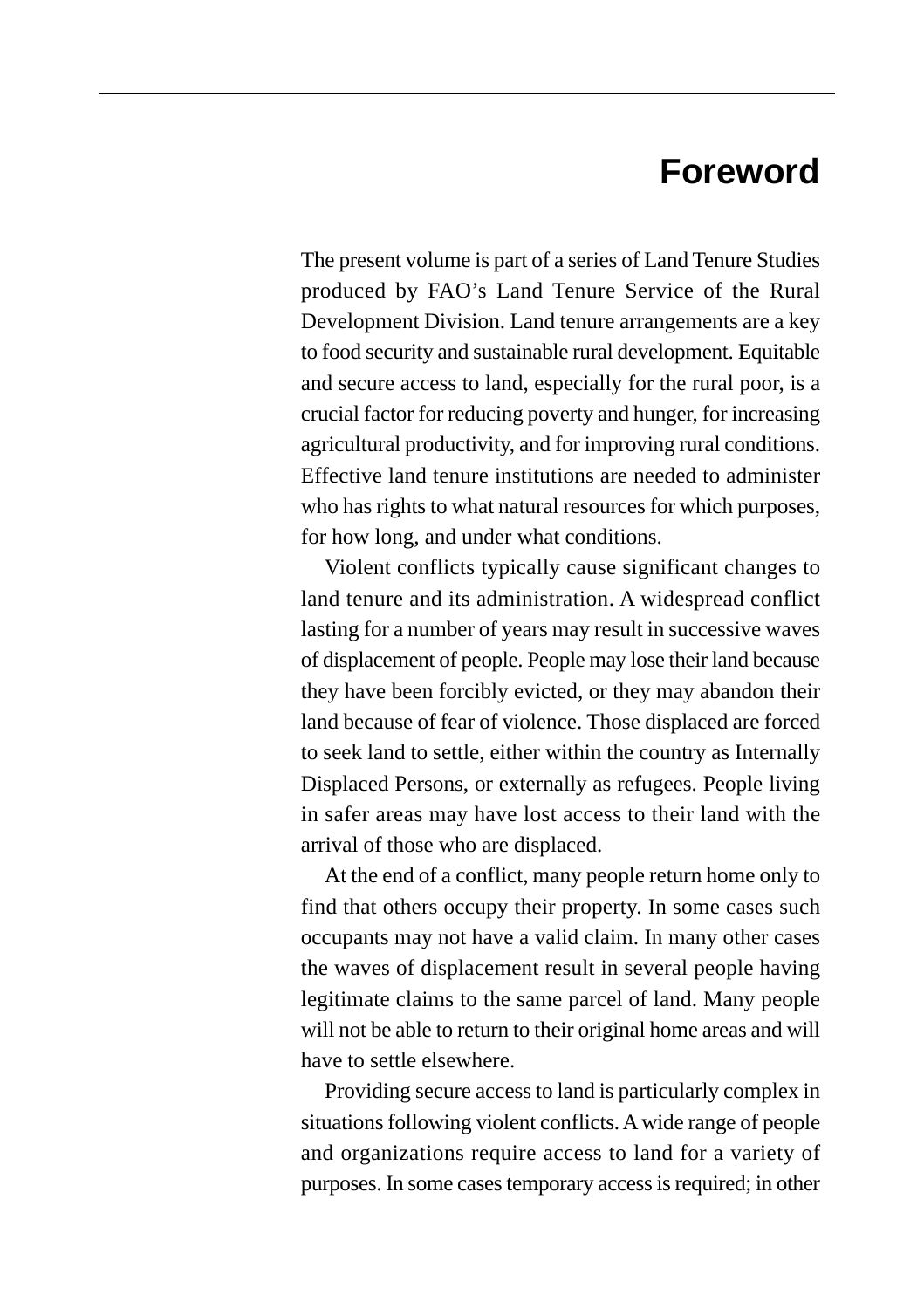cases more permanent arrangements are needed. Resolving claims to land and ensuring access to it are often hampered by a weak capacity of central and local levels of government. New processes for managing land restitution and resettlement programmes must often be designed and implemented. Critical infrastructure must be replaced, land records must be recovered or recreated, and technical and managerial expertise must be re-established.

This volume is intended to support land tenure and land administration specialists who participate in the recreation of land tenure and its administration in countries following violent conflicts. The book, like others in the series, does not seek to be exhaustive but rather reflects what FAO and its many collaborators have discovered are "good practices". FAO's Rural Development Division looks forward to continuing collaboration with its larger audience.

> **Parviz Koohafkan**  Director Rural Development Division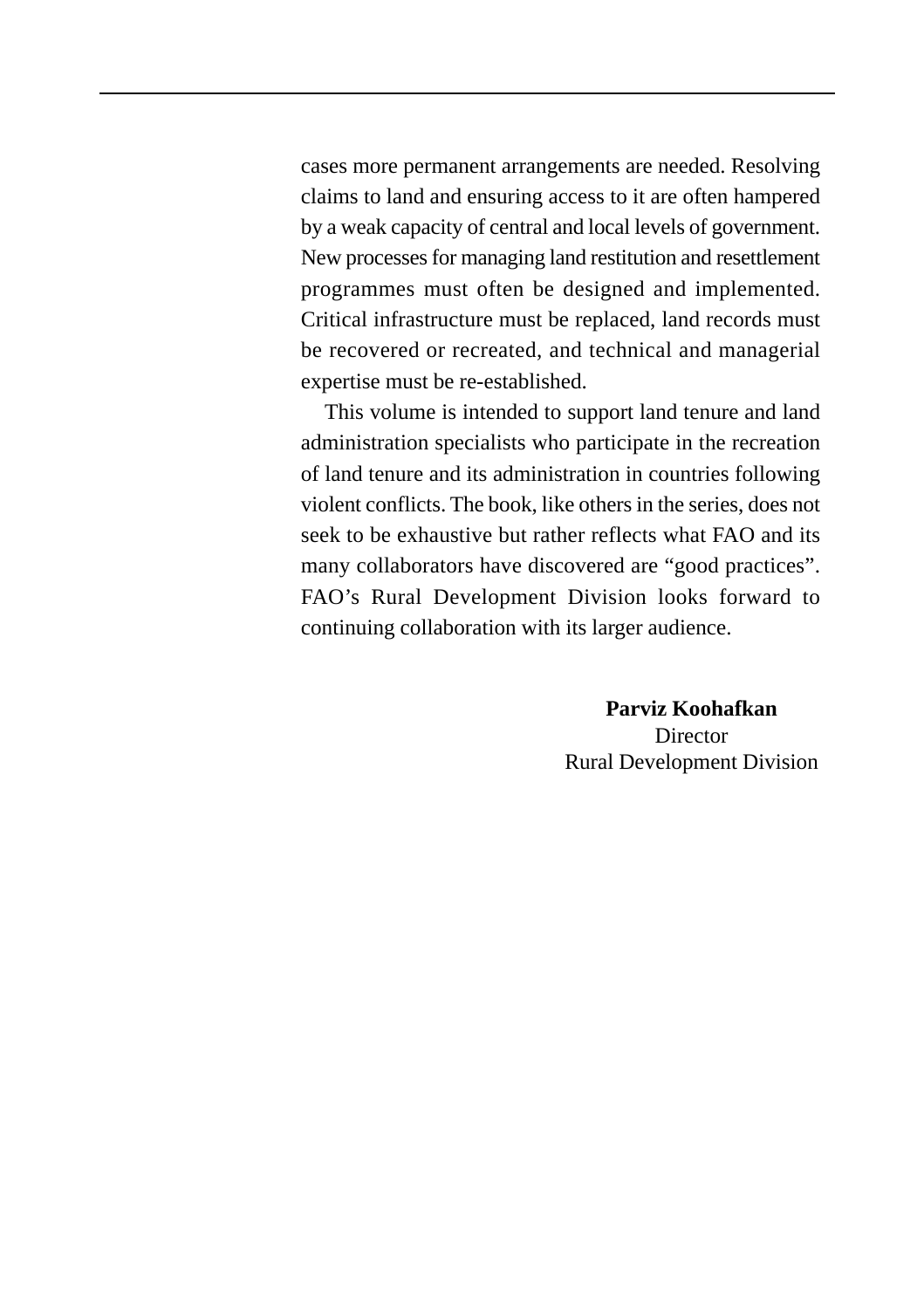## **1. Introduction**

- Secure access to land is a crucial factor in the eradication of hunger and poverty. Providing secure access to land is frequently not easy, and it is particularly complex in situations following violent conflicts. Getting the answer right can go directly to the matter of achieving sustainable peace. Addressing emergency humanitarian needs after a conflict requires finding places for people to live in the short-term under conditions that provide safety for them and which do not threaten the rights to land of others. Building longer-term social and economic stability requires finding more permanent solutions to where people can live and work. Yet too often, initiatives for recovery and reconstruction are planned without considering the need to resolve land tenure problems. 1.1
- Violent conflicts arise for many reasons. Some violent conflicts have their roots in disputes over access to land. In many other cases, land tenure is not a fundamental cause of violence although land disputes may add to the tensions. Regardless of the origin of a conflict, widespread violence over a period of years results in the massive displacement of much of the population. People become landless. Vulnerable groups almost invariably include women and children, and may also include ethnic or political minorities. At the end of a conflict, access to land is required by people who were displaced. Many people try to get back their own land. They may face several competing, legitimate claims to the same land as a result of successive waves of displacement. Many others may not be able to recover their lands and have to settle elsewhere. 1.2
- The effects of violent conflicts are usually widespread in a country but they can be particularly severe in rural areas. Conflicts often occur in poor countries where much of the population is rural: poor countries have the characteristics of a relatively low level of urbanization and a relatively high percentage of the labour force working in agriculture. Widespread conflicts in poor countries can thus result in the displacement of vast numbers of 1.3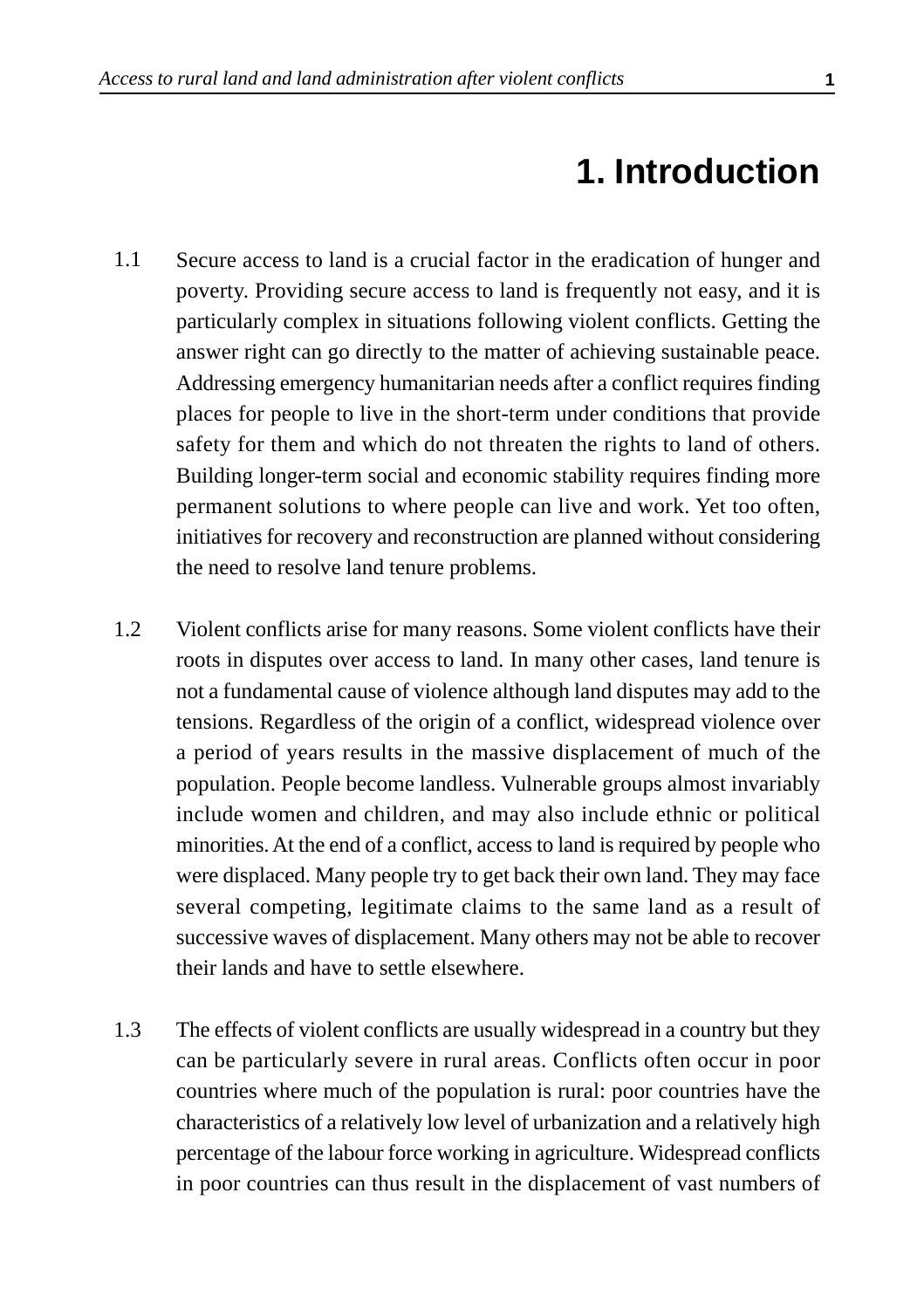people in rural areas. Following the conflict, a lack of roads and other rural infrastructure and the difficulty of working in rural areas may limit the attention paid to rural problems.

- Recovery from a violent conflict is hugely difficult. It must address the mass dispersal of people from their lands, widespread death and injury within the population, destruction of critical infrastructure, collapse of the legal system, loss of records and expertise, widespread mistrust, and continued fear and threat of violence. As most countries emerging from conflict were already poor before their spiral downwards into violence, they have limited capacity to address the problems of access to land and land administration. 1.4
- Assisting countries to provide access to land and to recreate land administration systems after conflicts is an important part of FAO's work in land tenure. The Organization has a long record of work in this area, and an initial function was the resolution of land tenure issues in Europe following the Second World War. More recent experience of the Organization and its partners has been used in the preparation of this guide. It aims to provide practical advice to land tenure and land administration specialists who work with FAO in the recreation of systems of land tenure and land administration in countries following conflicts. It also aims to assist people who prepare emergency, recovery and reconstruction projects by identifying land tenure issues that might be considered in the design of projects. 1.5
- The guide concentrates on aspects which are typically found in rural areas following conflicts. However, it recognises that land administration should be implemented in a holistic manner that addresses rural-urban linkages, and it identifies other issues such as the need to provide shelter and housing. Many of the new policies, laws and administrative structures to be put in place at the end of the conflict are likely to cut across the urban and rural landscapes. 1.6
- Every conflict situation will be different but there are often many common characteristics. This guide looks mainly at these common issues. It can 1.7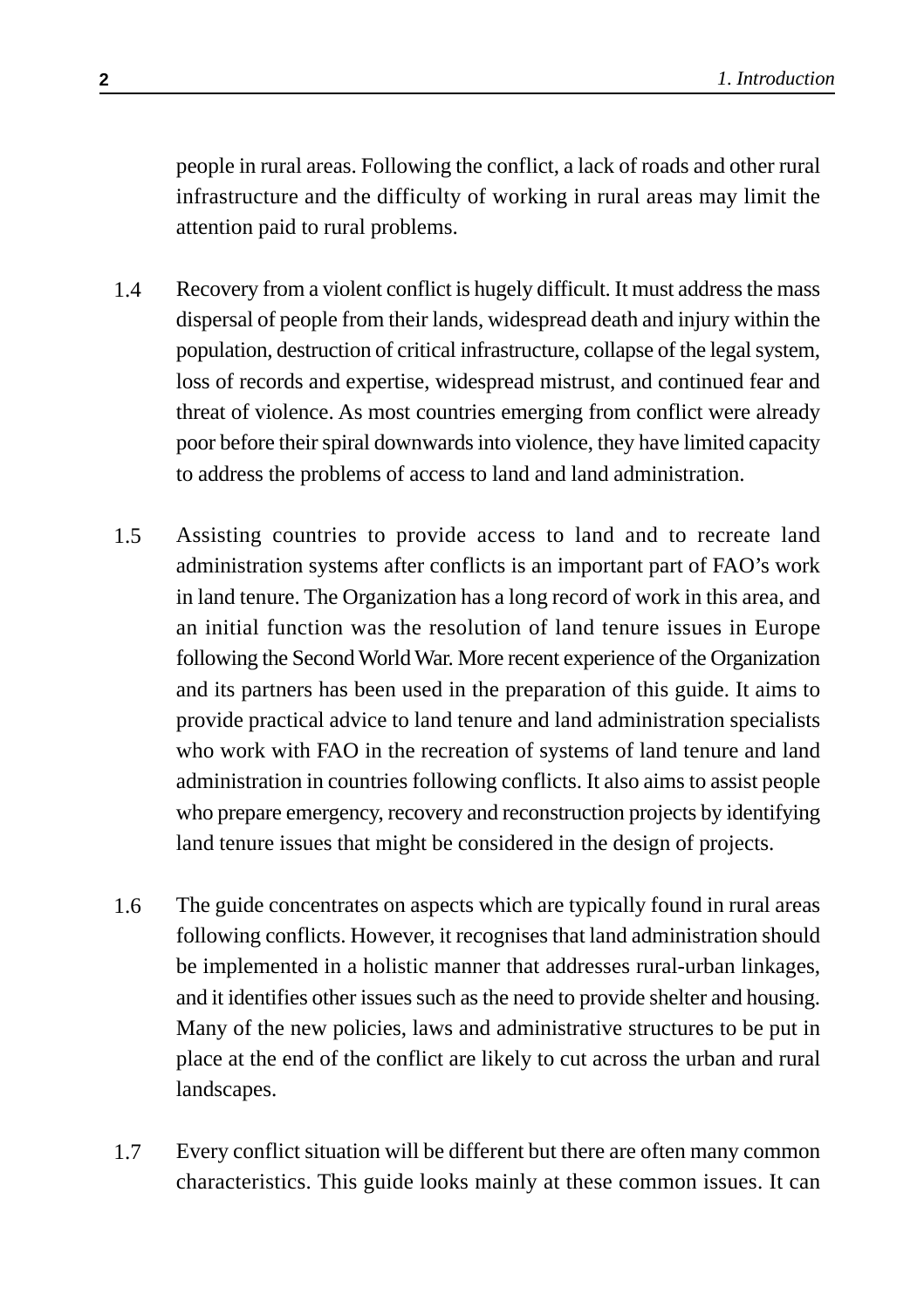provide only general guidance, and its contents should be assessed and applied in a way that is appropriate to each situation. Some circumstances, and suggested responses to them, may not apply at all in a given setting.

- For the purpose of this guide, the post-conflict period starts when the main hostilities have ceased to the point that international assistance can be provided for emergency activities, recovery and reconstruction. While there is a reasonable degree of security, the environment is not necessarily safe, and conflicts may re-emerge. 1.8
- In chapter 2, the guide provides an overview of general conditions such as death and violence, hunger and starvation, and the destruction of crops, homes, infrastructure and government facilities. This chapter is oriented largely towards land tenure and land administration specialists who have limited experience with violent conflicts, and it aims to inform them of the conditions under which they might work. 1.9
- Chapter 3 discusses the specific conditions of access to land and land administration that typically exist after a conflict. Information on land tenure and its administration is oriented towards designers of emergency projects who may have limited experience with land tenure. The chapter provides project designers and land tenure and land administration specialists with a description of characteristics that commonly exist in post-conflict settings. It identifies the importance of addressing land tenure issues following conflicts. 1.10
- As hostilities come to an end, international agencies may carry out the first missions to assess the situation. Land tenure and land administration specialists should be included in such early assessment missions to identify and analyse issues of access to land and land administration, and to identify possible actions. Chapter 4 outlines issues that should be addressed in such missions. 1.11
- Following preliminary assessment missions, the first interventions are likely to focus on providing services of an emergency, humanitarian nature. Chapter 1.12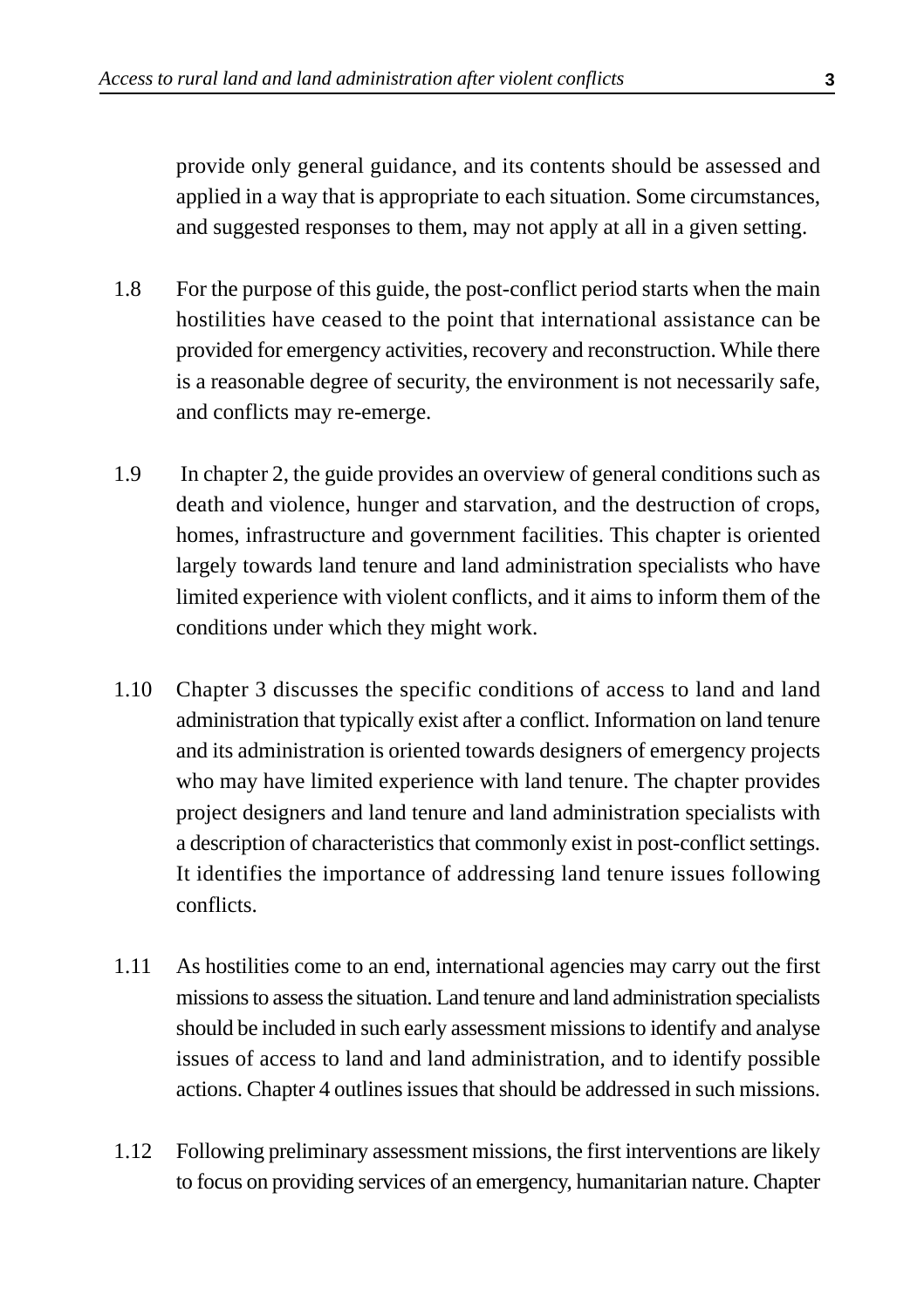5 identifies key questions on land tenure and its administration that may need to be addressed during this stage. This work should form the basis for the identification of priorities, and for the design of short-term actions that can be implemented relatively quickly.

- As the emergency activities conclude, there is the opportunity to plan for the development of policy. This may include dealing with access to land and land administration within a broad policy framework rather than through a number of isolated policy initiatives. It is likely to include a number of narrower policy decisions such as what types of land claims will be dealt with, who will be eligible to submit claims, and what procedures will be used. Chapter 6 outlines key questions that should be addressed regarding restitution, resettlement and the establishment of an operational land administration system. 1.13
- The consolidation of peace efforts allows for land policies, both broad and narrow, to be implemented. Chapter 7 outlines key questions that could be encountered, particularly with the monitoring and evaluation of the effects of such policies. Finally, chapter 8 summarises the roles that land administrators may play as advisors throughout the process. 1.14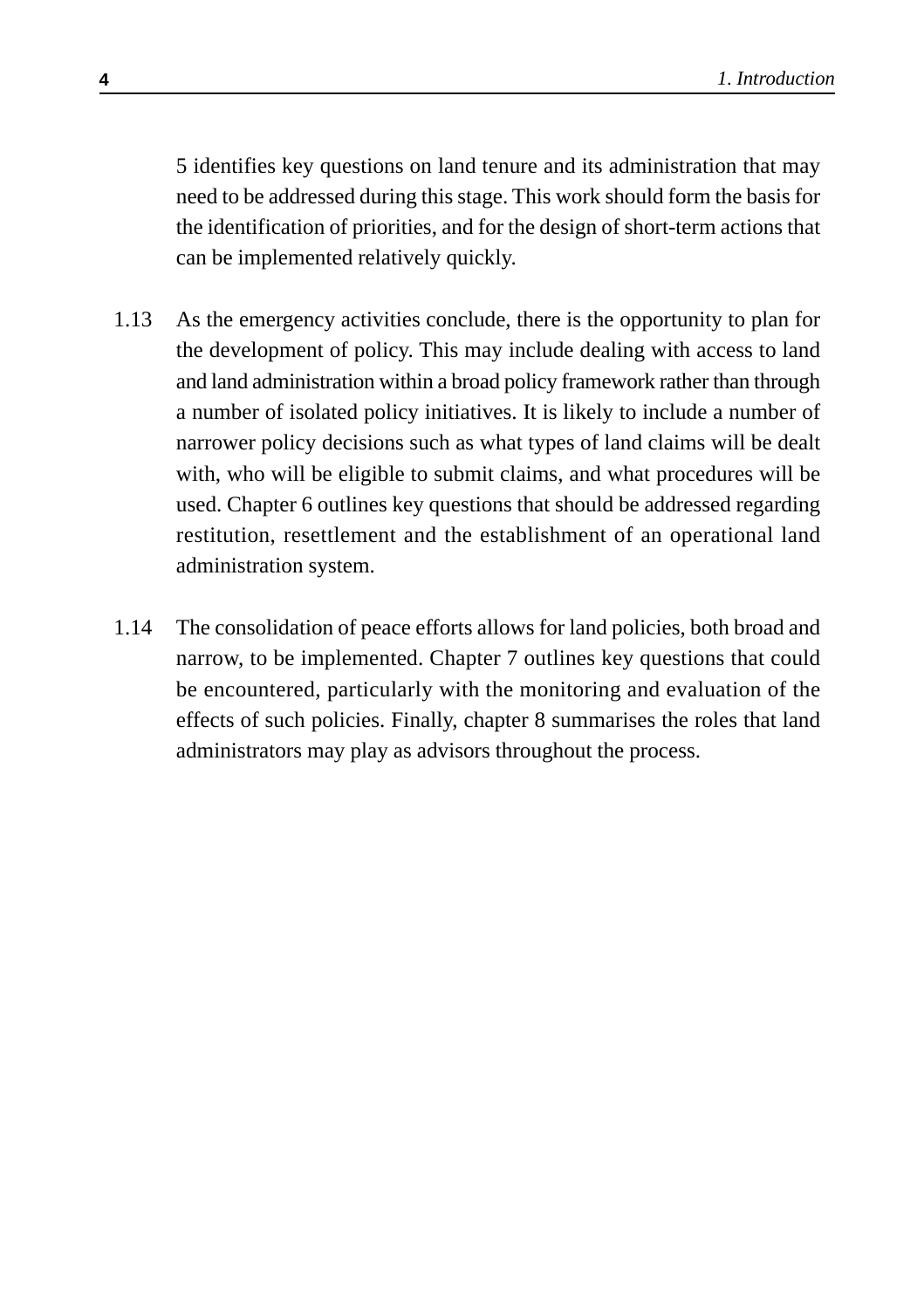## **2. Post-conflict settings**

- This guide addresses major conflicts of sustained violence that result in the death and injury of much of the population, and the massive movement of people from their lands. They may also result in the substantial destruction of infrastructure and the breakdown of government institutions. The effects are severe, partly because the conflicts can last for many years. 2.1
- This chapter is oriented towards land tenure and land administration specialists who may be required to provide support on projects, but who have limited direct experience with violent conflicts. It outlines the nature of violent conflicts. It describes the characteristics typically found in a post-conflict setting, and the effects that prolonged violence and extensive displacement may have on a society. 2.2

#### **VIOLENT CONFLICTS AND THEIR CAUSES**

- Most violent conflicts affect poor countries but the relationship between poverty and violence is not straightforward. The causes of violent conflicts are typically complex. Some conflicts are linked to competition for land and other natural resources. Growth in population without increases in productivity, or new opportunities to acquire income from non-agricultural activities, typically results in increased pressure on natural resources. The resulting environmental degradation may cause still greater competition for the remaining natural resources. As access to land is often related to social identity, the rights to land of people may be used in the political exploitation of tension. Where ownership of land is concentrated in the hands of a minority, whether based on class or ethnicity, the demands for land reform may lead to a violent struggle. Tenure issues are essentially political, and tenure relationships are imbedded in, and affected by, class or ethnic relationships. Tenure issues are liable to become politicized, and political issues are liable to become ethnicized. 2.3
- Other violent conflicts arise without the scarcity of land and other natural resources being a fundamental cause, although land disputes may become 2.4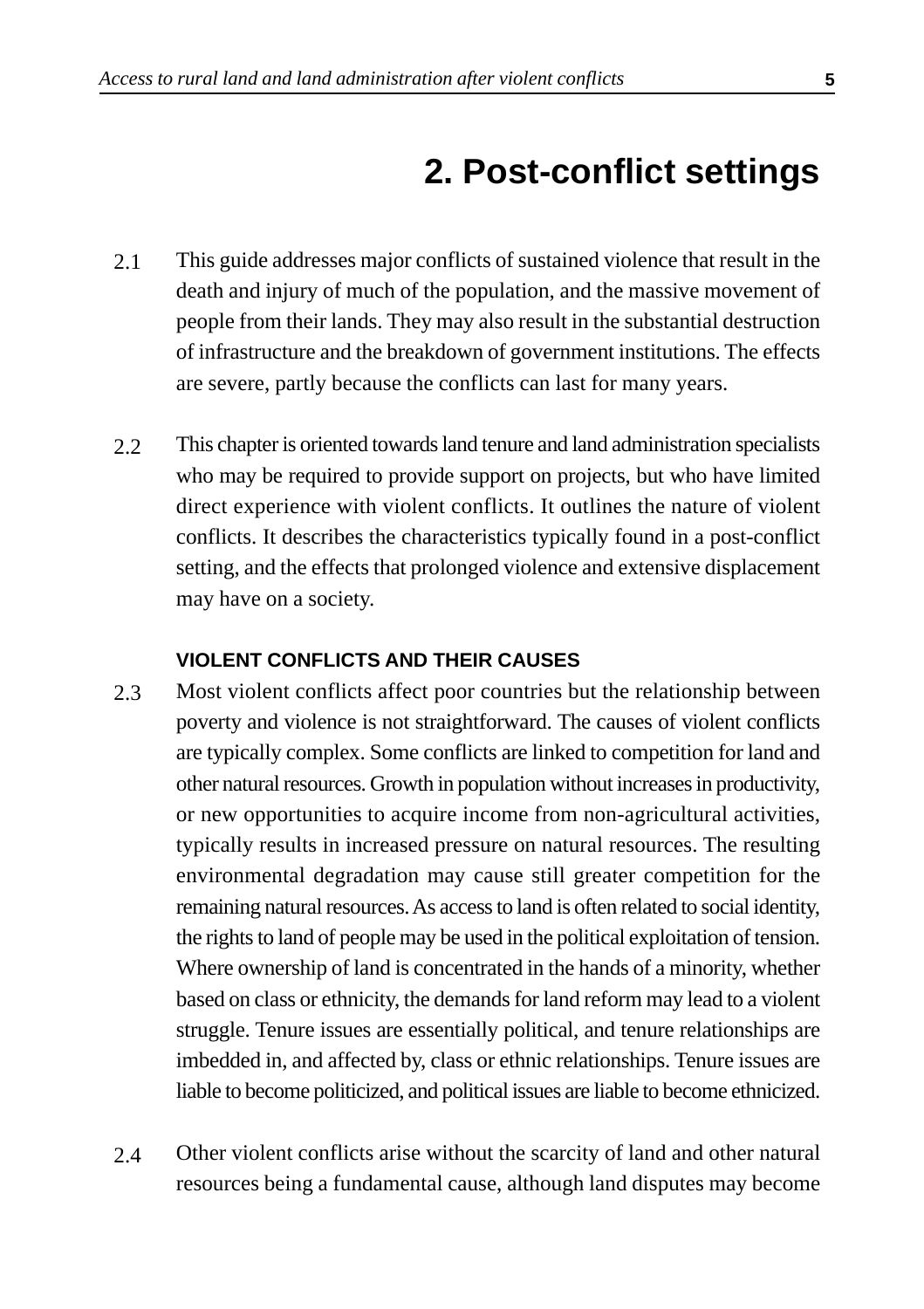merged with other issues, and different sides in the conflict may attempt to gain control over natural resources such as oil, diamonds and timber in order to finance their activities. A broad factor of many conflicts is the social, economic and political discrimination against groups in society, whether minorities or a majority of the population. Such discrimination can often have an impact on land tenure, e.g. through "ethnic cleansing" in specific areas. Bad governance is another common factor. Challenges to the legitimacy of the state may come from movements seeking independence, or from groups wishing to overturn the government. Grievances may be fed by experiences of arbitrary rule, favouritism, corruption and extortion. Conflict may also be fuelled by external factors such as the instability of a neighbouring country.

- Grievances, even if held by many in a society, seldom lead to violence without mobilization by leaders. Divisions such as ethnicity and religion do not often result in violence by themselves. However, such divisions may be exploited by leaders who are ideologically inspired to address poverty and political injustices, or inspired by greed and the ability to extract wealth out of the conflict. These divisions can come to involve land in cases where social groups are connected to specific areas such as ethnic homelands or home territories. 2.5
- The immediate cause of conflict often arises from leaders who are not willing to negotiate a peaceful resolution. The actual causes of the conflict may be far harder to diagnose: a combination of factors is often responsible and it may be difficult or impossible to assess their relative importance. A certain mix of factors might lead to violence in one society but not in another. A situation that has been stable for years may become violent because of a combination of factors such as external interventions, changes in the weather, changes in local leadership, and widening economic disparities. Other changes such as increasing population and migration, and the provision of infrastructure and social facilities such as education, may cause shifts in social consensus. The accumulation of sources of tension arising from such shifts may result in increased conflict between those who benefit from the changes and those who lose. 2.6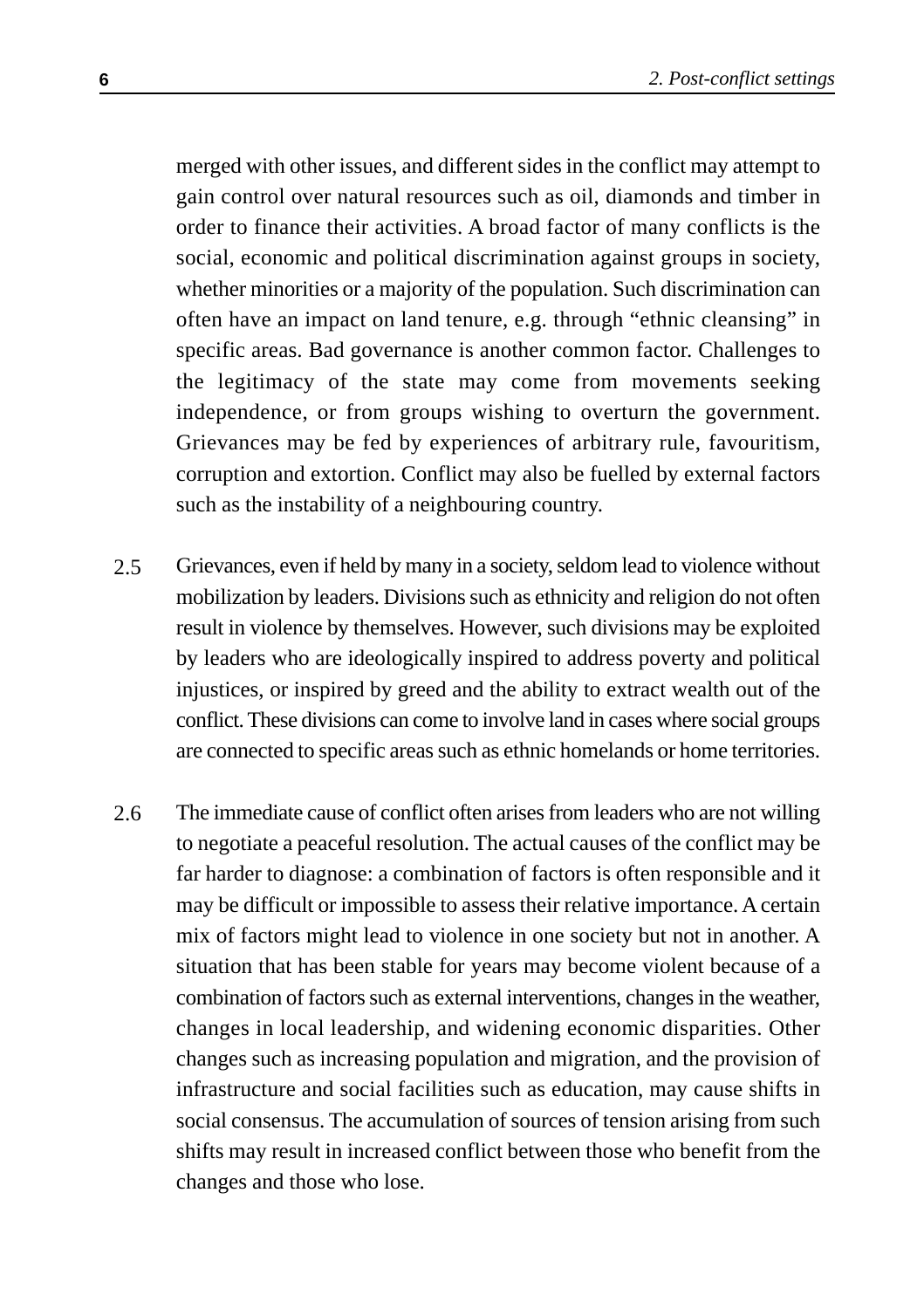As a conflict escalates, it may go beyond the capacity of the leaders to control it. The violence may entrench the divisions in society, hardening the interests and positions of the various groups. Because of the spatial nature of violent conflict and land tenure, it may be difficult to separate the two in terms of cause and conduct of a conflict. Violence may not cease with the resolution of an original grievance; instead, it may continue around newly defined positions. 2.7

#### **THE START AND END OF THE POST-CONFLICT PERIOD**

- For the purposes of this guide, the post-conflict period starts when the main hostilities have ceased to the point that international aid can begin. There is a reasonable degree of security but the situation is not necessarily safe. The transition from intense violence to peaceful recovery typically does not follow a straightforward path. It also does not occur in all parts of the country at the same time. The signing of a peace agreement may signify the end of a conflict but hostility and resentment may continue for months or years at varying levels of intensity. Social tensions may even increase during the post-conflict period. The return of displaced people may provide opportunities to seek revenge and to settle old grievances, and people displaced by the violence may return to find that others have taken their property. 2.8
- The post-conflict period is considered to end at the point when basic legal frameworks and land administration institutions exist and there is reasonable capacity within the country for the development of policies. However, the end of a post-conflict period may be as difficult to define as its start, and there is seldom a clearly defined boundary. The process of "peace-building" may go on for a much longer period of time. 2.9
- The nature of activities within the post-conflict period will vary according to the extent to which progress is made. Activities can be characterized as having a focus on emergency relief, and on the development and implementation of policy. This categorization is illustrated in Figure 1, and is described in more detail in the following paragraphs. In practice, these 2.10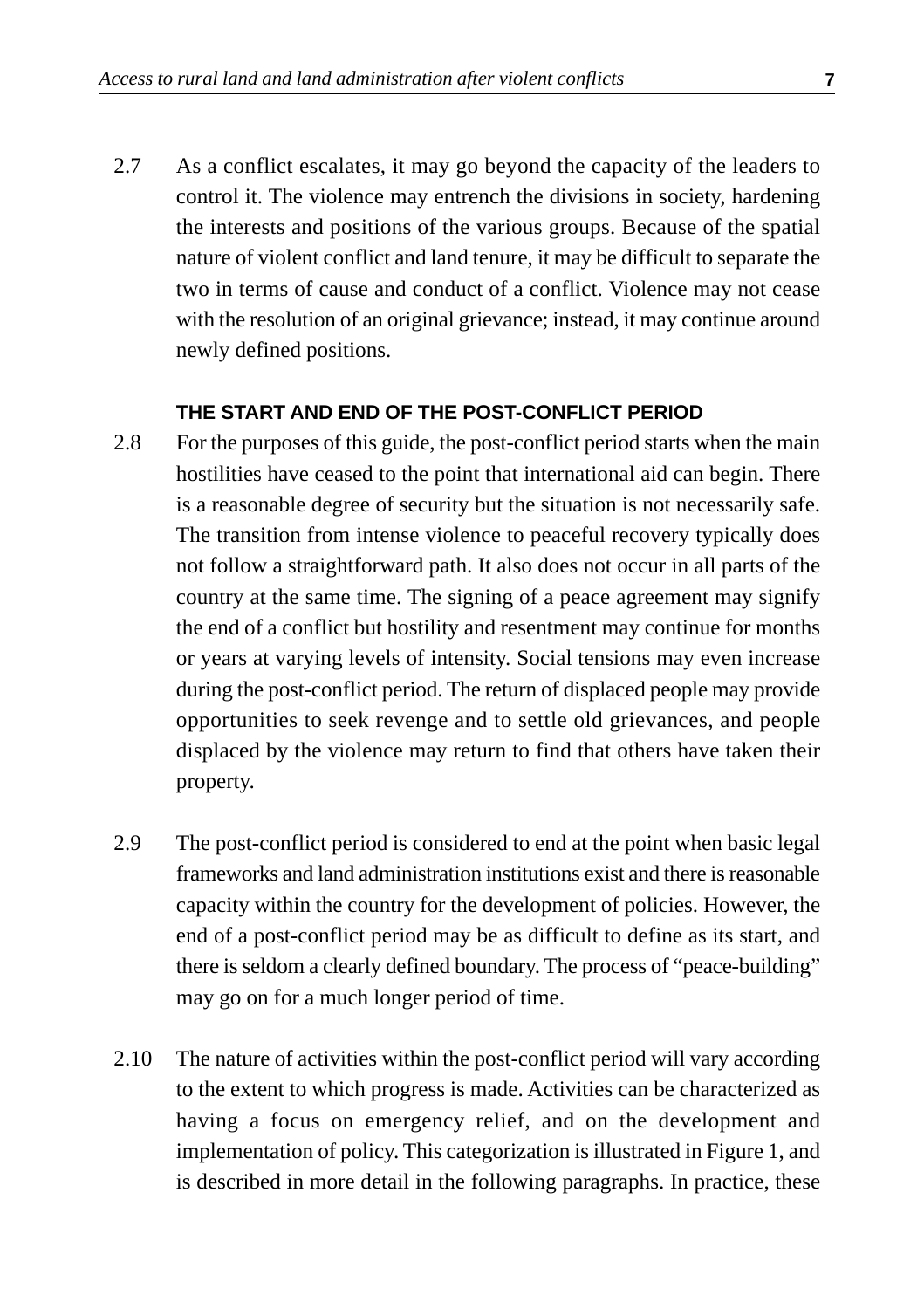groups of activities do not occur in a straightforward process. Instead, they are likely to overlap. Emergency activities such as peace enforcement may be required in some areas of a country while some degree of peace may exist in other areas. As a result, activities related to the development of policy may start unevenly across the country. Likewise, institutions may be established in law before there are the resources and capacity to implement the plans. While there may not be a steady move to normality as suggested by Figure 1, the ability for the development and implementation of policy will depend on the extent to which peace can be maintained. The greater the level of peace, the more likely it will be that policies will be developed and implemented.

#### **FIGURE 1**



**Emergency activities** focus on establishing basic governance and providing humanitarian services. They are usually undertaken in the immediate aftermath of conflict and before full-scale mobilization of aid resources has started. During this period, there is often little or no operational governance and rule of law, and extensive destruction of infrastructure. Food security is low. There is usually a high possibility of epidemic diseases and exploitation of the population, particularly vulnerable groups including women and children, the elderly, sick and injured, and ethnic minorities. This period may or may not involve international peace-keeping operations such as disarmament and demobilization of former combatants. An uncertain return 2.11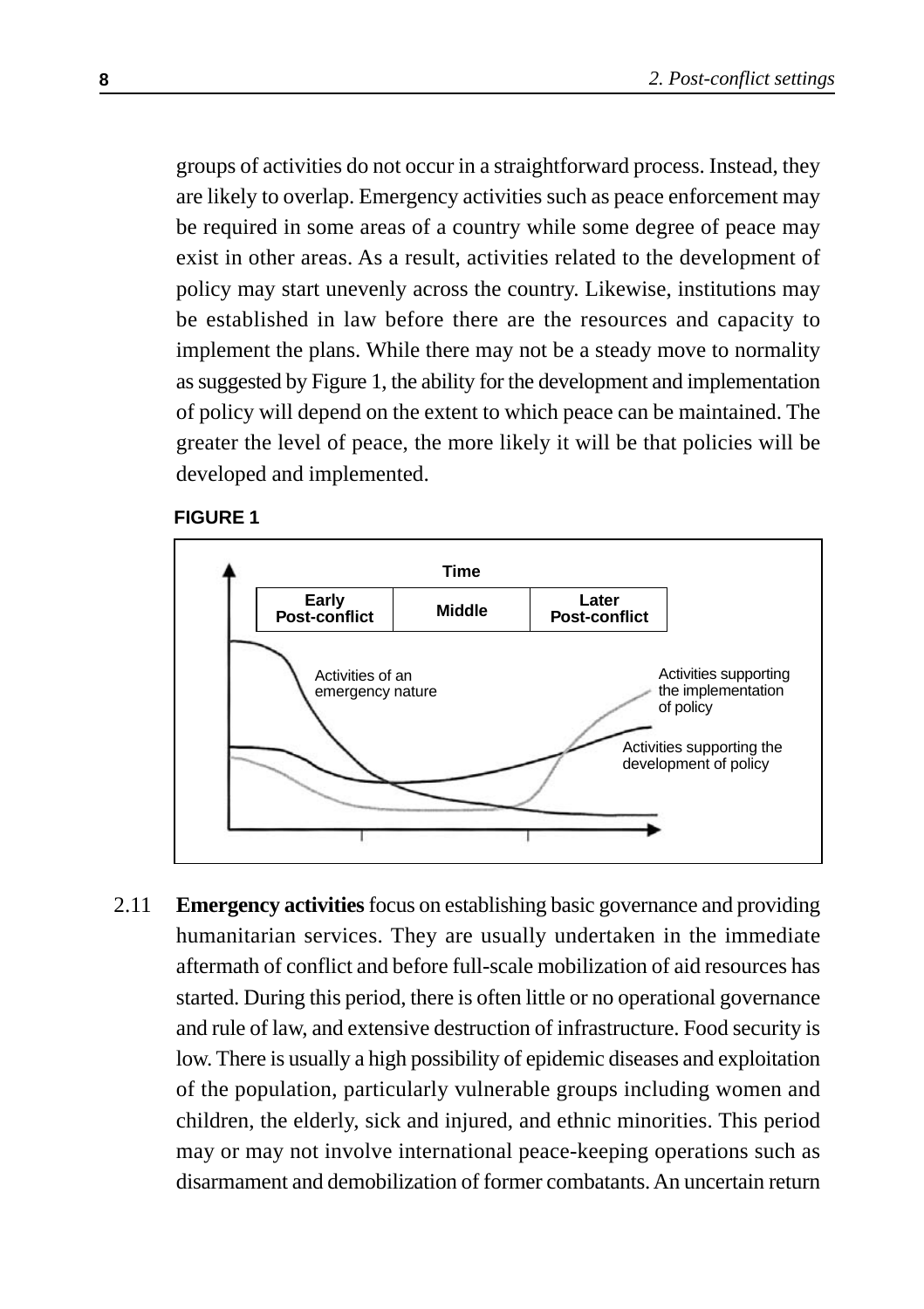to peace or problems surrounding mines and unexploded ordnance may prevent people from returning to their homes and places of work. Land tenure and land administration specialists should play a role in the identification of priorities for land policies. They should also identify short-term actions that can be implemented relatively quickly.

- **Activities for the development of policy** focus on the planning of necessary administrative and physical infrastructure. They occur when emergency activities are being concluded, and when more concrete plans can be made for the future. Activities may include: 2.12
	- Identification and recruitment of core expert personnel;
	- Identification of specific policy priorities;
	- Development of the foundations of government, its institutions and other aspects of its administrative infrastructure;
	- Development of interim policy guidelines to deal with urgent priorities, and assignment of responsibilities within government for dealing with them;
	- Development of longer-term policies, recruitment of personnel, and establishment of the administrative infrastructure.

Land policies should be carefully designed to ensure that they do not cause new conflicts. They must take into consideration the existing social, political and economic conditions. Land tenure and land administration specialists may assist in the development of a broad policy framework to address land tenure issues. They should advise on a range of narrower policy decisions that affect access to land through restitution and resettlement.

**Activities for the implementation of policy** tend to be concentrated later in the post-conflict period when there is a return to a reasonable degree of political and social stability. In this period interim institutions and their policies can be more carefully defined and established in law. Policy strategies are implemented and a reasonable degree of normal government 2.13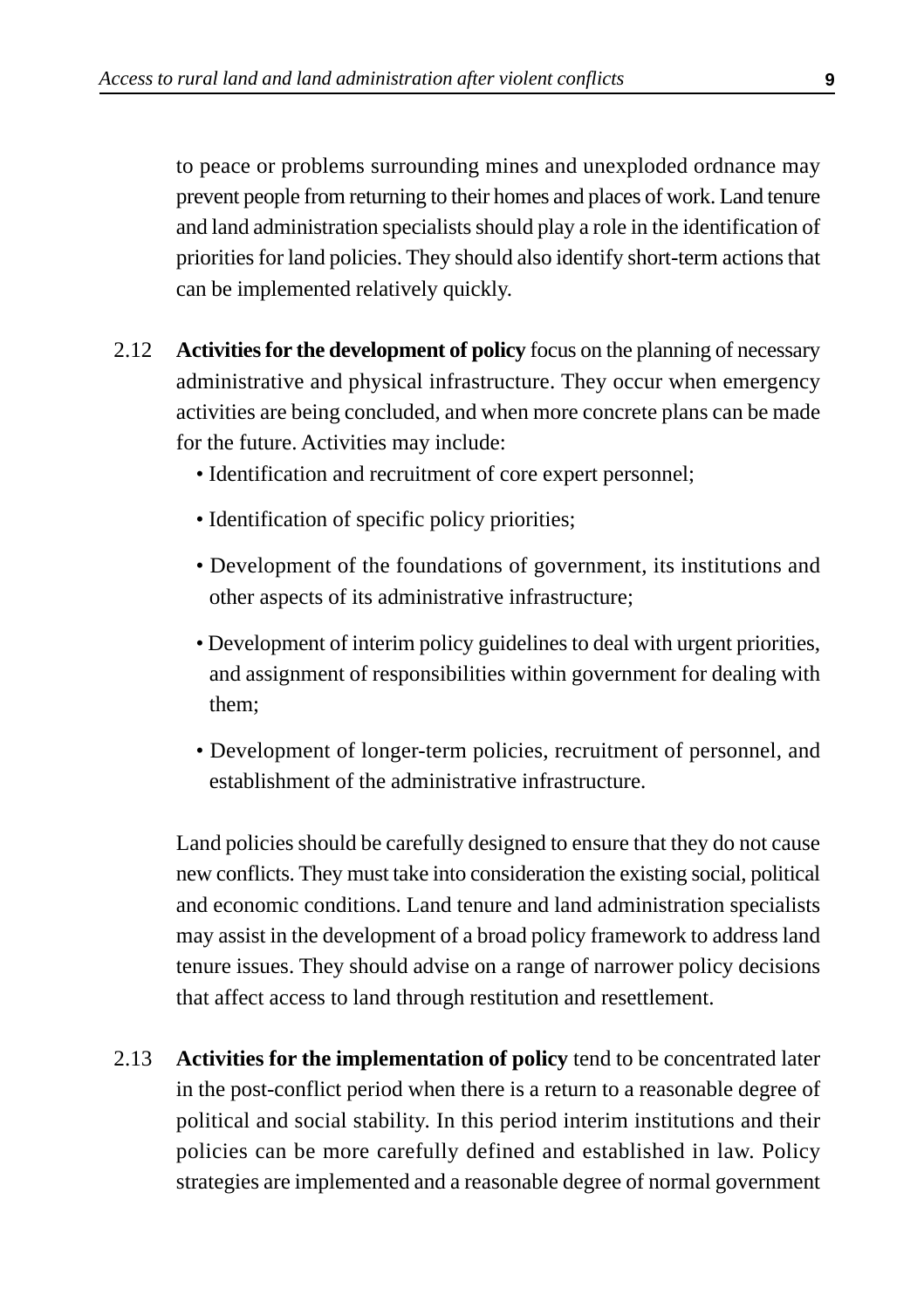operations begins. Land administrators should assist in the implementation of policies, e.g. on restitution and resettlement. They should monitor and evaluate the effectiveness of such policies.

During the post-conflict period, people are likely to change the strategies they use to ensure their livelihoods. A livelihood strategy during the conflict and immediately after its end may focus on agricultural production that results in quick yields, and on access to natural resources such as naturally growing food sources, wild game, firewood and water. A livelihood strategy in a later period may focus on access to land and water closer to transportation networks in order to move produce to the markets. A change in livelihood strategy may also involve migration from rural areas to urban centres. Moving from a crisis strategy to one more appropriate for development may take time. It often results in changes in priorities of people for different types of natural resources and other assets. 2.14

#### **CHARACTERISTICS OF THE POST-CONFLICT ENVIRONMENT**

- This section provides an overview of characteristics that may exist in a country emerging from a violent conflict. Characteristics related to land tenure are given in Chapter 3. Civil wars are often lengthy, and many conflicts extend for more than a decade. In Lebanon, the civil war lasted for 17 years. Conflict affected Afghanistan for more than two decades, Guatemala for over three decades and Sudan for four decades. Widespread violence over such periods often results in a humanitarian crisis. See Box 1. 2.15
- **Death and injury.** By the time peace breaks out in a country that has suffered a lengthy violent conflict, huge numbers of people are likely to have been affected by death and injury. Over three million people are estimated to have been killed in the conflict of the Democratic Republic of the Congo. Those who escape with their lives may suffer injuries from mines or the amputations of limbs. The situation is often characterized by an ongoing fear of violence. Death and injury may be based on ethnic or religious differences. In some conflicts the majority of victims are members of particular groups. In other conflicts atrocities are carried out by all sides. 2.16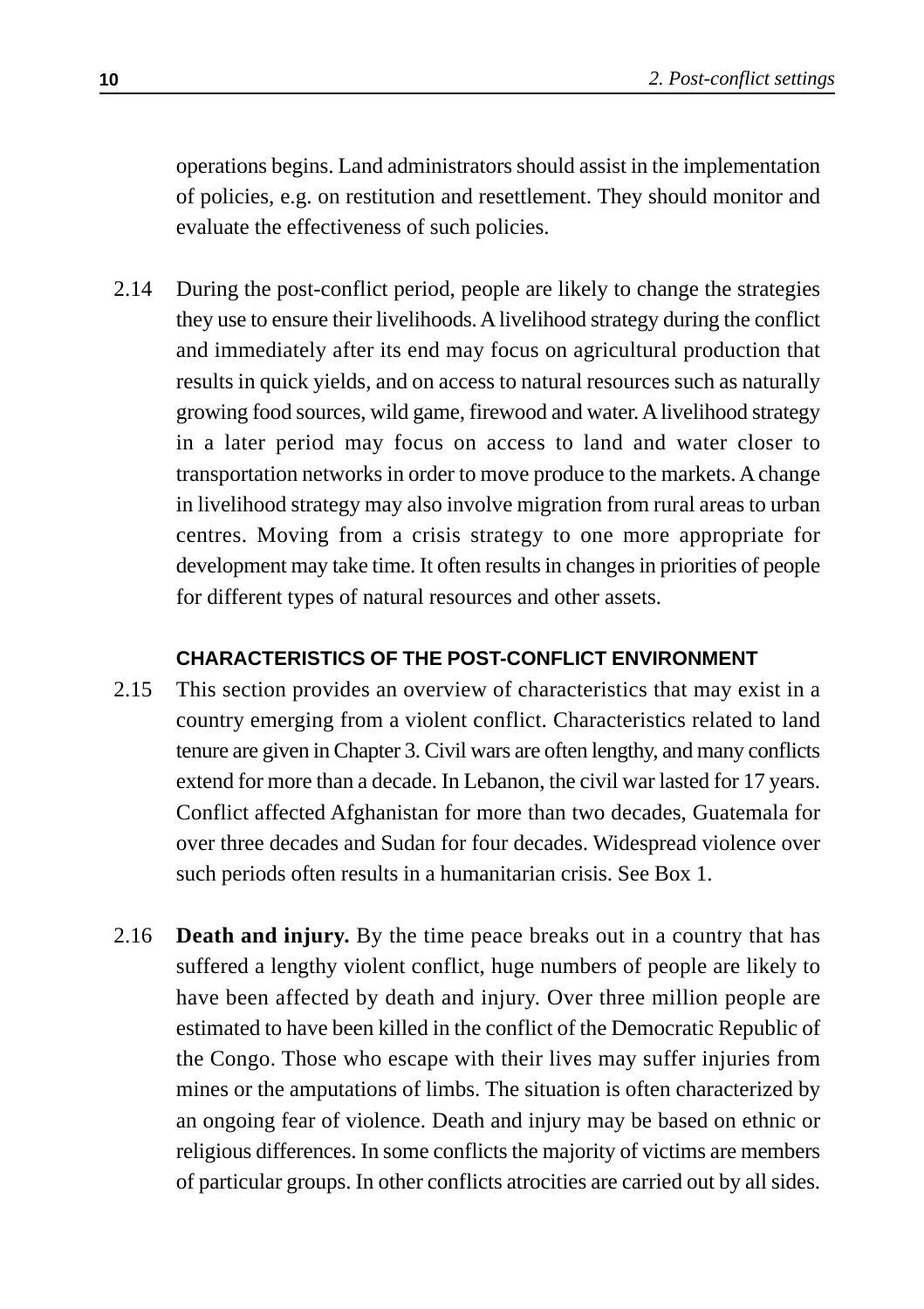#### $ROX<sub>1</sub>$

#### **CONDITIONS FOLLOWING VIOLENT CONFLICTS**

Common characteristics of countries emerging from violent conflict include:

- Death and injury of much the population, with a continuing fear of violence.
- High levels of hunger and starvation, especially among women and children and other vulnerable groups.
- Massive displacement of people creates large numbers of refugees and Internally Displaced Persons (IDPs). Much displacement may be caused by forced evictions. Large numbers of displaced people may settle on land without authorization.
- Unresolved political and ethnic tensions exist where people who were forced to flee return to face those who dispossessed them.
- Widespread destruction of infrastructure.
- High levels of environmental degradation.
- Asubstantial breakdown of government with limited capacity to implement the recovery.
- Discriminatory laws.
- Limited numbers of trained government staff.
- Large-scale destruction of records and information.
- **Hunger and starvation.** Severe food shortages typically exist as the conflict disrupts the production and distribution of food supplies. Difficulties in getting access to land, seeds, agricultural implements, livestock and capital in a coordinated way may extend food insecurity, especially in the period when food stocks are low and new crops have not yet been harvested. Chronic hunger weakens people physically and reduces their ability to work. 2.17
- **Displacement of people.** Violence is likely to result in the displacement of a large percentage of the population, either as refugees or Internally Displaced Persons (IDPs). In many cases, displacement arises from forced evictions. Large numbers of displaced people may have been forced to settle on land to which they have no legal claim. With prolonged conflicts, displacement may be across generations. The following section describes the displacement and return of people in more detail. 2.18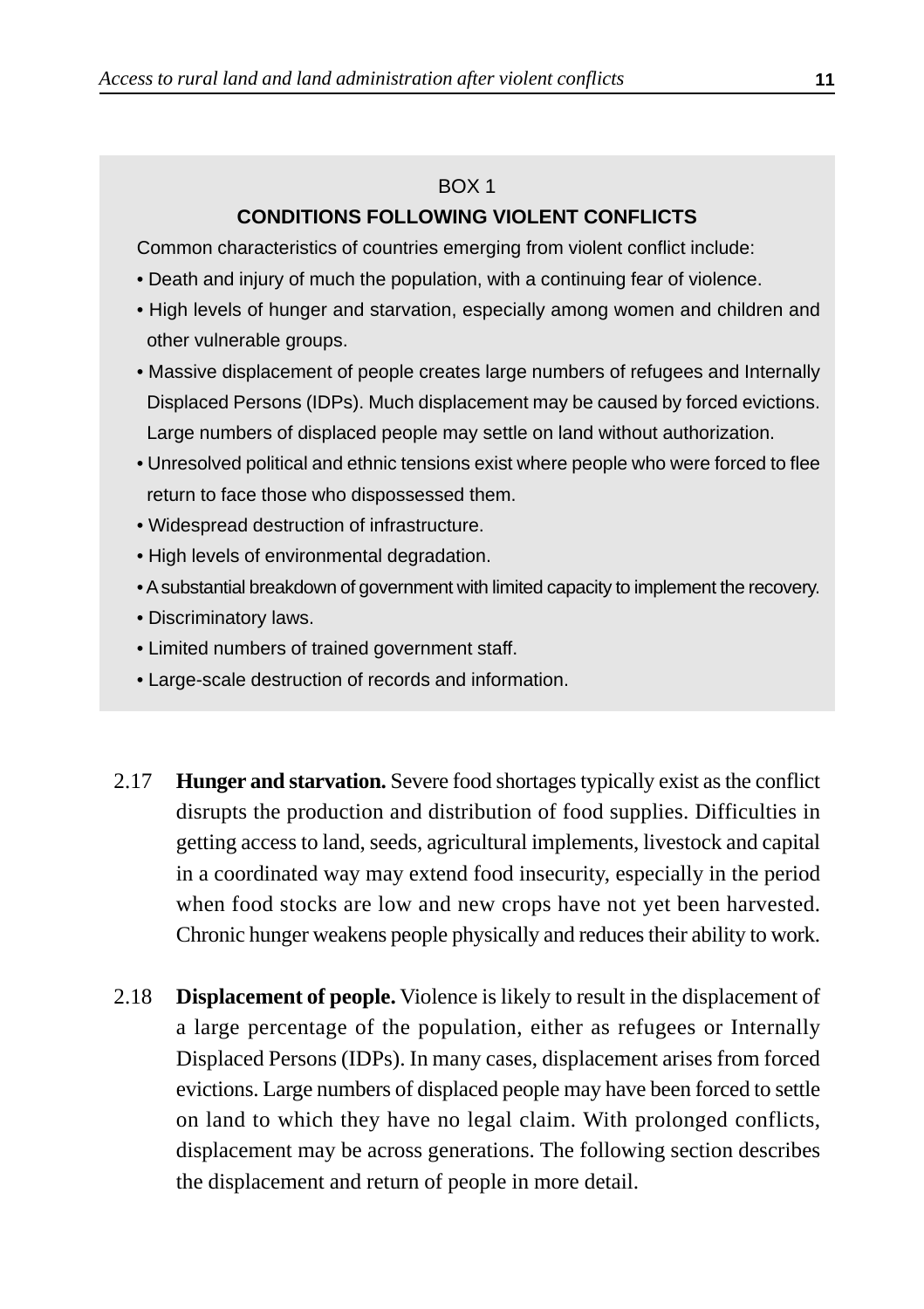- **Negative social and psychological consequences.** Many survivors of the conflict may be highly traumatised. Exposure to murder, rape and torture, together with experiences of displacement, separation from friends and family, and loss of employment may result in mental illness and an inability to cope effectively with the task of rebuilding livelihoods after the conflict. Living conditions may create tensions and conflicts, as large numbers of people are forced to live in inadequate space, and as temporary accommodation becomes increasingly permanent. Post-conflict countries often lack the facilities to treat traumatised victims. 2.19
- Conflicts typically affect men and women differently. Men are more likely to have been recruited, either voluntarily or forcibly, by one of the opposing forces, and may have been killed or captured. Women will have faced increased responsibility for providing for themselves, their children, and the elderly, but with decreased access to resources. Women and their children typically constitute the majority of displaced persons who are destitute. Women may have faced increased risk of rape, with sexual violence and torture sometimes used as a deliberate tactic by the opposing forces. They may have been assaulted as they fled their villages and in camps established for displaced people. Gang rapes and other attacks may have resulted in serious injury and even death, and in sexually transmitted diseases and pregnancy. Victims of rape may have faced rejection and physical abuse from their own communities. Where males were present, the allocation of responsibilities for tasks outside the home may have given a family a difficult choice: to risk the rape of women if they were caught by opposing forces, or the death of men. 2.20
- Children would also have been affected by the conflict. Young boys may have been abducted and forcibly recruited as soldiers. Boys who evaded abduction may have been mistakenly identified as combatants and attacked by opposing forces. Girls may have faced sexual violence, and even abduction to serve as "temporary wives" for combatants. In countries where girls were responsible for collecting firewood and water and for grazing livestock outside the boundaries of secure settlements, they may have been more exposed to risk than older women. 2.21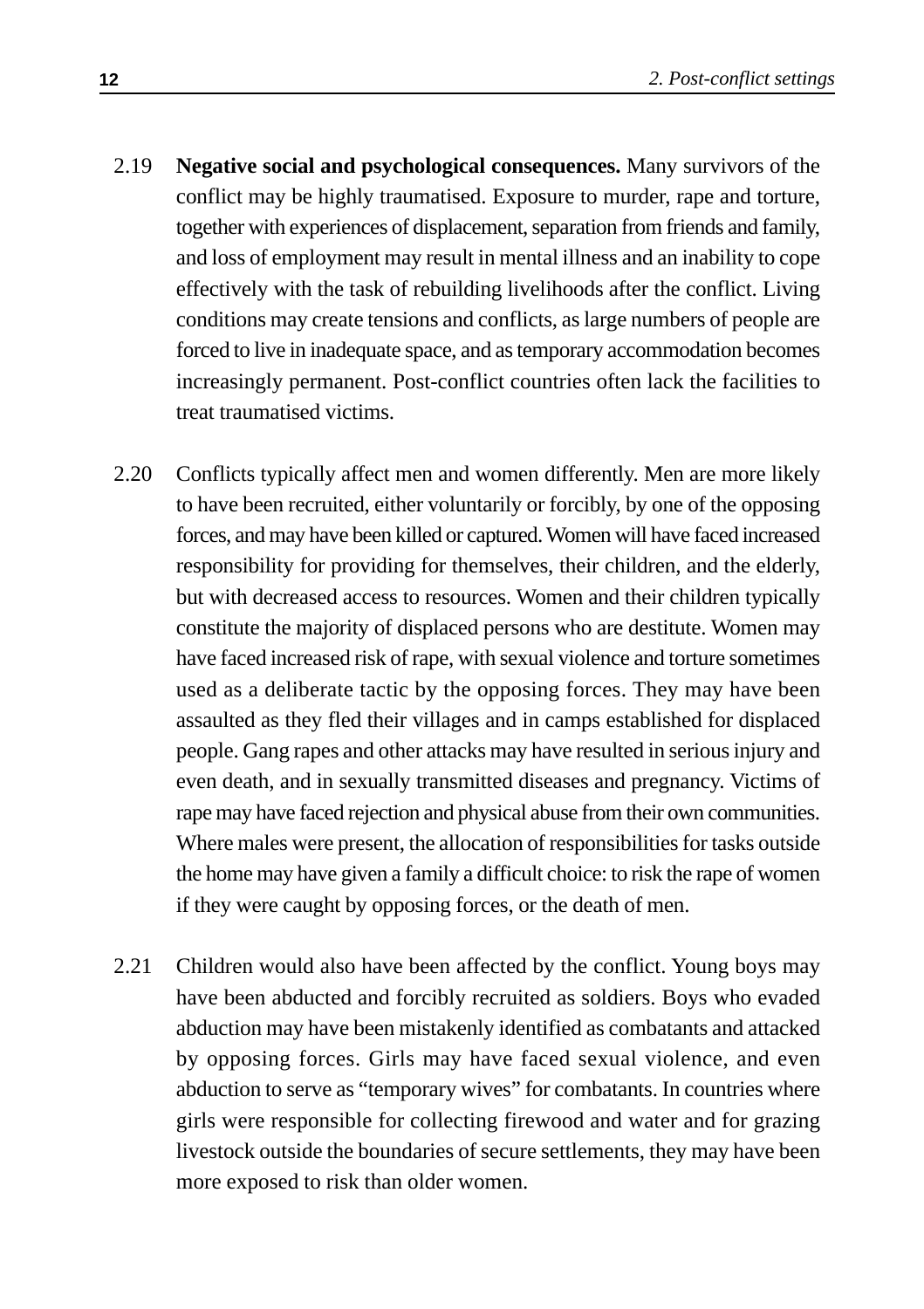- **Changes in values and expectations.** Conflicts may result in significant changes in values and expectation of some people. As these changes are not shared by all, or even a majority of the population, the effect may be to increase tensions between groups of people. In a number of conflicts, women in refugee and settlement camps established women's organizations to improve conditions in the camps. Such change in behaviour of women may have been spontaneous or promoted by international NGOs. Changing the practices of women does not necessarily change the attitudes of men. The empowerment of women during the conflict sometimes resulted in men feeling a loss of power, and particularly in camps where their traditional role of supporting their families was carried out by aid agencies. Women's organizations created during the conflict may expand their roles and work to improve the political and economic power of women. The continuing empowerment of women following the end of the conflict may be resented and resisted by men who wish for a return to the social conditions and power structures that existed before the conflict. 2.22
- Conflicts may also shift power from one generation to another. In many societies age is respected. However, traditional leaders may not have been equipped to cope with the changed circumstances of refugee and settlement camps. Younger people may have adapted more easily and may have had the language skills to communicate directly with international aid workers. Younger people, with more formal education than the elderly, may have also been recruited by NGOs. The increasing status, both politically and economically, of the young may come at the expense of older male members of the community. 2.23
- Exposure to conditions in urban areas may reshape behaviours and attitudes. On the one hand, displacement can accelerate the process of urbanization. People moving from rural areas to safer urban settlements may have experienced facilities such as schools, clinics and electricity, and may have been exposed to a greater variety of goods. They may be reluctant to return to rural areas without these facilities. On the other hand, people who return to rural areas may bring with them values and perceptions that prevail in urban centres. 2.24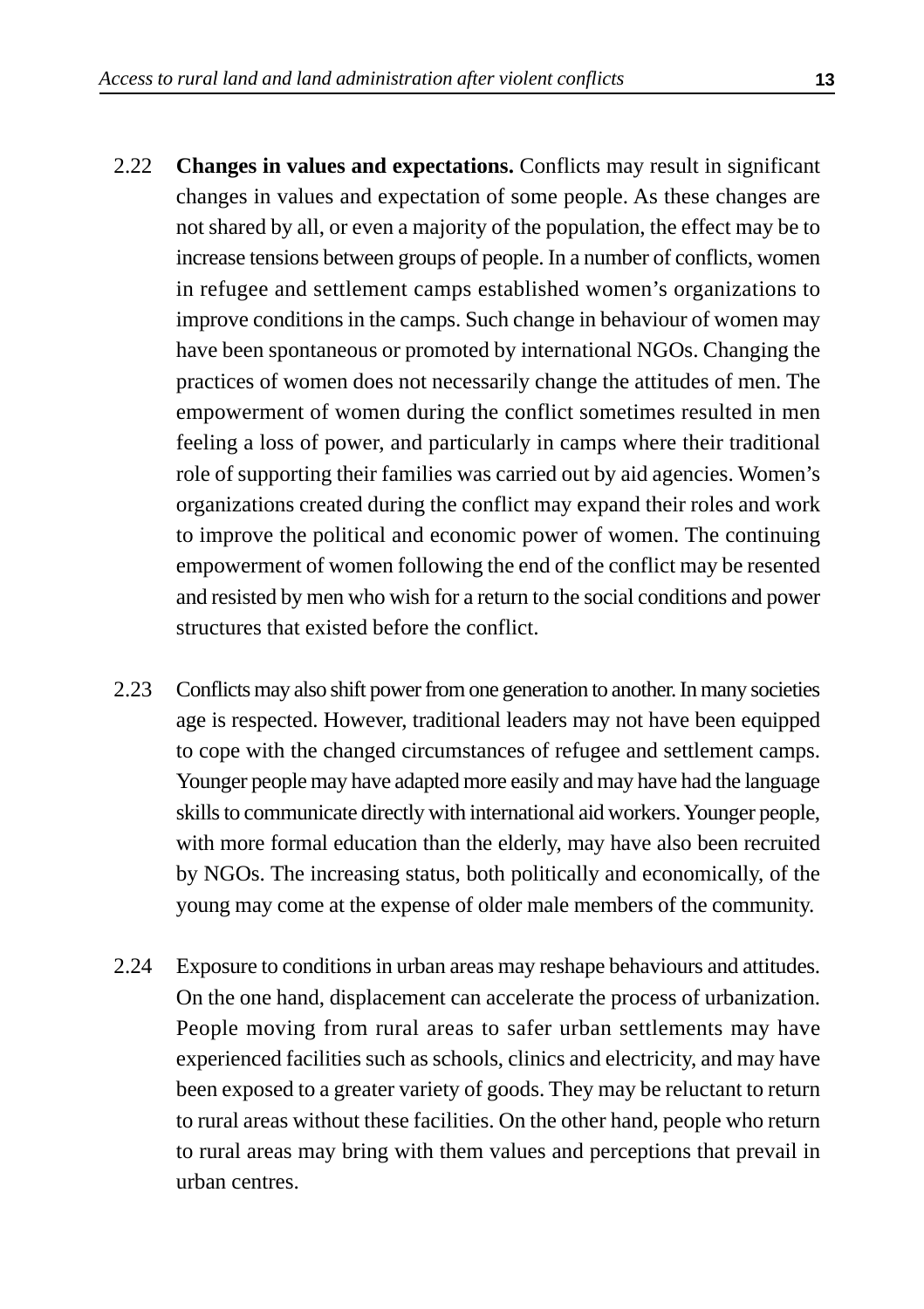- **Destruction of infrastructure and housing.** Conflicts typically result in widespread destruction of houses and other property of civilians. In addition, there is often destruction of infrastructure needed for governance, such as transportation facilities (roads, railways, bridges, airports and harbours), communication facilities (radio and television), and physical facilities (offices, courtrooms and archives). 2.25
- **Limited government capacity.** During the conflict, the power of the government to operate in parts of the country may have been limited and even blocked. The reduction of government services may have been most severe in areas of fighting or under the control of opposition forces. Alengthy conflict is likely to have resulted in the reduction in capacity to govern in all areas as financial resources were diverted to support conflict-related activities. 2.26
- Following the end of the conflict, governments at the central and local levels may have little or no capacity to manage the process of reconstruction. Major infrastructure and development projects are complex, and problems arise with their planning and management even under stable conditions. Such problems are magnified by the limited capacity typically found in post-conflict settings. Governments may lack the capacity to provide people returning home with food and services such as health care, education, water and sanitation. Government agencies may lack experienced staff at all levels, with officials having fled or been killed. Equipment and buildings of agencies may have been destroyed. There is often a lack of coordination between government agencies, and between government and aid agencies. For example, an area may be targeted to receive electricity or water, but it may be inaccessible because the road network has not been rehabilitated, or it may not have access to needed social services. In addition, the legitimacy of the government may be questioned by people who opposed it during the conflict. Local and national tensions may flare into violence in settings where many people still have firearms, and where the state is unable to resolve disputes by enforcing the rule of law. 2.27
- The chaotic conditions may mean that there are significant opportunities for corruption. A lack of accounting procedures may result in widespread 2.28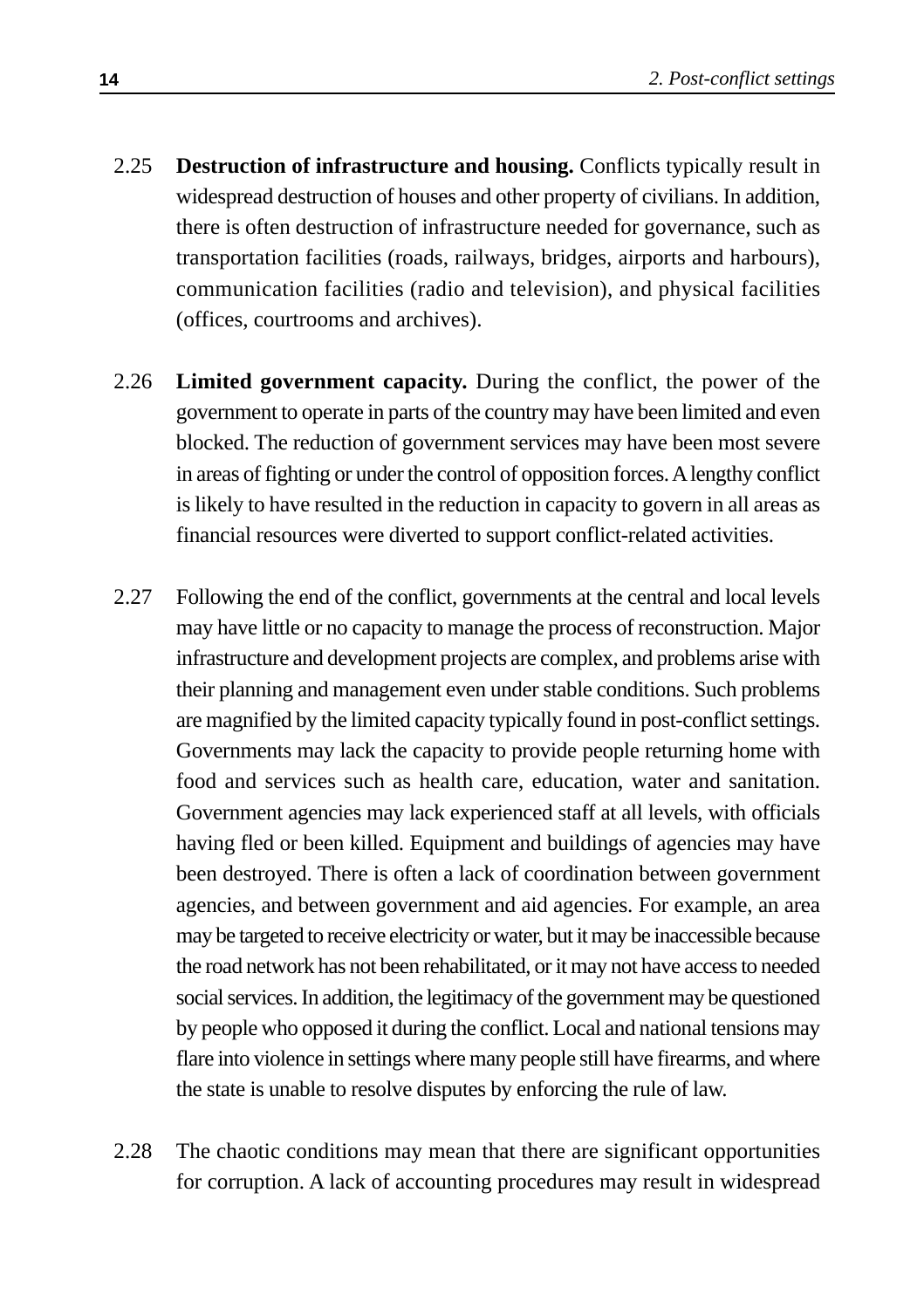theft of money allocated for redevelopment. People who have easy access to the profits of victory may resist attempts to introduce good governance.

- **Limited funding.** Most post-conflict countries were poor and burdened by 2.29 debt before their plunge into conflict. An inability to service debt during the conflict further increases the debt-load. As a result, governments at the central and local levels tend to be heavily dependent on the international community. The demand for funding typically exceeds the resources available for recovery and reconstruction. Strategies that are developed are sometimes impractical in light of the limited resources available. Initial estimates of costs have been often only a fraction of what was actually required.
- **Limited national "ownership" of recovery plans.** The need for international assistance is common for countries emerging from violent conflicts, but the nature and extent of that assistance can vary significantly. In some cases, the pre-conflict government remains in power at the end of the conflict; in other cases, a new national government is formed. In both situations the international community has responded by supporting the government in efforts to rebuild the physical, social, economic, political and administrative infrastructure. In a few cases, the international community has established an authority that has been directly responsible for governance. For Bosnia and Herzegovina, the Dayton Peace Agreement established the Office of the High Representative to oversee the implementation of the civilian aspects of the agreement. The United Nations Security Council established a mission in Kosovo that had broad law-making powers, and created a transitional administration that had extensive legislative and executive authority in Timor-Leste. 2.30
- International interventions are often necessary because of the limited national capacity. At an extreme level neutral authorities imposed by the international community have been instrumental in the elimination of discriminatory policies, laws and practices that might otherwise have remained in effect. However, the existence of international interventions 2.31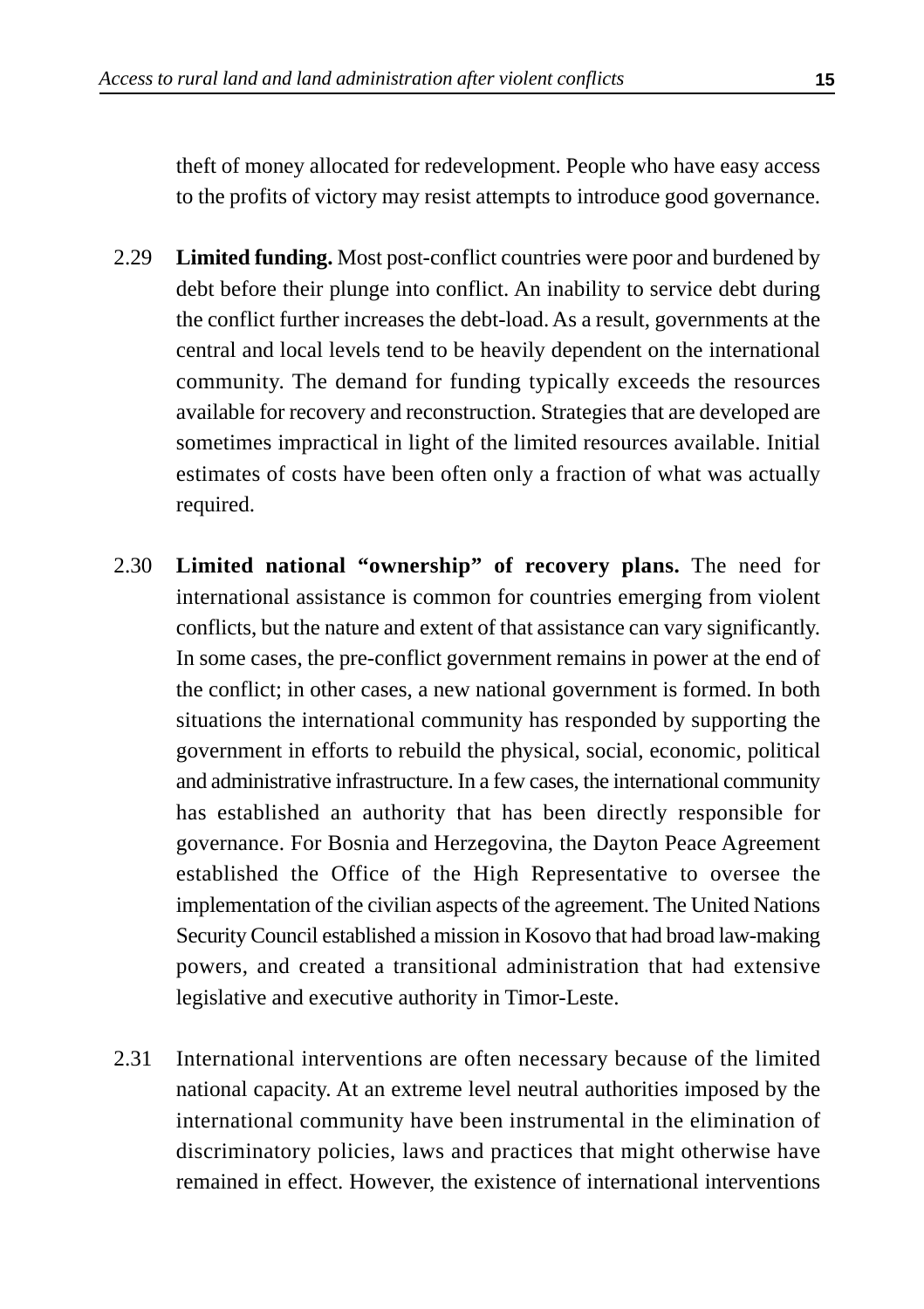does raise tensions as to whether policies are "nationally-owned" or are driven by outsiders.

#### **THE DISPLACEMENT AND RETURN OF REFUGEES AND INTERNALLY DISPLACED PERSONS**

- Conflicts result in the massive displacement of people, creating large numbers of refugees and Internally Displaced Persons. Some 75 percent of the population were displaced in Timor-Leste, while up to half the population were displaced in the conflicts of Sierra Leone and Bosnia and Herzegovina, many of them fleeing to neighbouring countries. People were often forcibly evicted. Displaced people frequently had little time to prepare and may have left with few possessions. Once displaced, they may have received contradictory advice from governments, armed forces and aid organizations. Displaced people are often forced to settle on land to which they have no legal claim. Such displacement may be across generations when conflicts last for decades. 2.32
- Entire communities may have been forced to relocate to "protected villages" under military control. The forced movement of civilians by governments is provided for under the Geneva Convention in order to give protection against attacks by rebels, but a number of conditions are required, including the provision of food, water and shelter. While the need to protect the population may be used as justification, such relocations have often been carried out as part of a deliberate effort to control areas by depopulating them. At times rebel forces have banned settlements in certain areas in order to remove people from the control of government. Government forces in turn may have taken action against villages suspected of containing rebel troops or sympathizers. Activities of both sides may cause the death of villagers, the destruction of homes and food stocks, and displacement of the survivors. 2.33
- There is an important legal distinction between refugees and Internally Displaced Persons (IDPs). Refugees are people who flee their homes for the safety of another country. The legal obligations of countries are defined 2.34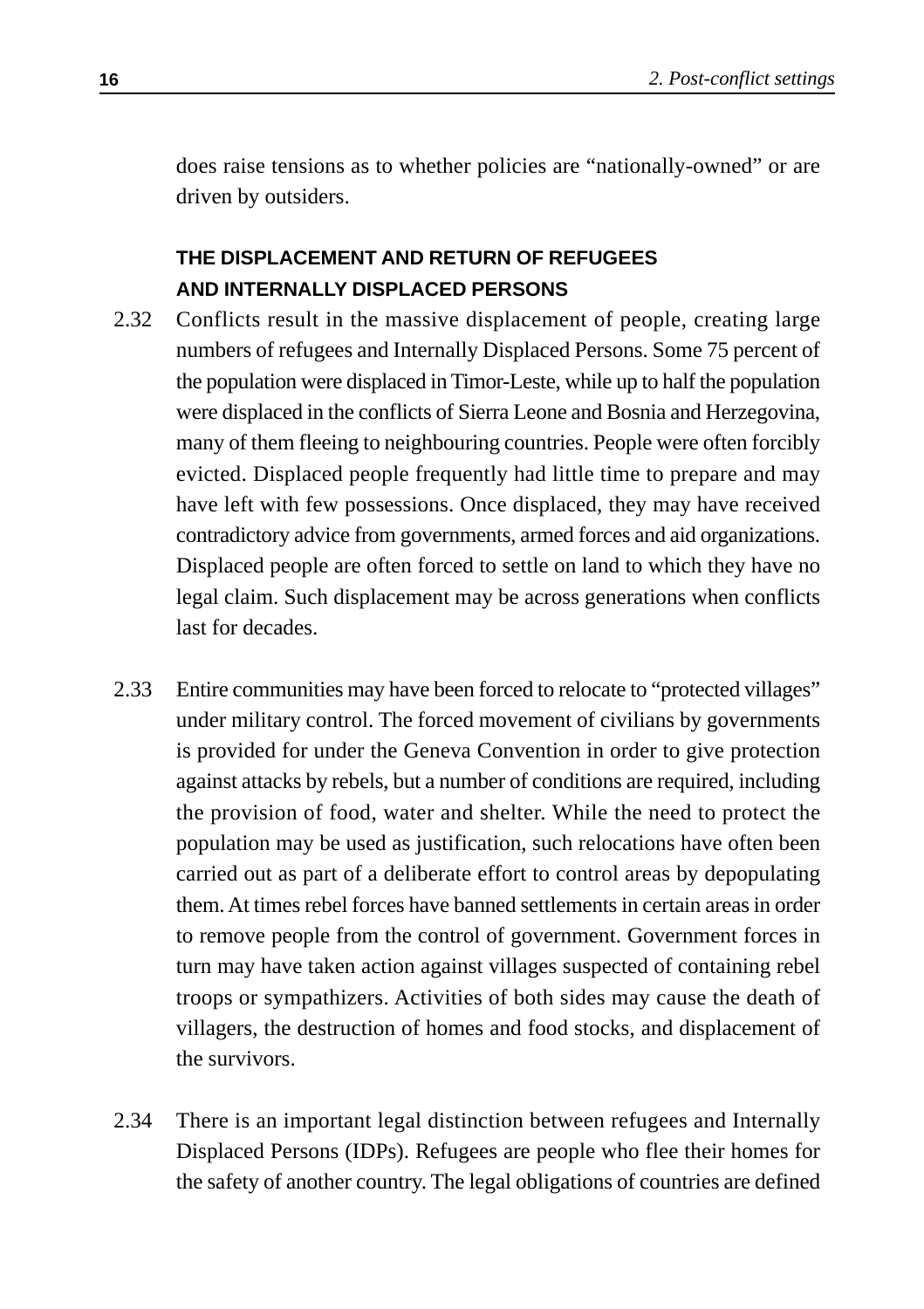in the Convention relating to the Status of Refugees (1951) and its Protocol (1967). IDPs are people who flee from violence but remain within their own country. As such, they are subject to the laws of that country, and may lack the protection of international law. Refugees are often taken care of through well-defined organizational structures while IDPs tend to be beyond the reach of international organizations.

- The return of refugees is usually based on specific arrangements negotiated at the end of the conflict. The Convention relating to the Status of Refugees contains cessation clauses defining when a person would be no longer eligible for refugee status. International law does not define when an IDP rejoins society and decisions may be made on an arbitrary basis. The use of different criteria by various parties may result in a controversy over the number of IDPs, and even whether there is an "IDP problem" in a country. 2.35
- An IDP may become a refugee by crossing an international boundary. Conversely, the termination of refugee status following a peace settlement may result in an increase in the number of IDPs if returning refugees are unable to return to their homes. The numbers of refugees, IDPs and former combatants who return at the end of the conflict may be very large, but it may difficult or impossible to know when they return. Many IDPs may have remained anonymous during the conflict due to a fear of persecution, and the spontaneous return of refugees may not show in official statistics. 2.36
- Safety is often one of the greatest concerns in areas of continuing tension. Some refugees and IDPs may be reluctant to return to the area from where they were forcibly evicted because of a belief that the situation is not yet stable. In some cases, areas in a country may be classified as safe while conditions are still insecure. 2.37
- For many who return, a major concern is the limited ability to enjoy a sustainable livelihood. Employment opportunities are typically scarce, especially in rural areas. Land may not be available for agricultural purposes because of mines, or it may have to be cleared of vegetation that grew while 2.38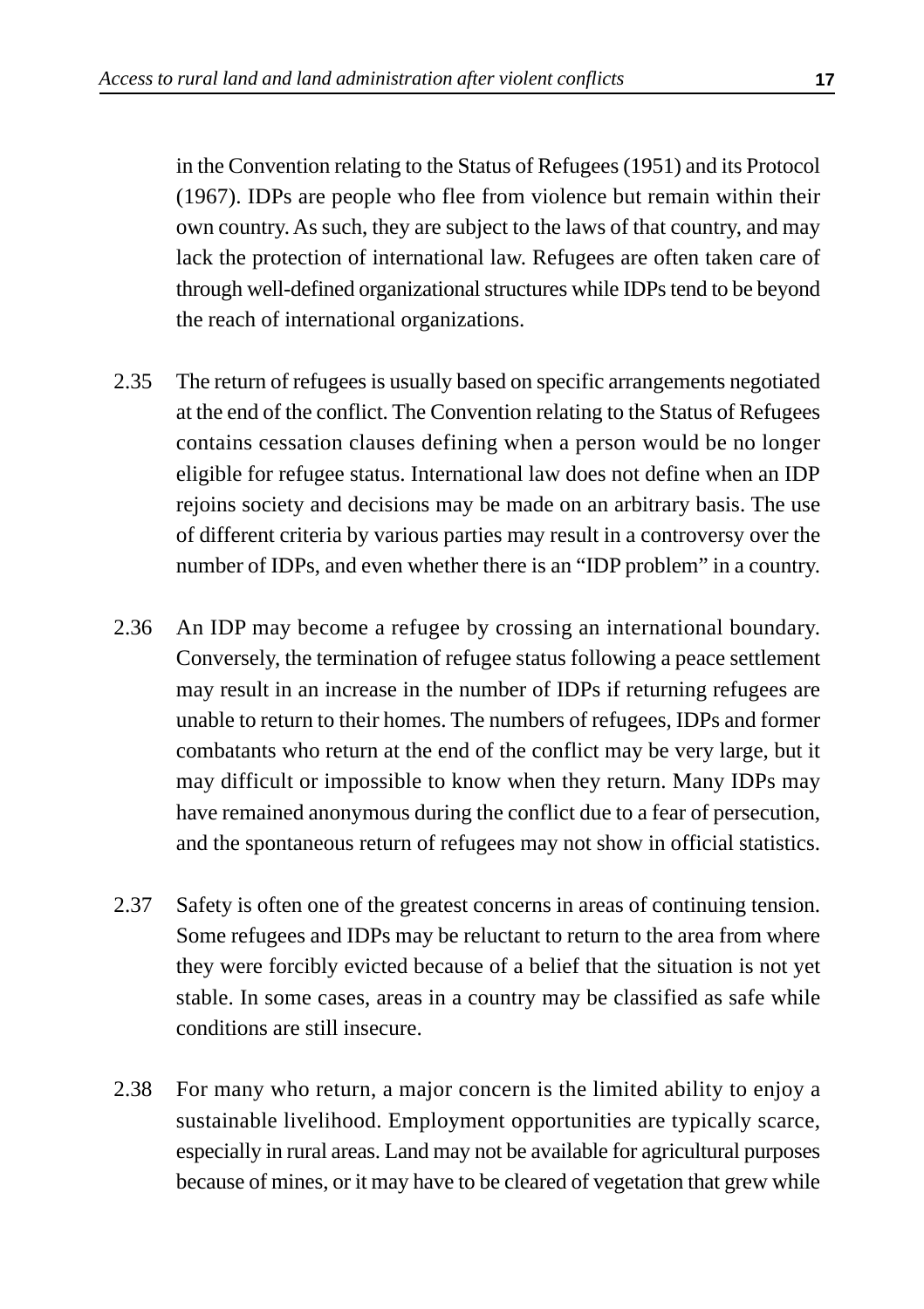it was abandoned. People may find that they do not have access to food and water, and to services such as education and health care which they experienced in urban areas or in settlement camps. The inability to farm or find other work may cause some people to migrate to urban centres.

Differences between refugees and IDPs may emerge upon their return. Some programmes have given the return of refugees a higher status even though both refugees and IDPs may have been forced to flee for the same reasons. IDPs may resent the fact that refugees received assistance while they were in another country, and at times they may have even been able to work. IDPs may also resent refugees returning with new and valuable possessions acquired while they were outside the country. Programmes may also distinguish between different categories of refugees, and people who left with one wave of refugees may be treated differently from those who left in a later wave. 2.39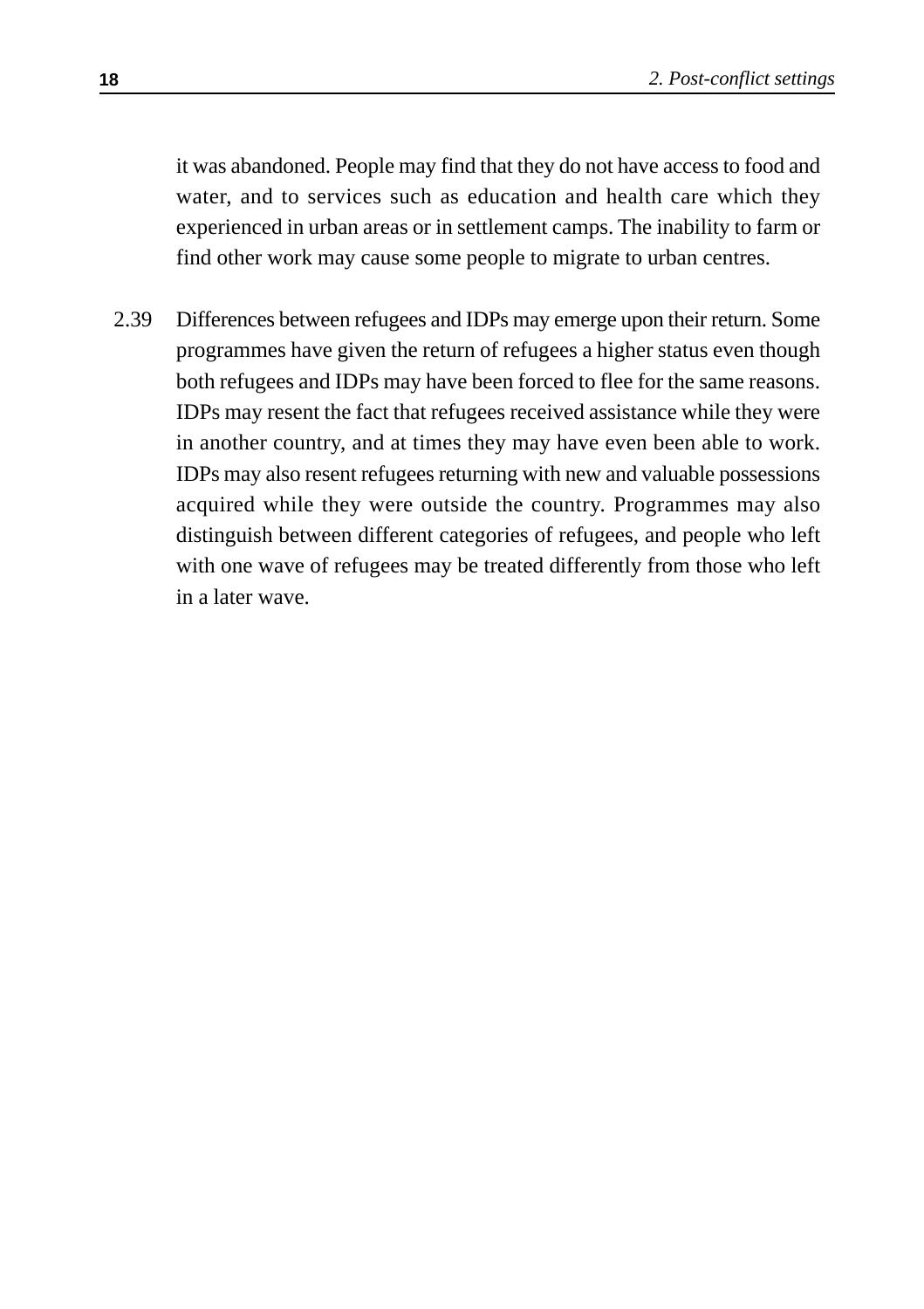## **3. Land tenure in post-conflict settings**

- Violent conflicts usually result in significant changes to land tenure and its administration. Many people may have been displaced during the conflict. Host communities in safer areas may have faced increasing competition for access to land, forests and water with the arrival of large numbers of displaced people. Land administration systems may have suffered the loss of personnel, land records and facilities. The end of conflict provides an opportunity for a return to homes and stability. At the same time, it may result in changes to power relationships in a society and may lead to a scramble for land. 3.1
- This chapter is oriented towards two audiences. It presents designers of emergency projects with an overview of land tenure and its administration. It provides land tenure and land administration specialists, as well as project designers, with a description of conditions that commonly exist in countries emerging from violent conflicts. Possible responses to address these conditions are given in chapters 4, 5 and 6. The chapter concludes by showing the importance of considering land tenure in emergency projects. 3.2

#### **LAND TENURE AND ITS ADMINISTRATION**

- **Land tenure** is the relationship among people, as individuals and groups, with respect to land and other natural resources. This relationship may be defined by written law or by custom. Land tenure is an institution, i.e. rules invented by societies to regulate behaviour. The rules of tenure define how rights to land are to be assigned within societies. They define how access is granted to rights to use, control and transfer land, as well as associated responsibilities and restraints. In simple terms, land tenure systems determine who can use what resources of the land for how long, and under what conditions. 3.3
- Rights to land, and housing upon it, are treated as elements of human rights in international law through conventions such as the International Covenant 3.4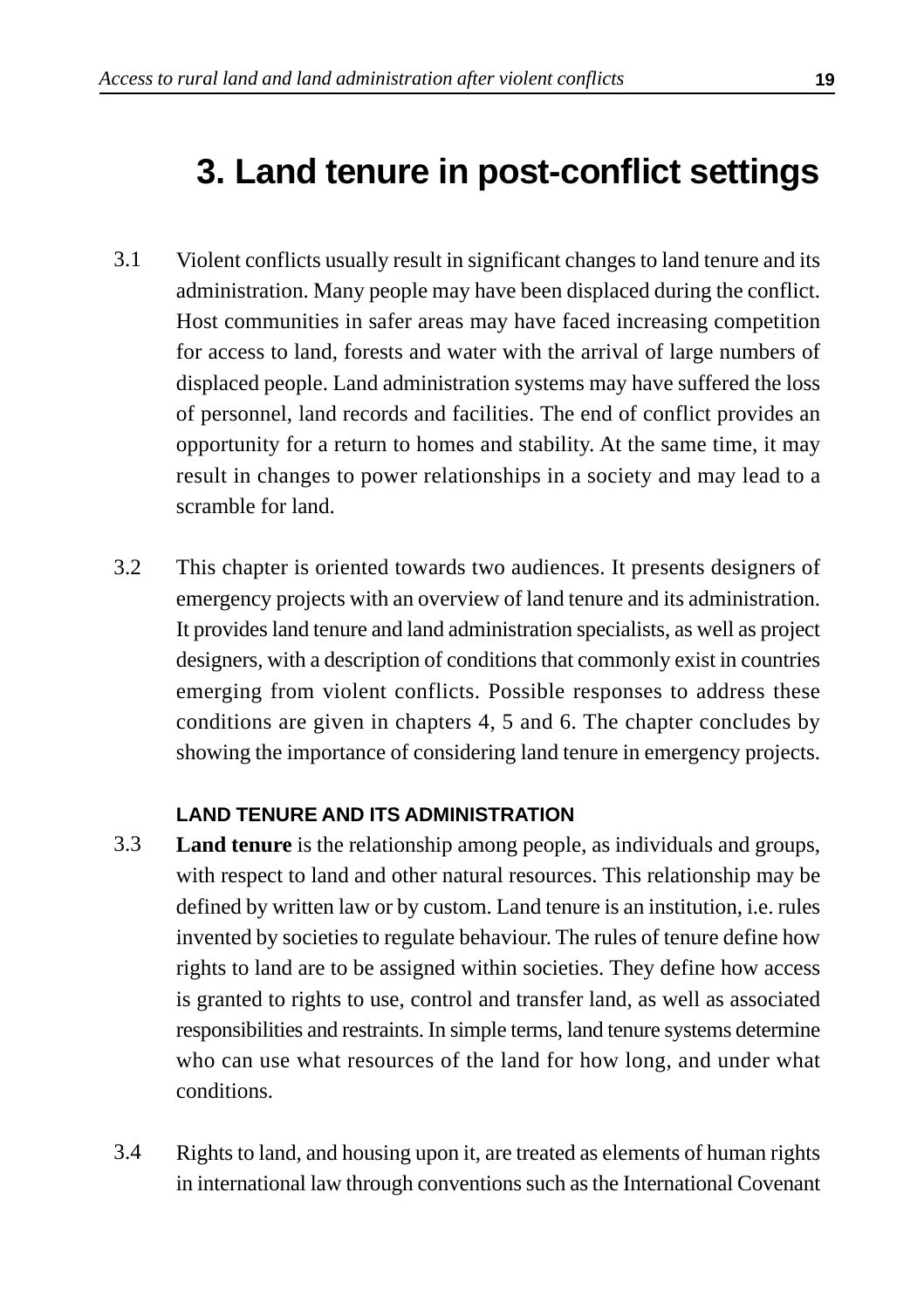on Economic, Social and Cultural Rights (1976); the International Covenant on Civil and Political Rights (1976), the International Convention on the Elimination of all Forms of Racial Discrimination (1969); the Convention on the Elimination of all Forms of Discrimination Against Women (1981); and the Convention relating to the Status of Refugees (1951).

#### 3.5 Land tenure is often categorised as:

- 1. Private: the assignment of rights to a private party who may be an individual, a married couple, a group of people, or a corporate body such as a commercial entity or non-profit organization. For example, within a community, individual families may have exclusive rights to residential parcels, agricultural parcels and certain trees. Other members of the community can be excluded from using these resources without the consent of those who hold the rights.
- 2. Communal: a right of commons may exist within a community where each member has a right to use independently the holdings of the community. For example, members of a community may have the right to graze cattle on a common pasture.
- 3. Open access: specific rights are not assigned to anyone and no-one can be excluded. This typically includes marine tenure where access to the high seas is generally open to anyone; it may include rangelands and forests where there is free access to the resources for all. (An important difference between open access and communal systems is that under a communal system non-members of the community are excluded from using the common areas.)
- 4. State: property rights are assigned to some authority in the public sector. For example, in some countries, forest lands may fall under the mandate of the state, whether at a central or decentralized level of government.

Most forms may be found within a given society, for example, common grazing rights, private residential and agricultural holdings, and state ownership of forests.

3.6 In practice, there may be multiple rights to the same parcel of land, e.g. the right to sell the land, the right to use the land through a lease, or the right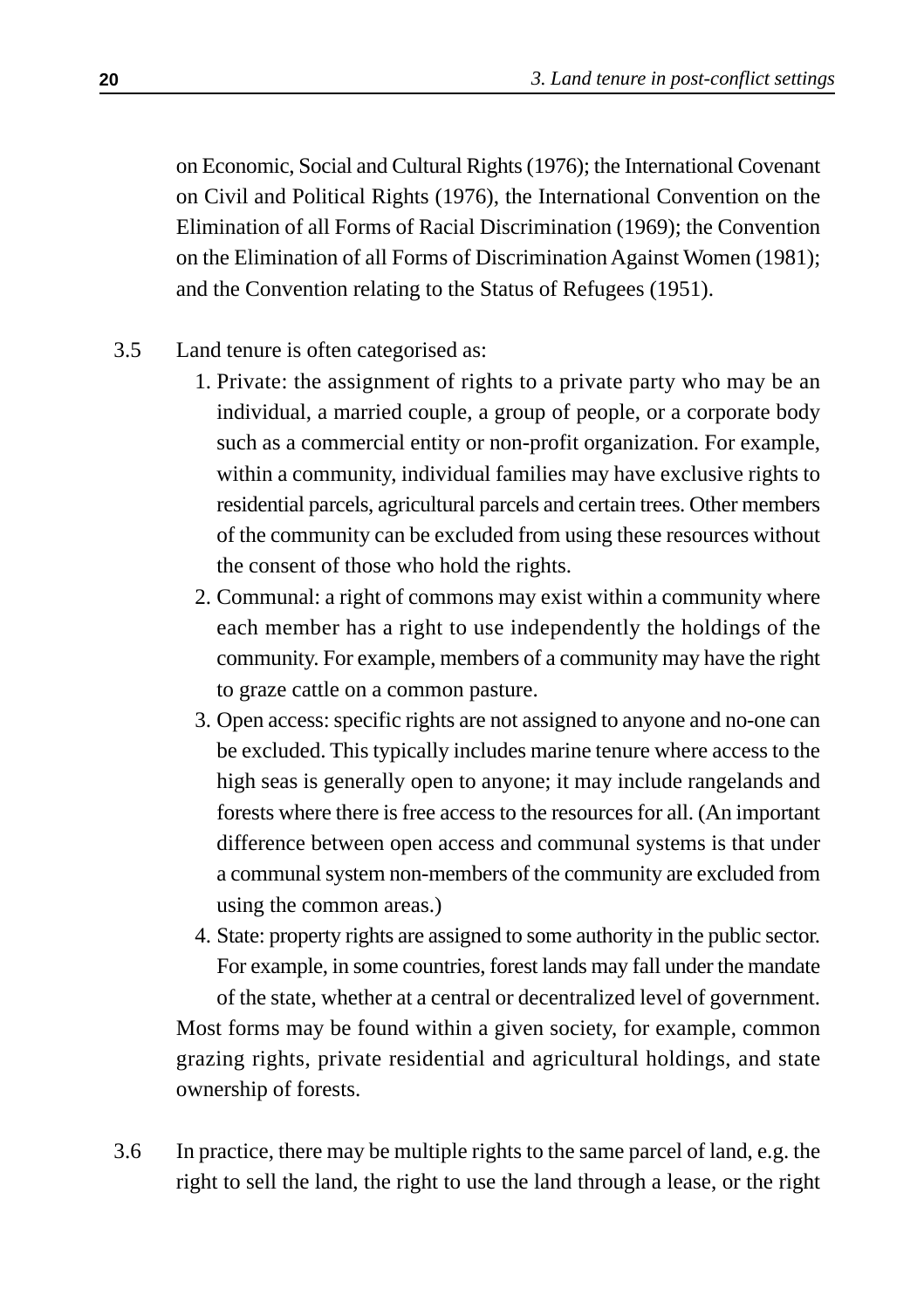to travel across the land. These rights can be held by several different persons or groups. This has given rise to the concept of "a bundle of rights" which is an analogy that the collection of rights to a land parcel can be pictured as a bundle of sticks. Individual "sticks" in the bundle of rights may be held by different people, they may be acquired in different ways, and they may be held for different periods. For example, the bundle of rights may be shared between the owner and a tenant to create a leasing arrangement that gives the tenant the right to use the land on specified terms and conditions. If the farm is mortgaged, the creditor may hold a right from the bundle to recover the unpaid loan through a sale of the mortgaged property in the case of default. A neighbouring farmer may have the right from the bundle to drive cattle across the land to obtain water at the river.

- At times it may be useful to simplify the representation of rights to land by identifying: 3.7
	- use rights: rights to use the land for grazing, growing subsistence crops, gathering minor forestry products, etc.
	- control rights: rights to make decisions how the land should be used including deciding what crops should be planted, and to benefit financially from the sale of crops, etc.
	- transfer rights: right to sell or mortgage the land, to convey the land to others through intra-community reallocations, to transmit the land to heirs through inheritance, and to reallocate use and control rights.

Very often, the poor in a community have only use rights. A woman, for example, may have the right to use some land to grow crops to feed the family, while her husband may collect the profits from selling any crops at the market. While such simplifications can be useful, the exact manner in which rights to land are actually distributed and enjoyed can be very complex.

In broad terms, land tenure rights are often classified according to whether they are "formal" or "informal". There can be perceptual problems with this approach because some so-called informal rights may, in practice, be 3.8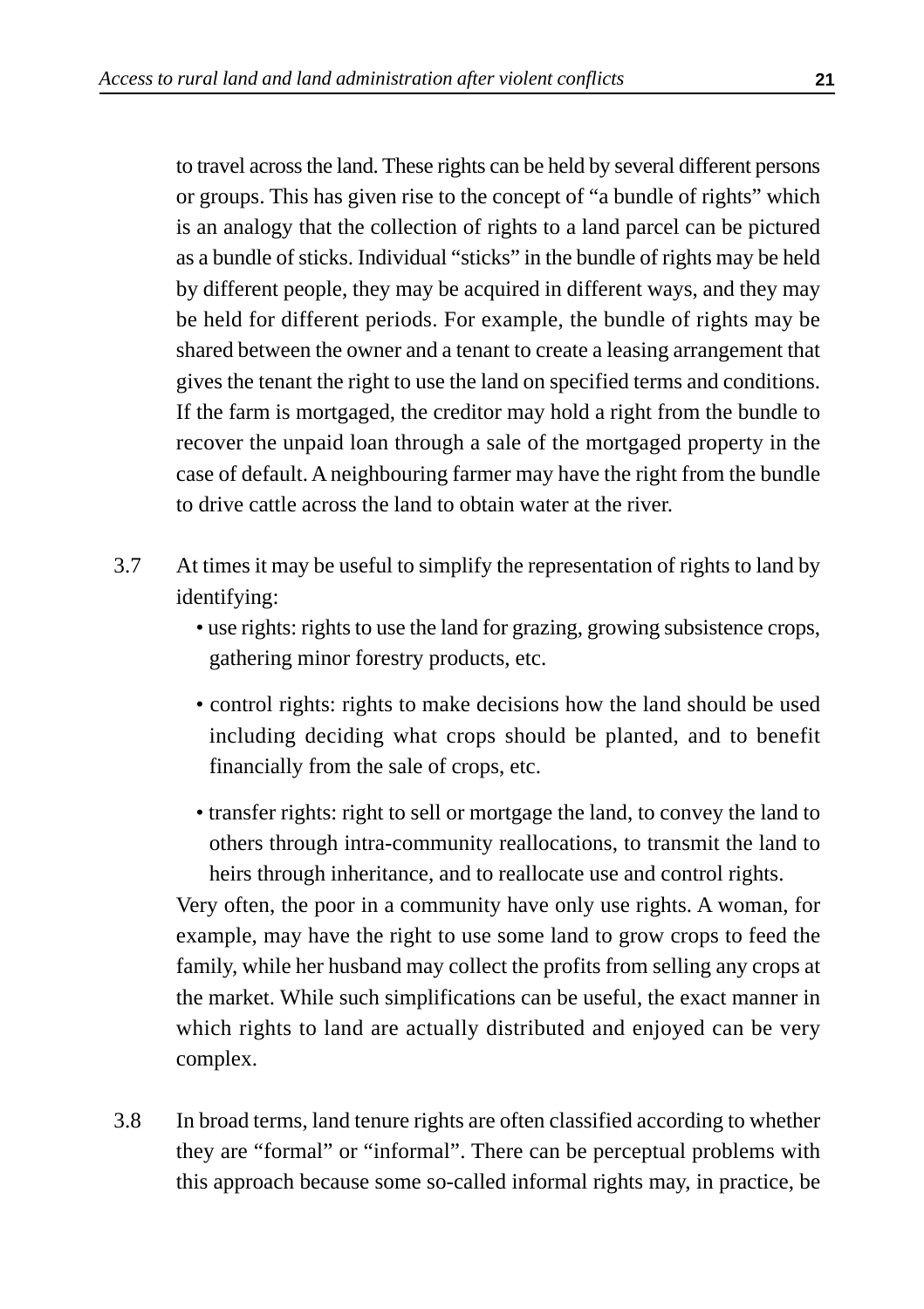quite formal and secure in their own context. Despite these perceptual problems, the classification of formal and informal tenure can sometimes provide the basis for useful analysis.

- Formal rights may be regarded as those that are explicitly acknowledged by the state and which may be protected using legal means. Informal rights are those that lack official recognition and protection. In some cases, informal rights are illegal, i.e. held in direct violation of the law. An extreme case is when squatters occupy a site in contravention of an eviction notice. In many countries, illegal property holdings arise because of inappropriate laws. For example, the minimum size of a farm may be defined by law whereas in practice farms may be much smaller as a result of informal subdivisions among heirs. In other cases, informal rights may be "extra-legal", i.e. not against the law, but not recognised by the law. In some countries, customary property held in rural indigenous communities falls into this category. A distinction often made is between statutory rights or "formally recognised rights" on the one hand, and customary rights or "traditional rights" on the other hand. This distinction is now becoming blurred in a number of countries, particularly in Africa, which provide formal legal recognition to customary rights. Formal and informal rights may co-exist. For example, in a country that forbids leasing, a person who holds legally recognized ownership rights to a parcel may illegally lease the land to someone who is landless. 3.9
- These various forms of tenure can create a complex pattern of rights and other interests. A particularly complex situation arises when statutory rights are granted in a way that does not take into account existing customary rights, e.g. for agriculture and grazing. This clash of de jure rights (existing because of the formal law) and de facto rights (existing in reality) often occurs in environmentally-stressed areas. 3.10
- **Security of tenure** is the certainty that a person's rights to land will be recognized by others and protected in cases of specific challenges. People with insecure tenure face the risk that their rights to land will be threatened by competing claims, and even lost as a result of eviction. Security of tenure 3.11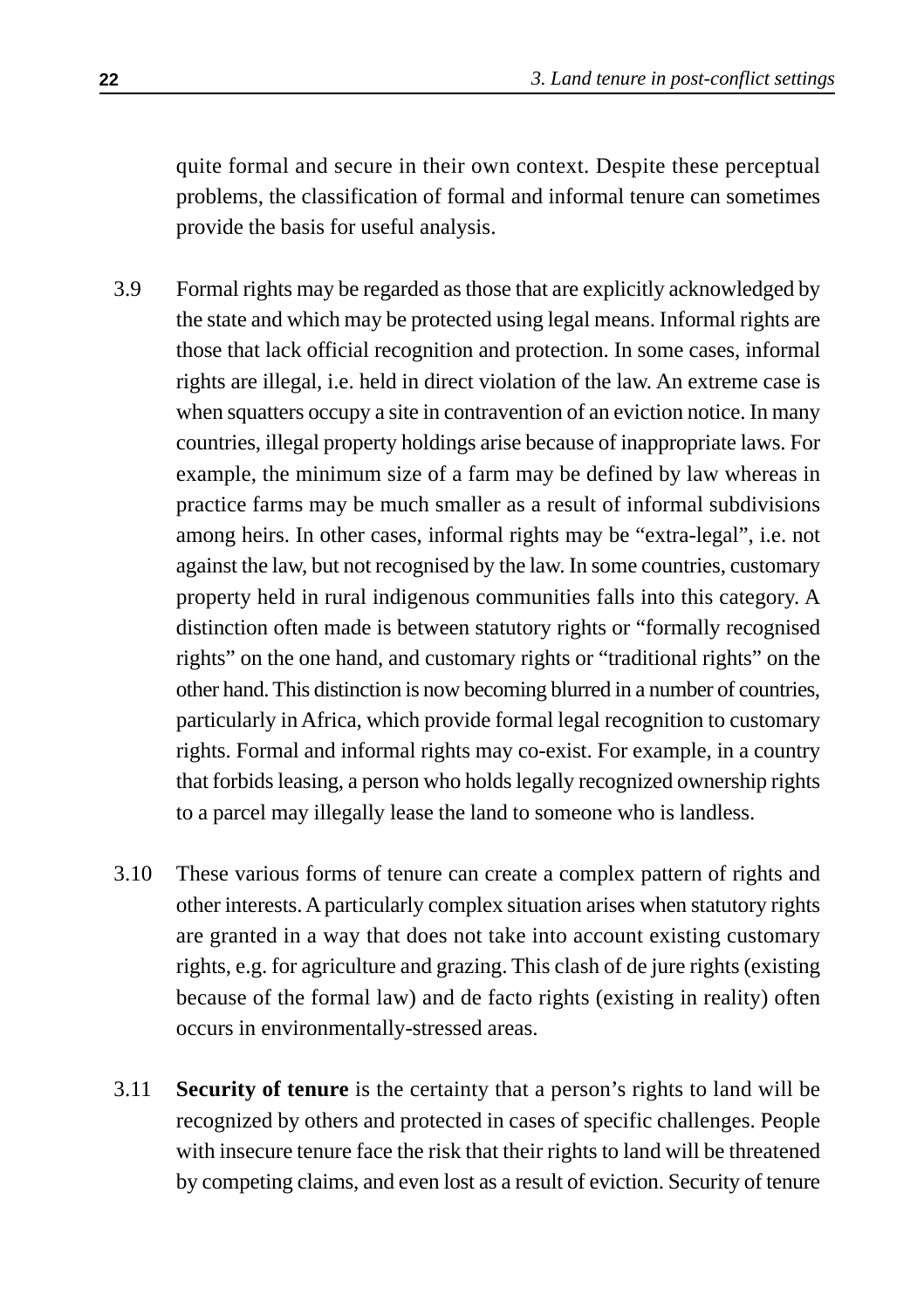cannot be measured directly and, to a large extent, it is what people perceive it to be. The attributes of security of tenure may change from one context to another. For example, a person may have a right to use a parcel of land for a six month growing season, and if that person is safe from eviction during the season, the tenure is secure. However, a person with use rights for six months will not plant trees, invest in irrigation works or take measures to prevent soil erosion as the time is too short for that person to benefit from the investment. The tenure is insecure for long-term investments even if it is secure for short-term ones.

- Equating security with rights to sell and mortgage is true for some parts of the world but it is not true in many others. People in parts of the world where there are strong customary tenure regimes may enjoy tenure security without having the right to transfer, or having strictly limited rights, e.g. transfers may be limited to heirs through inheritance, or sales may be restricted to members of the community. 3.12
- The sources of tenure security may vary from one context to another. Security may be provided through recognition and protection of a person's rights by: 3.13
	- The local community and its groups such as local farmers'organizations and water users' associations;
	- The government in the form of political recognition of some rights, e.g. the acceptance of an illegal encroachment or settlement;
	- The state's administrative structures and formal legal system.

In some countries, security can also be provided by coercive structures such as warlords that emerge in the absence of an effective state during periods of civil unrest.

- **Land administration** is the way in which the rules of land tenure are applied and made operational. Land administration comprises an extensive range of systems and processes to administer: 3.14
	- land rights: the allocation of rights in land; the delimitation of boundaries of parcels for which the rights are allocated; the transfer from one party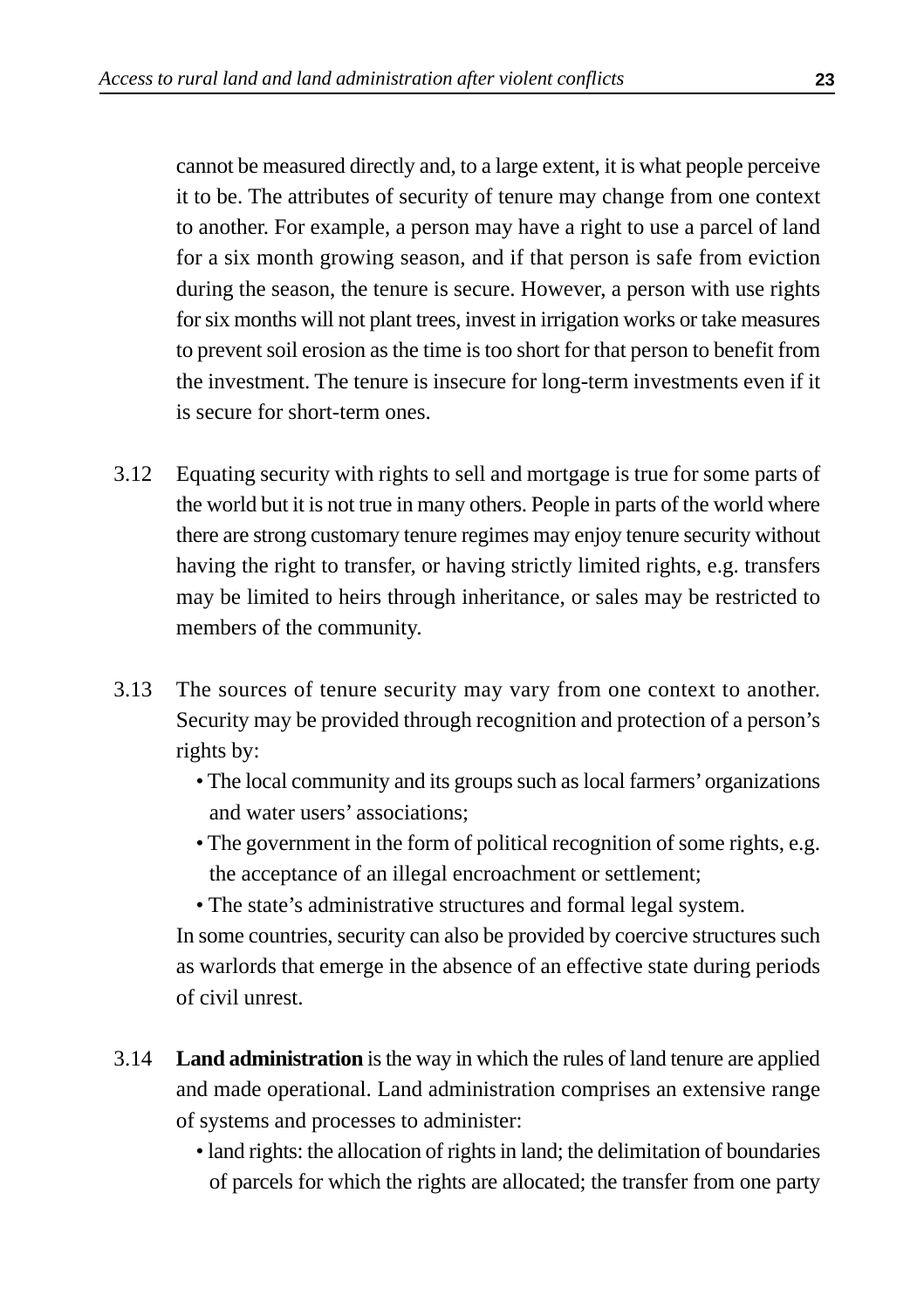to another through sale, lease, loan, gift or inheritance; and the adjudication of doubts and disputes regarding rights and parcel boundaries;

- land use regulation: land use planning and enforcement, and the adjudication of land use conflicts;
- land valuation and taxation: the determination of values of land and buildings; the gathering of tax revenues on land and buildings, and the adjudication of disputes over land valuation and taxation.

Land administration includes an element of enforcement to ensure that people comply with the rules of land tenure.

In most countries subject to violent conflict, formal systems of land administration operated by government are often used only for land of high economic value, and so they may cover a small portion of a country. These formal land administration systems often have a low capacity to operate effectively even in the absence of a violent conflict. Informal or customary systems of land administration usually operate in the greater portion of such countries. 3.15

#### **ACCESS TO LAND IN POST-CONFLICT SETTINGS**

- In the conflict, people may have lost their land in many ways: 3.16
	- The ruling authorities may have arbitrarily enforced evictions to remove people from their land. Land may have been expropriated without the payment of fair compensation to the original owners. The expropriated land may have been allocated to influential political and military figures at little cost.
	- Powerful landowners, perhaps employing armed gangs, may have forced people off their land. They may have also forced people with formal land rights to sign transfer documents as if they were voluntarily transferring their property.
	- People may have abandoned their land because of fear of violence and fled to safer areas. The ruling authority may have legitimized occupation of "abandoned" property, usually by a member of a more powerful group.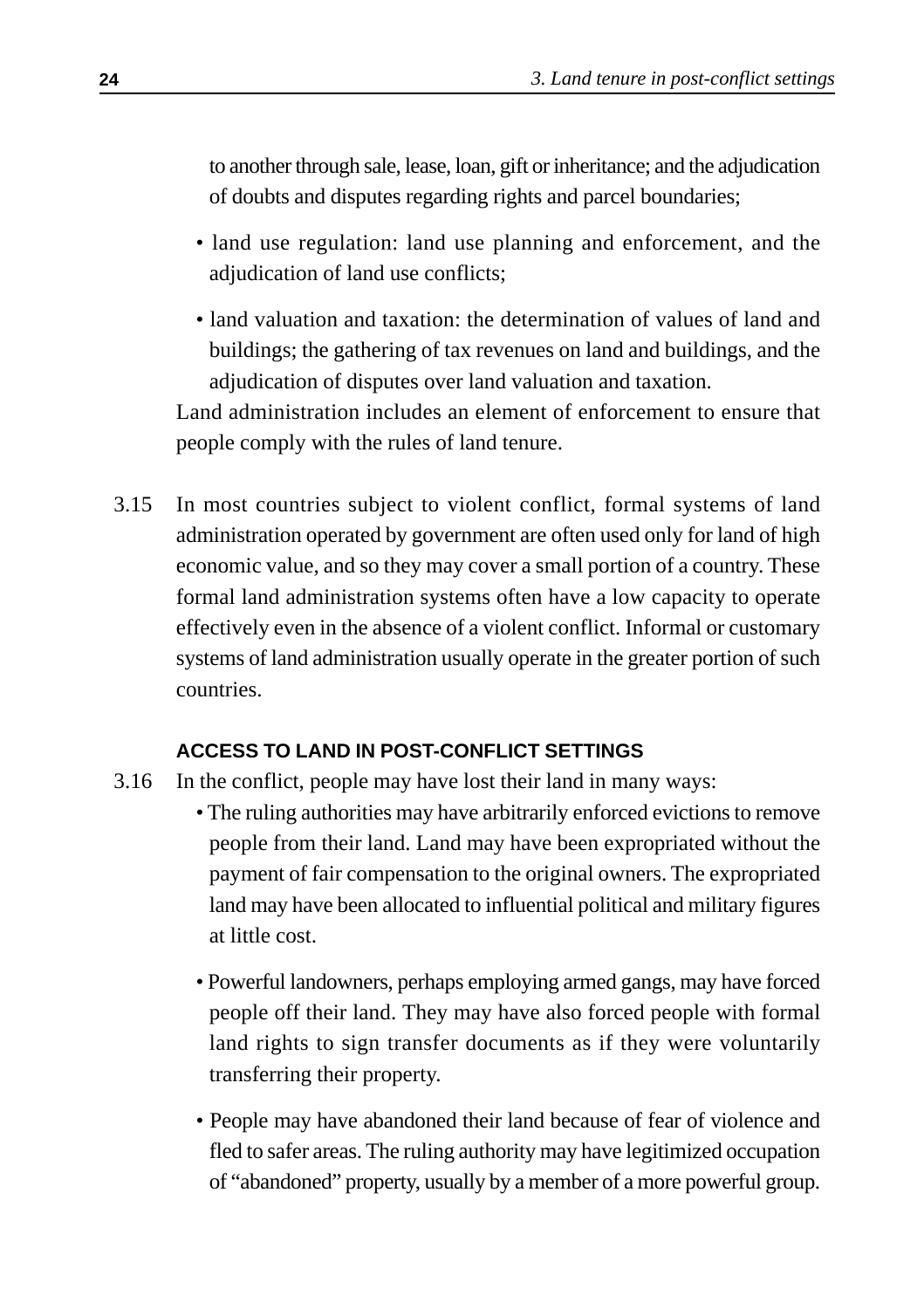- People in safer areas of the country may have lost access to land with the arrival of those who were displaced. IDPs and host communities are often able to reach agreements where the prevailing tenure system is adapted to accommodate the new arrivals. However, the requirements of IDPs arriving on a large-scale may exceed the capacity of a host community to accommodate them. IDPs and host communities may also pursue different approaches to the use of land. New conflicts may arise if these different approaches are incompatible.
- Following the conflict, some people who were displaced from rural areas may seek land to settle in urban areas. Other refugees and IDPs return to their homes, either spontaneously or through an organized process. The return of refugees is provided through the Convention relating to the Status of Refugees. There is no equivalent international law for IDPs but their rights of return are addressed by UNHCR in its "Guiding Principles on Internal Displacement" which provide a non-binding framework for return and re-integration. These principles state that IDPs should be able to return to their homes or be able to resettle in another part of the country. The right of refugees and IDPs to return to their homes and places of habitual residence has been reaffirmed in resolutions of the UN Sub-Commission on Human Rights (2002/30) and the Sub-Commission on Prevention of Discrimination and Protection of Minorities (1998/26). Peace agreements, such as the Dayton Peace Agreement for Bosnia and Herzegovina, may also address the restitution of property. 3.17
- When refugees and IDPs return to their home areas, they often find that their land is occupied by others. In some cases, the occupants are people who used force to seize the land, or who benefited from discriminatory laws to acquire it as abandoned property. In other cases, the occupants are also victims of the conflict who fled from other areas. It is thus common that people cannot recover their property without displacing the existing occupants. At times the occupants may retain ownership of their own property while occupying the property of others, a situation known as "double occupancy". Attempts to recover property may be violently resisted. 3.18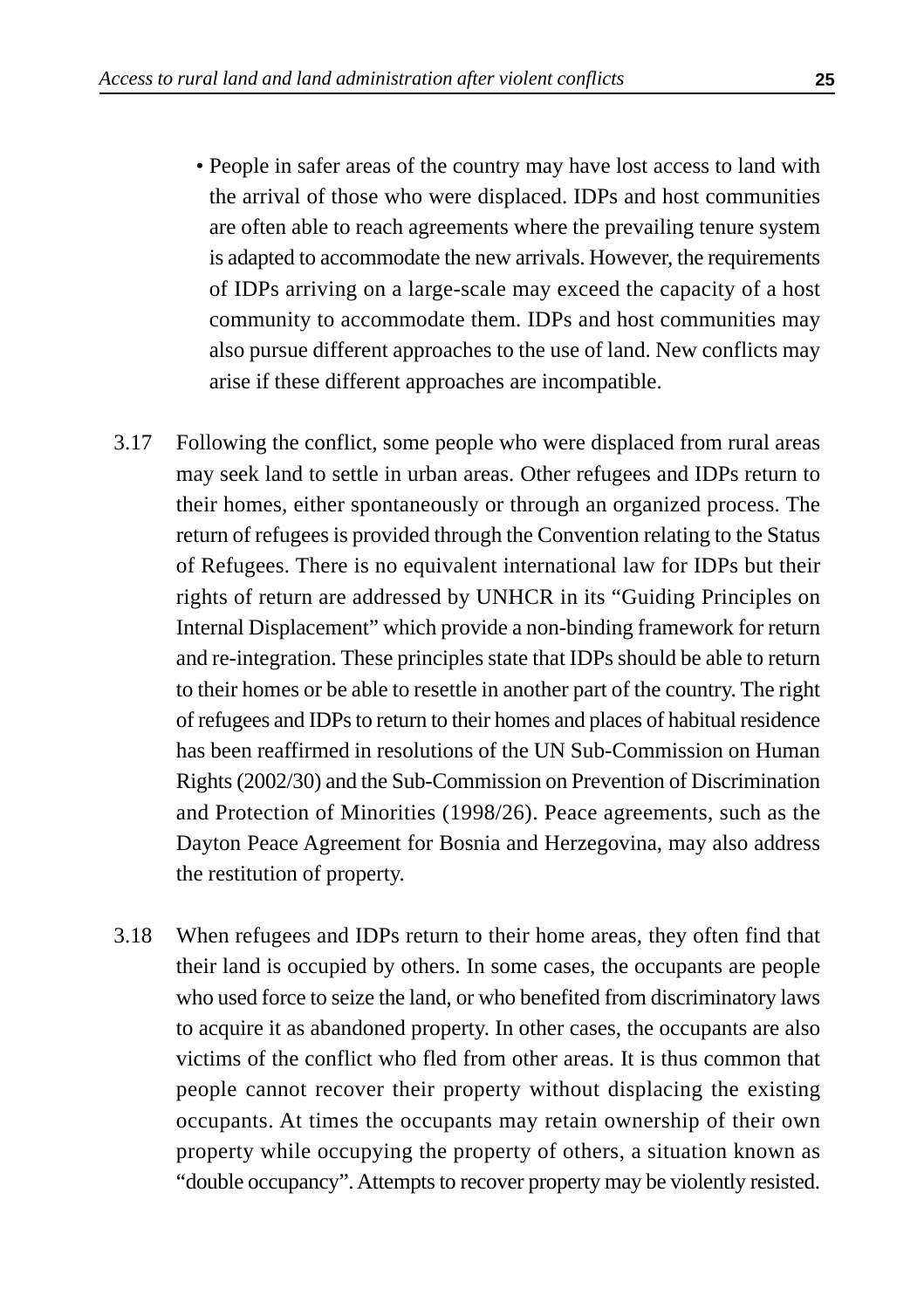People who are unable to return to their original lands will seek to be resettled elsewhere.

- Men and women may have different opportunities to gain access to land. Violent conflicts may result in increased numbers of female-headed households but land allocations after the conflict may continue to favour men. Access to land by widows may be particularly difficult in some customary tenure systems. 3.19
- Programmes to allocate land to beneficiaries may be abused. For example, people eligible for land allocations, such as displaced people and ex-combatants, may sell their land in the informal land market and then move elsewhere to submit another application for land. 3.20
- Large-scale commercial operations may seek land in the post-conflict period. Following some conflicts, millions of hectares of forest and agricultural lands were granted to private companies and individuals for long-term investment and exploitation. Land speculation and land grabbing by elites may be common. This has the potential of placing the weak against people with connections, and leaving them feeling that they have been left out from the benefits of peace. 3.21
- Recovery of some lands may be impossible because of mines and unexploded ordnance. Lands typically affected are those that were frontlines during the conflict. As frontlines may move back and forth across the countryside during the years of a conflict, mine-laying may have taken place over a large area. Such areas may have had massive migration as people fled the fighting. As a result, large numbers of people may be returning to areas with a high concentration of explosives. The location of mines is not commonly documented during the mine-laying operations. Removing land mines is a slow process and the return of people is usually not matched by the clearance of mines. As a result, mines continue to kill and maim people who are returning, and delay agricultural programmes to provide for food security. 3.22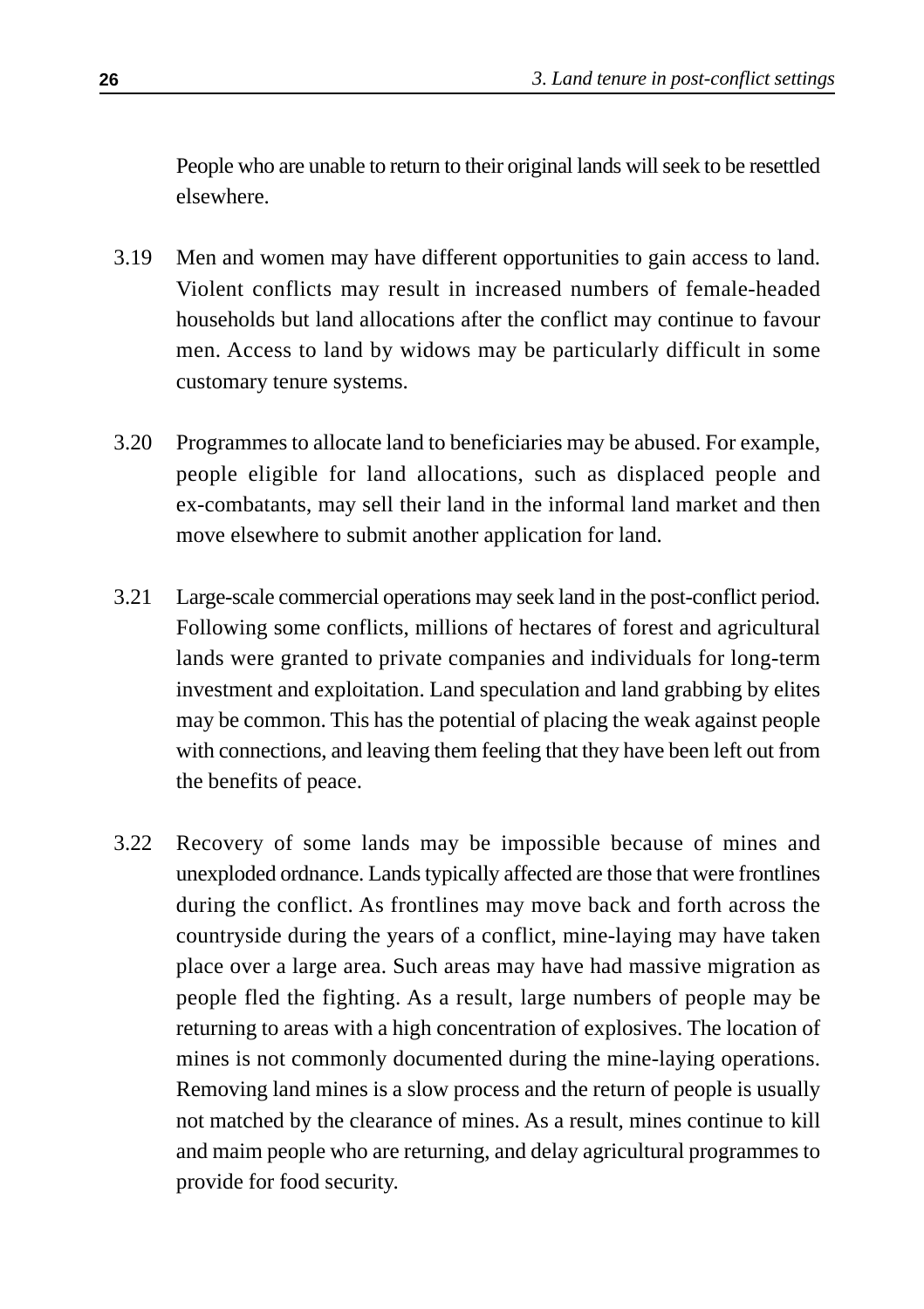#### **LAND ADMINISTRATION IN POST-CONFLICT SETTINGS**

- **Land records.** In many conflicts land records are deliberately targeted for destruction by one or more of the opposing forces. Land records often contain information that serves the purposes of some people but not others. Agroup forced to withdraw from an area may remove land records that favour it, and may destroy records that benefit the opposition. In Timor-Leste, it has been estimated that 80 percent of records were destroyed. Personal copies of land records were often abandoned in the rush to evacuate, and were also destroyed. Without land records, proving rights is difficult. 3.23
- Land records can survive. At times, staff of land agencies have rescued land 3.24 records and hidden them to prevent their destruction. However, surviving land records cannot always be accepted without scrutiny. In some cases, land records may not show the current ownership:
	- Land records may show a deceased person to be the owner because the heirs may not have taken the steps necessary to become recognized as the legal owner.
	- Land records may show the owner to be someone who voluntary transferred the property to someone else. During the conflict, the land registration system may not have operated and many transactions may be informal. People acquiring land may have some documentation of the transfer but it may not meet the standards necessary for the transaction to be considered legal. When conflicts have lasted for many years, the number of informal transactions may be large.
	- The true identity of a purchaser may not be shown on the land records to avoid discriminatory laws in place at the time of the transfer. Instead, the name of an intermediary may have been used. After the conflict, this may give the impression that the intermediaries are the owners of the properties as their names appear on the legal documents.
- In other cases, land records may show the legal owner of record to be someone who acquired the land by force or fraud: 3.25
	- Land records will not show that transfer has taken place through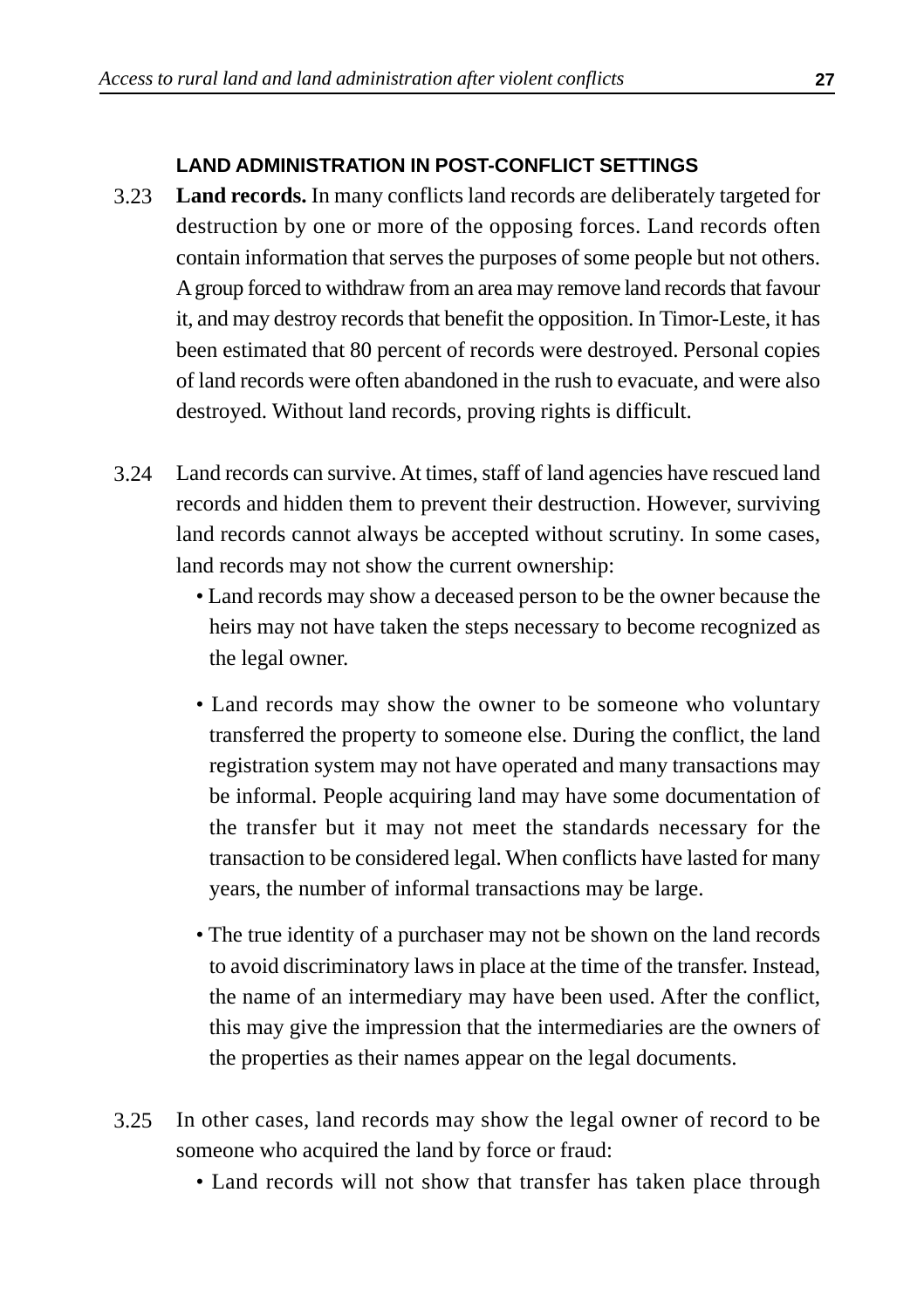coercion. People have been threatened with violence if they did not state that they entered into a voluntary transaction to sell their property.

- Land records may be falsified. Counterfeit documents have been produced to convince officials that occupants have legal rights to the property.
- In yet other cases, people returning to claim their land may find that it is being occupied by people who legitimately acquired ownership during the conflict. For example, beneficiaries of land acquired by the government through illegal expropriation may have sold it to bona fide purchasers, who are shown as the legal owners. 3.26
- **Legal framework.** Legislation may be flawed in several regards. Some laws may discriminate against ethnic groups, e.g. placing restrictions on property rights. Laws may be selectively applied against particular groups. Other laws may not provide adequate safeguards for women, e.g. not allowing them to inherit. 3.27
- Existing legislation may not provide for some of the complex realities of a post-conflict setting, e.g. the restitution of land and resettlement on a large scale. There may not be legal and procedural safeguards to ensure restitution or payment of compensation. The steps needed for an owner to regain property may not be defined. Numerous grey areas may exist in determining whether a person is a lawful owner or not. 3.28
- New legislation may be passed rapidly and without careful consideration of the implications. Laws to provide access to land may conflict with other legislation. Legislation concerning land tenure may change many times throughout the process. When legislation is changing rapidly, judges and other officials may not know which versions of laws and regulations are to be enforced. 3.29
- **Courts.** Impartial procedures for resolving disputes are often not available in post-conflict situations. The court systems may not exist, or they may be 3.30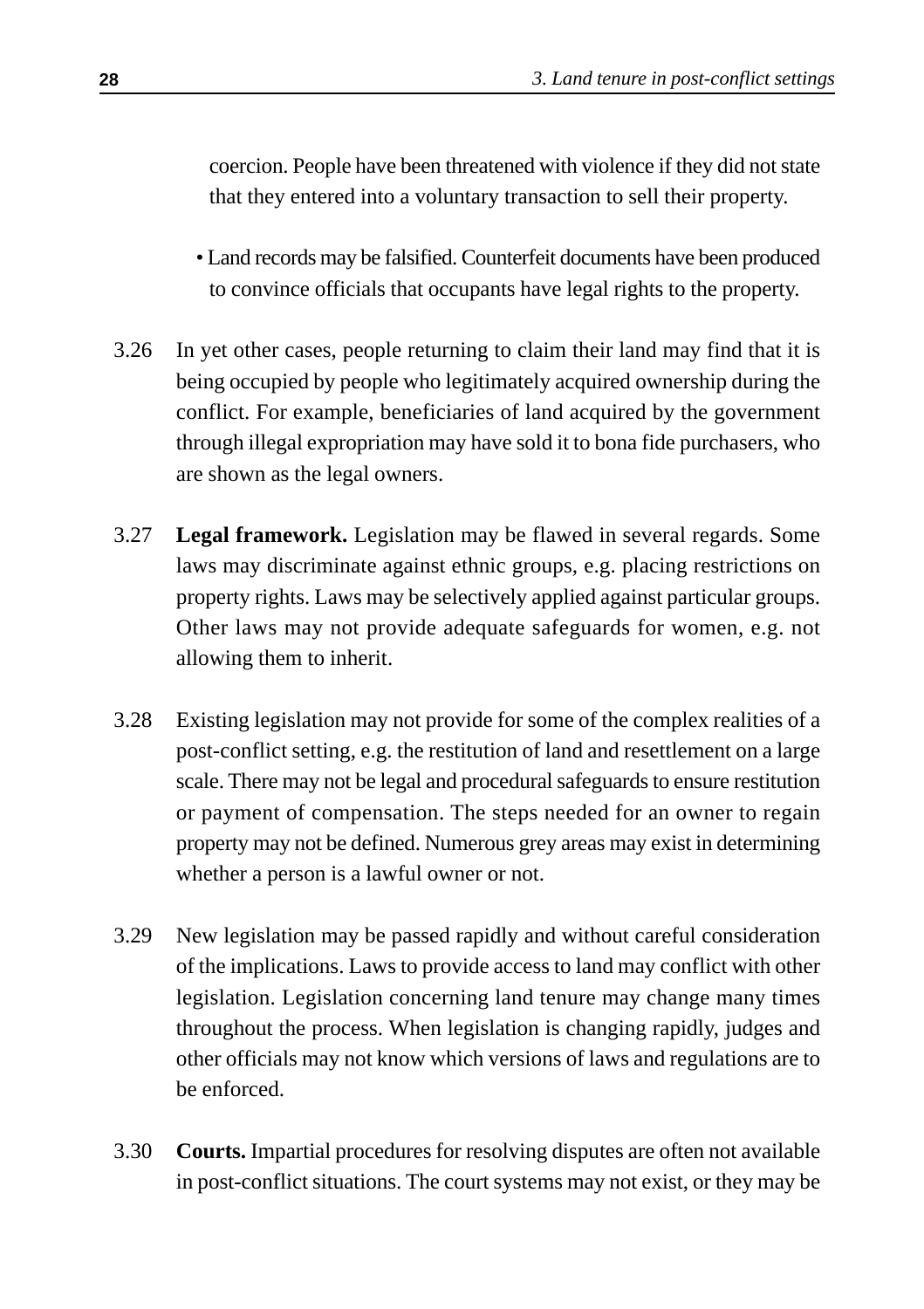so overburdened or ineffective that they do not provide a remedy. Corruption may be widespread. Alternative dispute resolution mechanisms may not exist. The rules for making judgements may not be clear. Judges and other court officials may be unfamiliar with procedures to provide access to land where they exist, and they may lack knowledge of concepts such as international law or human rights.

- **Enforcement.** Property disputes may continue because court orders and other eviction notices are not implemented. A court order may not be enough for someone to recover property. Politicians and officials who wish to prevent minorities from returning may refuse to carry out orders to evict their supporters. 3.31
- **Communication.** Programmes to inform the public may be weak or non-existent. Many IDPs may live in dispersed groups and may not know about programmes and procedures for restitution. Rumours are likely to be common and may fuel fears. 3.32
- **Operations.** The capacity to carry out land administration functions is usually limited. Trained technical staff and managers may have migrated or been killed. In Rwanda, three-quarters of public service personnel were lost, and eighty percent of trained legal personnel were killed or in exile. Vehicles, equipment and facilities may have been destroyed. Responsibility for operations may be divided between different government agencies, and between central and local levels of government. Coordination may be difficult and communication between agencies may be limited or non-existent. As a result, problems arise such as the same parcel of land being allocated by different agencies to different people. 3.33
- Refugees and IDPs may return on such a massive scale that the land administration system is not able to cope. Much resettlement thus takes place informally. Attempts to speed up the process by introducing computer systems can be unproductive if they are poorly designed and implemented, and lengthy delays may arise as a result of limited human and technical capacity. 3.34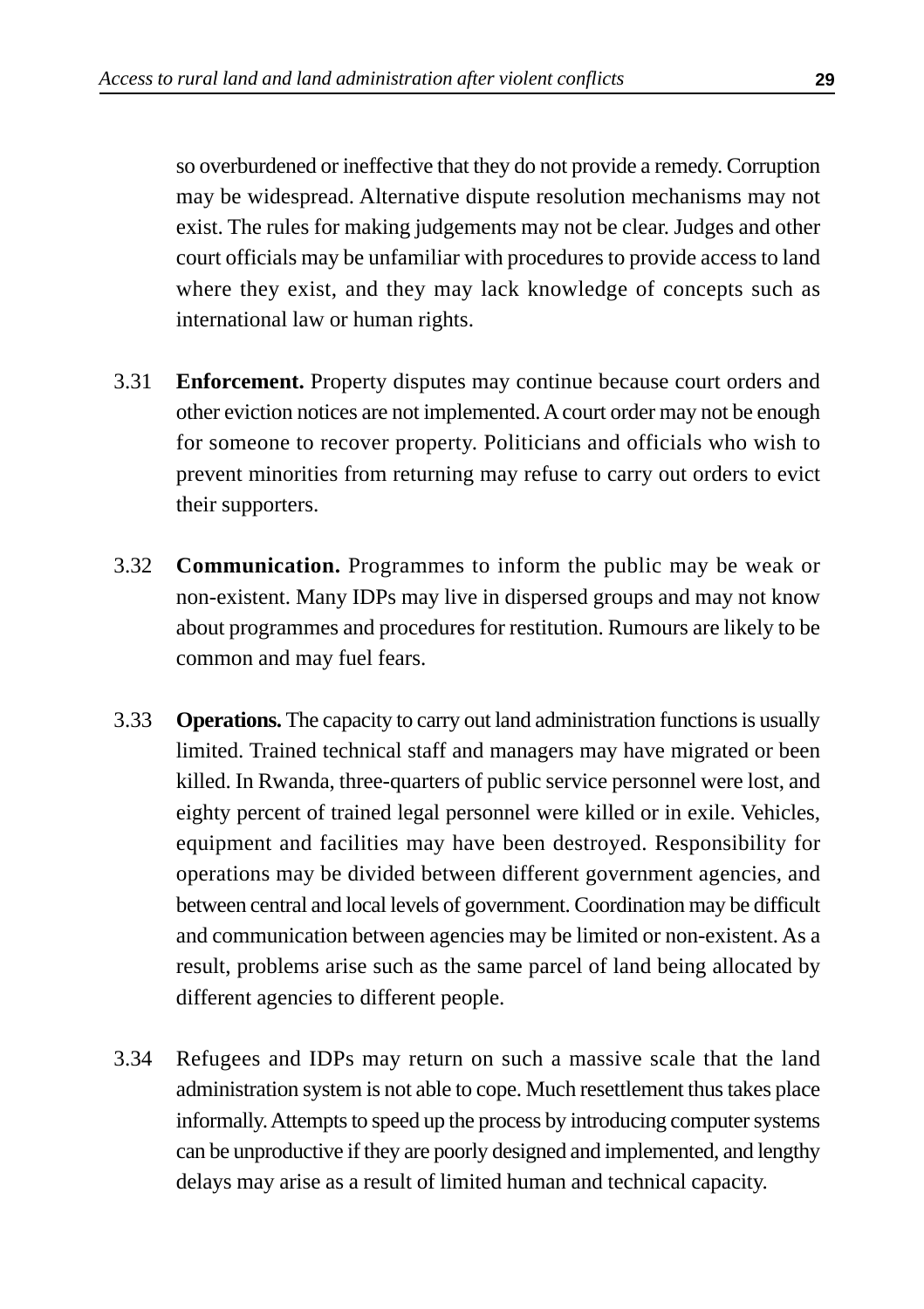- **Corruption.** Lack of accountability may result in the theft of funds. Commissions to allocate land to refugees and IDPs may transfer land to themselves or family members. Land administrators may be under pressure from elite groups to favour them. Petty corruption may be widespread, with claimants being required to pay bribes. 3.35
- **Funding.** The demand for funding typically exceeds the resources available for programmes to provide access to land and improve land administration. Strategies that are developed are sometimes impractical in light of the limited resources available. 3.36
- **Dependency on others.** Because of the weakness of the post-conflict governments, the international community may have a greater influence than would otherwise be the case. Coordination between the government and donors may be difficult. They may have different interpretations of norms of human rights, e.g. with regard to the protection of rights of women and minorities to land. There may be different priorities with regard to restitution, compensation, resettlement, and the reconstruction of a land administration system. Differences of opinion may exist as to whether customary tenure should be replaced by statutory tenure, and whether common property resources should be privatized. 3.37

## **CUSTOMARY LANDS**

- The existence of customary tenure in a country will introduce a set of additional issues. Women, and widows in particular, may have difficulties acquiring access to land. In many customary societies, women gain access to land through their husbands or male relatives. Women who are displaced because of the conflict may have difficulty returning to their homes if their husbands or brothers were killed. 3.38
- Access to land by pastoralists may be important. Control over arid lands and pastures may be unclear. In some countries, the state has claimed nominal ownership to land used by pastoralists but has not exercised control over the land. Pastoral lands may not be clearly defined on the ground, 3.39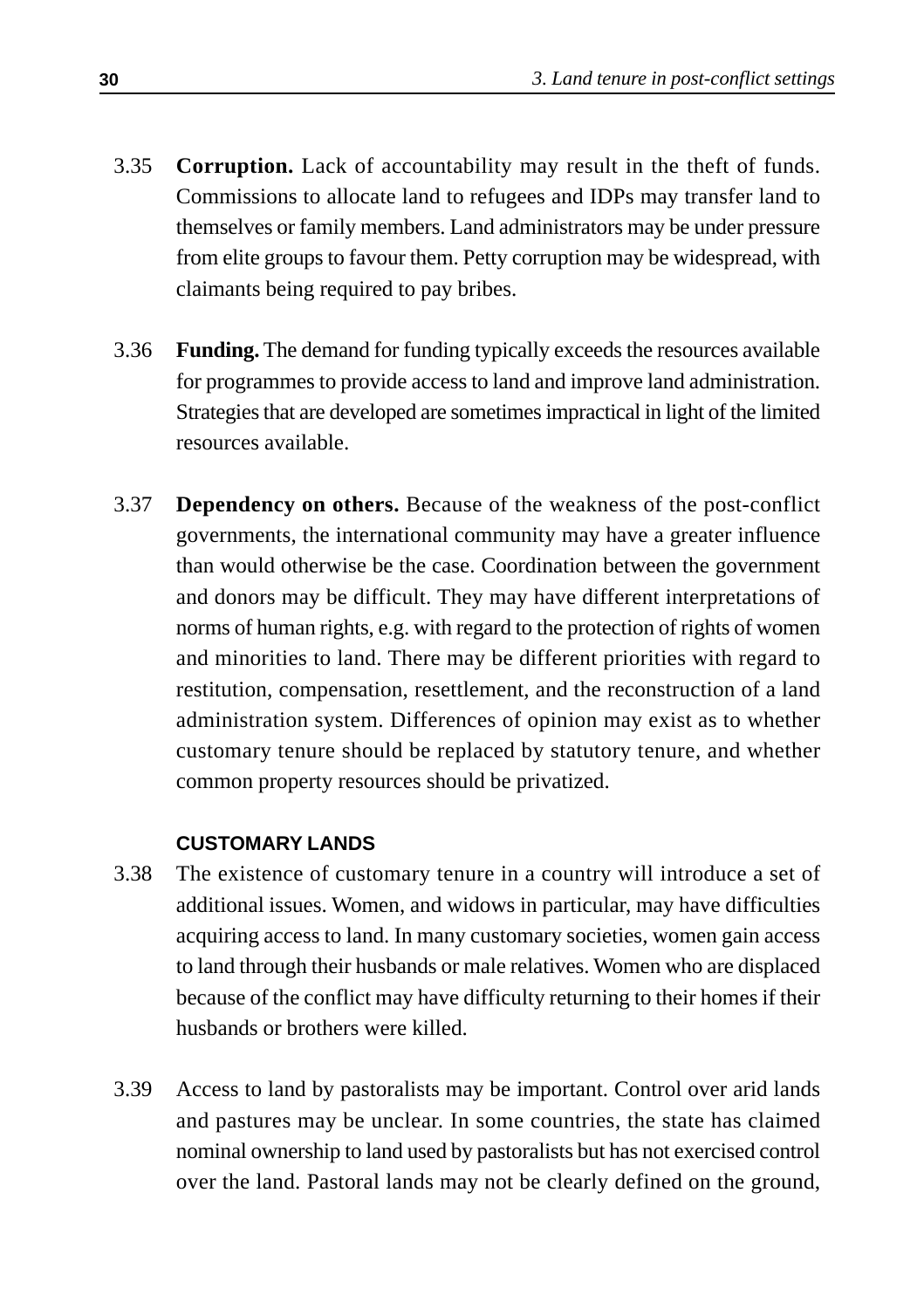further adding to the confusion. In arid areas, the variability of rainfall results in mobility being important to the livelihoods of nomadic pastoralists as well as others. Mobility occurs within the home territory of a pastoral group. It may also occur at a regional level, with pastoralists migrating along routes on a seasonal basis. Access rights to land and water are often traditionally negotiated between different stakeholders, e.g. for establishing the conditions of rights of way through different home territories. Access is typically based on social organization, and people may become involved in a conflict because of their membership in an organization. Conflicts over land, and their resolution, are thus usually not expressed on an individual basis but are arranged around social groups.

- Customary rights are often not documented, and the destruction of land records may not be critical for areas governed by customary law. Where the customary structure is still in place, customary leaders should continue to provide the institutional memory of who holds what rights, and should allocate land and adjudicate disputes. 3.40
- There may be a gap of knowledge if customary leaders have been killed or displaced. A further problem is that a lengthy conflict may weaken customary institutions and erode the credibility of the leaders. This may occur in cases where a leader lacks respect from members of the community, e.g. because the leader assumed power through interference by one of the opposing forces, or manipulated the conflict to acquire the position. 3.41
- Customary law frequently exists alongside statutory law in a situation referred to as "legal pluralism". Local decisions governing land may be based on a combination of statutory and customary law, with wide variations in interpretations from one area to another. The pluralism of authority over law can allow people to choose the legal framework that provides them with the best claim to property, a process known as "forum shopping". Legal pluralism can be beneficial by allowing people to adapt to social, political and environmental changes, and by allowing the existence of diverse systems of land tenure that have evolved to meet local conditions. It can also be 3.42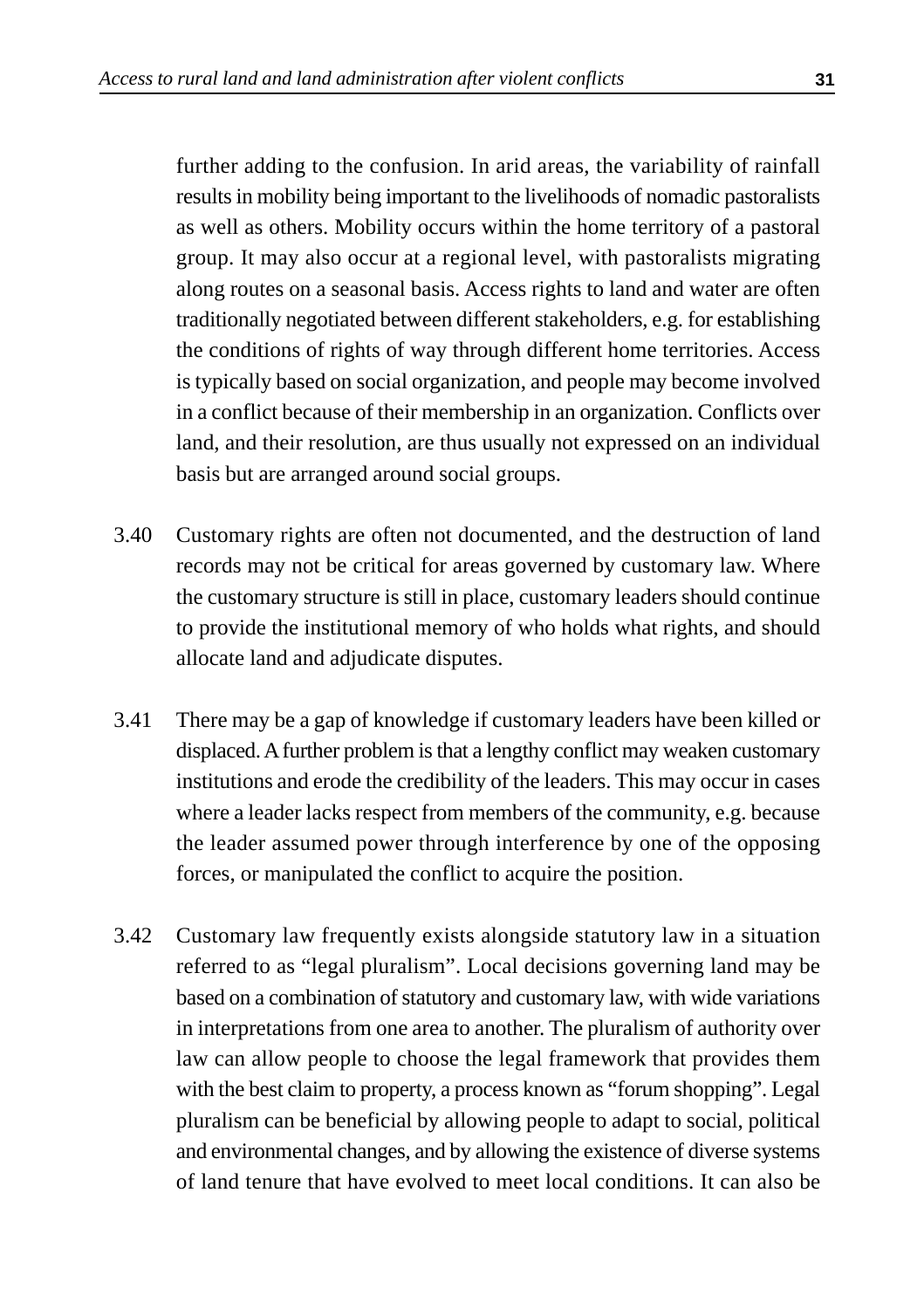harmful as it may increase uncertainty and confusion when people pursue different ways to legitimize claims to the same parcel of land.

Where customary tenure and statutory tenure co-exist, they may change at different rates. A "land rush" often follows a peace settlement. For example, some groups may consider the chaotic post-conflict setting as an opportunity to re-assert historical claims to lands which they lost in the past. People may acquire land in informal ways if formal approaches do not exist, or cannot be easily used. Customary or informal tenure may evolve quickly compared to the re-establishment of the land administration system. In the absence of formal government structures, communities may modify customary or informal systems to address conditions that did not exist before the conflict, and for which there are no traditional rules. In some cases, elements of customary law, e.g. access to land by women, may clash with new non-discriminatory policies adopted after the conflict. 3.43

## **THE IMPORTANCE OF CONSIDERING LAND TENURE IN POST-CONFLICT SETTINGS**

- Providing secure access to land is an important part of dealing with emergency humanitarian needs as well as longer-term social and economic stability. Secure access to land helps victims of conflicts to have a place to live, to grow food, and to earn income. Security of tenure, without fear of eviction, allows people to rebuild economic and social relationships. More broadly, it allows local regions and the country to establish their economies. It supports reconciliation and prospects for long-term peace. See Box 2. 3.44
- Regardless of the cause of a conflict, violence over a wide area and a long period of time will result in many land tenure problems. People who have been displaced will need to have their property restituted or will need to be resettled elsewhere. Without addressing these problems in the short-term, the peace process is likely to be restricted. Some land tenure issues, while important, may need to be deferred until there is sufficient capacity in the country to address them. For example, programmes such as large-scale land reforms are highly complex and are likely to be beyond the capacity of a 3.45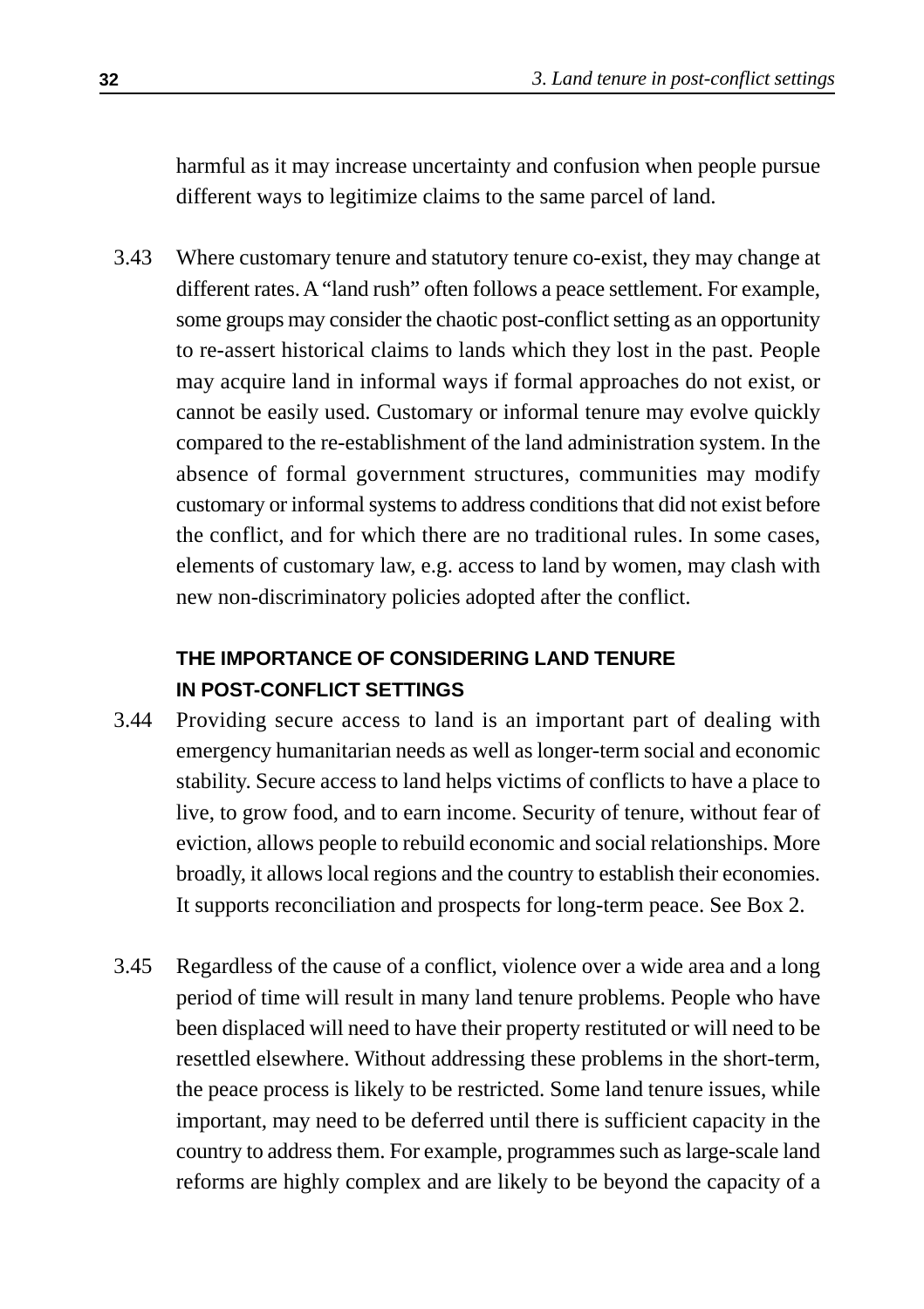## $ROX 2$ **THE NEED TO RESOLVE ISSUES OF LAND ACCESS**

Sustainable peace following violent conflict may be jeopardized by a failure to resolve land tenure issues. A peace agreement in a still uncertain setting can be threatened by land disputes arising from the return of refugees and IDPs. Providing access to land in post-conflict settings can be complicated, with many legitimate yet competing claims for land. In addition, there is a need to address access to land by vulnerable people including women and children, the elderly, and ethnic and political minorities.

Resolving issues of access to land can provide many benefits:

- As an emergency measure, access to land can provide food, shelter and access to humanitarian aid. For those who have been forced from their homes or who have nowhere to live, this is a critical step for survival.
- Access to public land (whether temporary or not) can provide stability where houses have been destroyed.
- Access to land deriving from a legitimate source (such as a judicial court or independent administrative body) can reduce land disputes that can be politically, socially and economically destabilizing.
- The ability to enforce rights of access provides a level of security of tenure and reduces fears of arbitrary eviction.
- Access to land can provide the foundation for the return to economic and social stability. It provides a base where people can live, grow food and work. It enables reconstruction to take place and for industry and agriculture to be re-established. It can be the basis of foreign and domestic investment.
- In the case of customary lands, access can provide a sense of identity, and a cultural connection with the land.

country emerging from a violent conflict. They should be introduced, however, as soon as there is a capacity to implement them.

Too often land tenure issues are not considered at the time of recovery and reconstruction. Land tenure issues may be ignored because those planning 3.46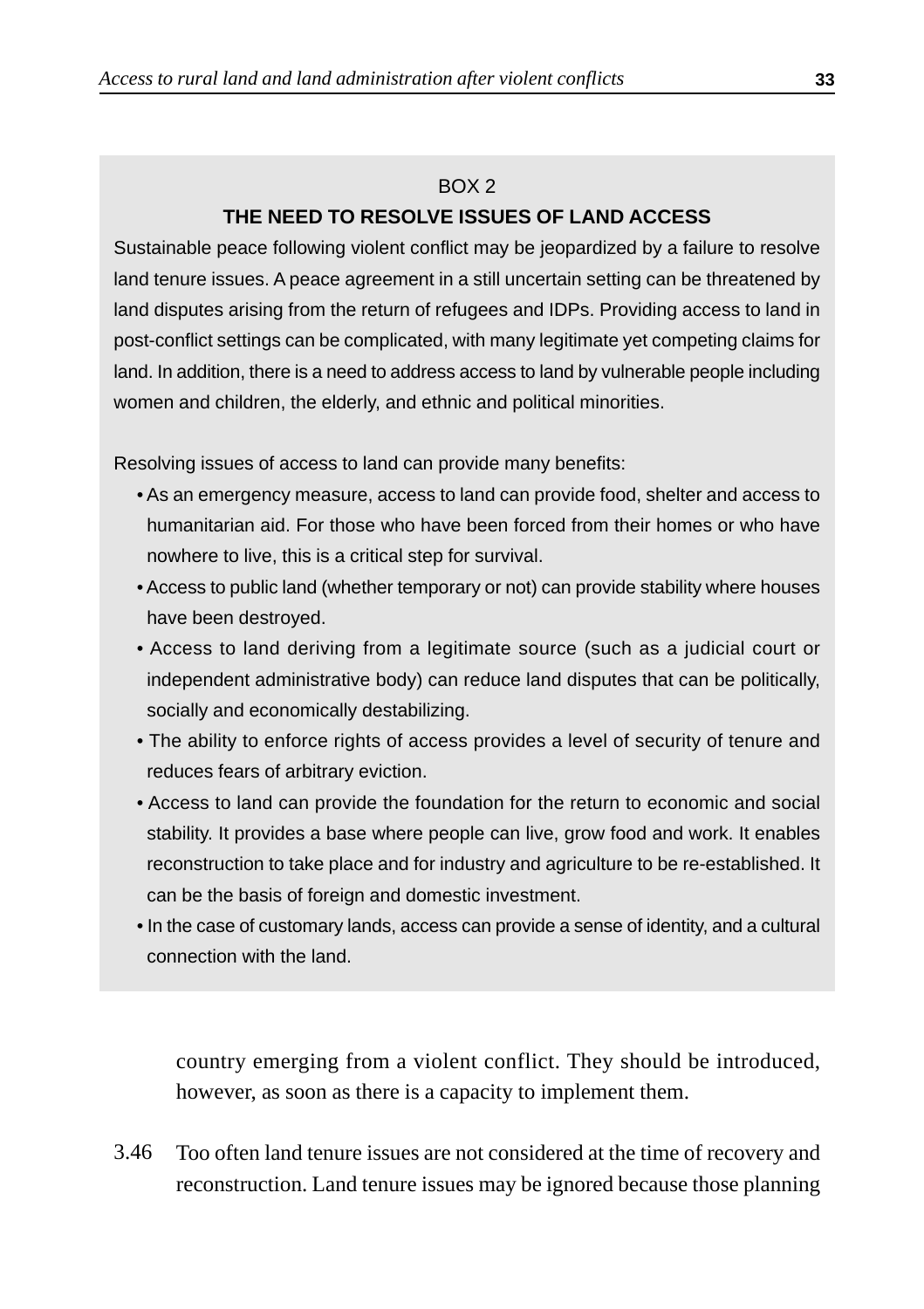the recovery of a country do not realise the importance of addressing them. They may be ignored because they are considered to be too complex and difficult to address. They may also be ignored because of lack of political will; those who were actively involved in the conflict may have used the opportunity to acquire property of others. Whatever the reason, ignoring land tenure problems will not make them vanish, and may result in renewed conflict. For example, in some post-conflict situations aid workers tried to help displaced people by settling them on land that had been incorrectly identified as vacant. In doing so, local communities were inadvertently dispossessed of their rights to that land. The people displaced by the original conflict were put in the midst of a new conflict as the communities tried to recover their land.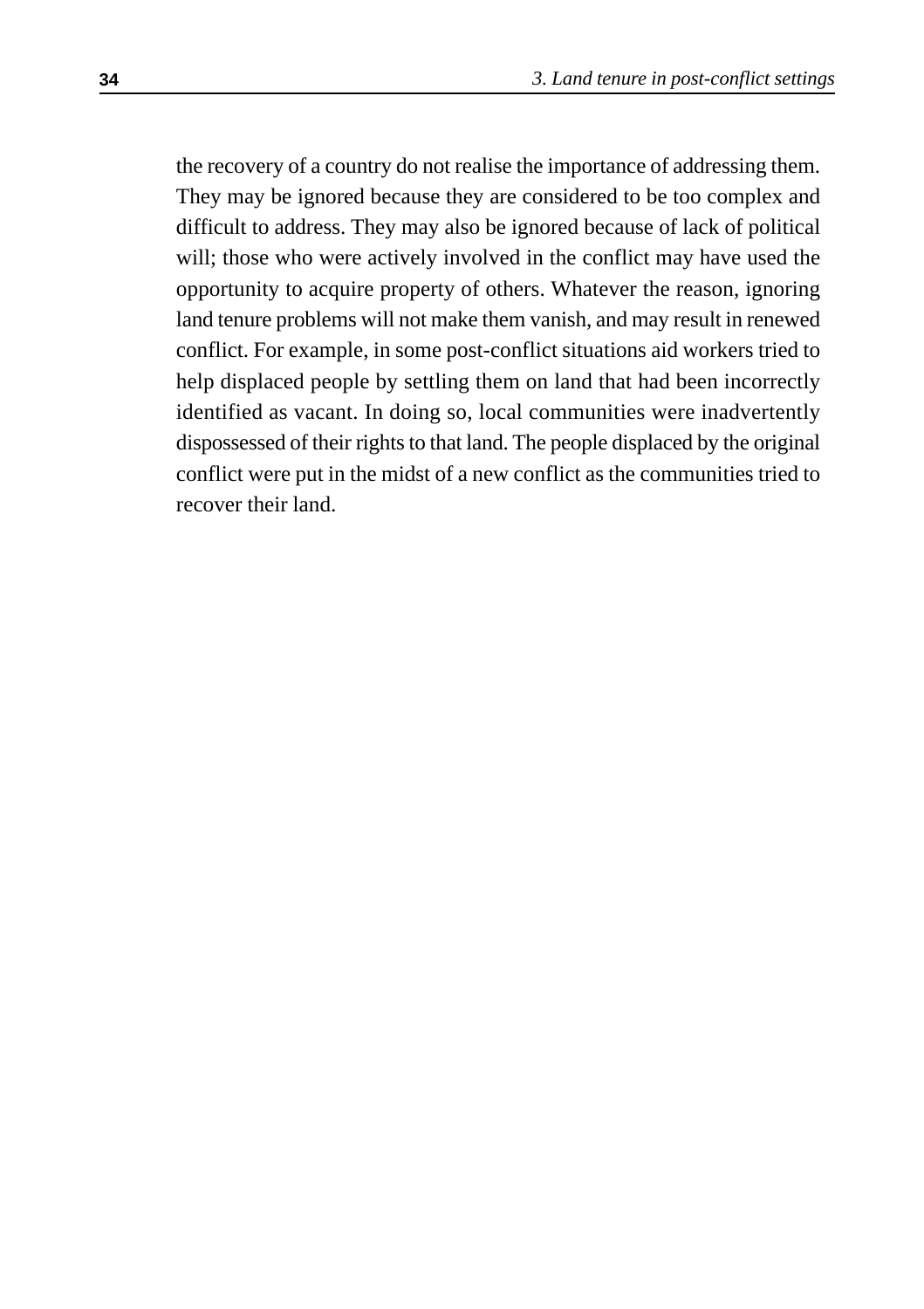# **4. Assistance in assessment missions**

- At the early moments in a transition to peace, assessment missions are usually carried out to analyse issues and to identify priorities for further action. These interventions occur when the main hostilities have ceased to the point that international aid can start with a reasonable degree of security. However, at these early moments, the security situation may change rapidly. Those involved with preliminary assessments must be trained in security matters. 4.1
- Such missions should include a land tenure and land administration specialist to investigate key issues of access to land and land administration. The initial assessment of land tenure issues is likely to be incomplete (see Box 3). However, despite these limitations, it usually provides the first identification of the nature, scope, severity and distribution of land tenure problems in the country. The assessment should prioritise actions to be carried in support of emergency activities. In addition, it should serve to build the foundation for more detailed work to be carried out by specialists with longer-term assignments. 4.2
- This chapter identifies issues which may be considered for the terms of reference for specialists during the assessment missions. These issues are described in more detail in Chapter 5. 4.3
- **Types of land tenure.** The primary types of tenure should be identified. These often include different forms of statutory tenure and customary tenure. The analysis should address all relevant rights to land, including ownership and other more limited or temporary rights for particular purposes (e.g. use rights and mortgage rights). Rights for different types of rural land use should be included (e.g. sedentary agriculture and pastoralism). The linkages between rural and urban activities should be considered. 4.4
- The analysis should address how the post-conflict situation changed the way in which access to land is acquired. At times, reports of early missions 4.5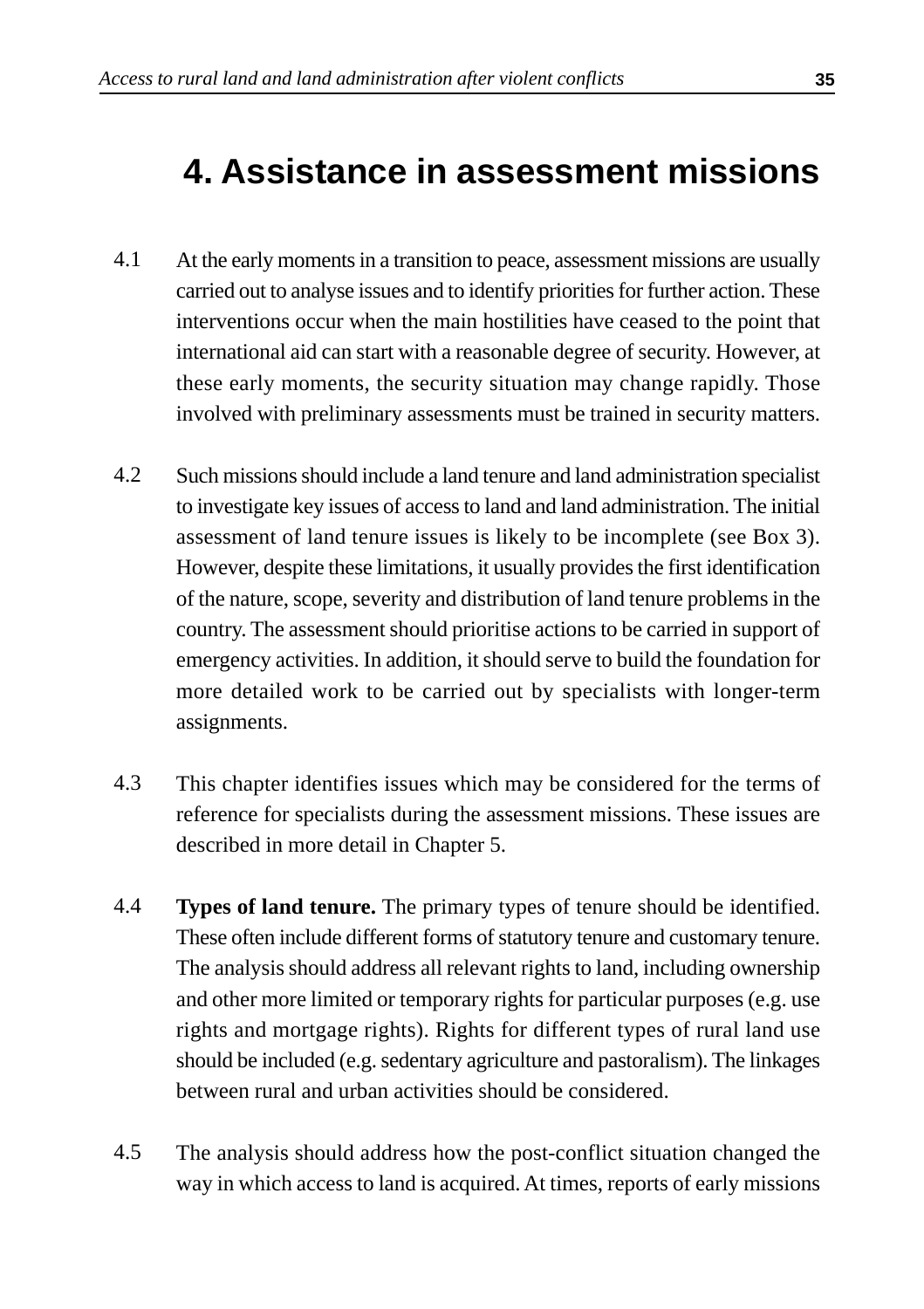# BOX 3

## **LIMITATIONS OF THE INITIAL ASSESSMENTS**

The initial assessment of land tenure issues is likely to be incomplete. Information for planning the recovery and reconstruction is typically not available in countries that have suffered long conflicts. Many years may have passed since a census was carried out, and during the conflict much of the population may have moved. The dynamic situation of the post-conflict period will hamper efforts to collect data. Large numbers of IDPs and refugees may be moving every day outside of any organized process, and their locations may not be noted for some time.

Knowledge of the situation in some areas may be limited if travel is restricted because of ongoing local conflicts, and the destruction of infrastructure such as roads, bridges and airports.

People who can be interviewed may be reluctant to speak to strangers or may be suspicious of the government and its partners.

The inaccessibility of people, or the unwillingness to participate in surveys, may produce biases in the assessments. This will be especially the case when the needs of the population are diverse.

have focused on how land tenure might have worked in the absence of a conflict, and they ignored the disruptions caused by the conflict.

- **Access to land.** The relationship between access to land and the livelihood strategies of people should be analysed. The analysis of the need for land by returning refugees and IDPs should consider seasonal access to land. The availability of food, and the need for it, will vary from one season to another. Issues may include: 4.6
	- Restitution;
	- Land disputes;
	- Compensation;
	- Eviction;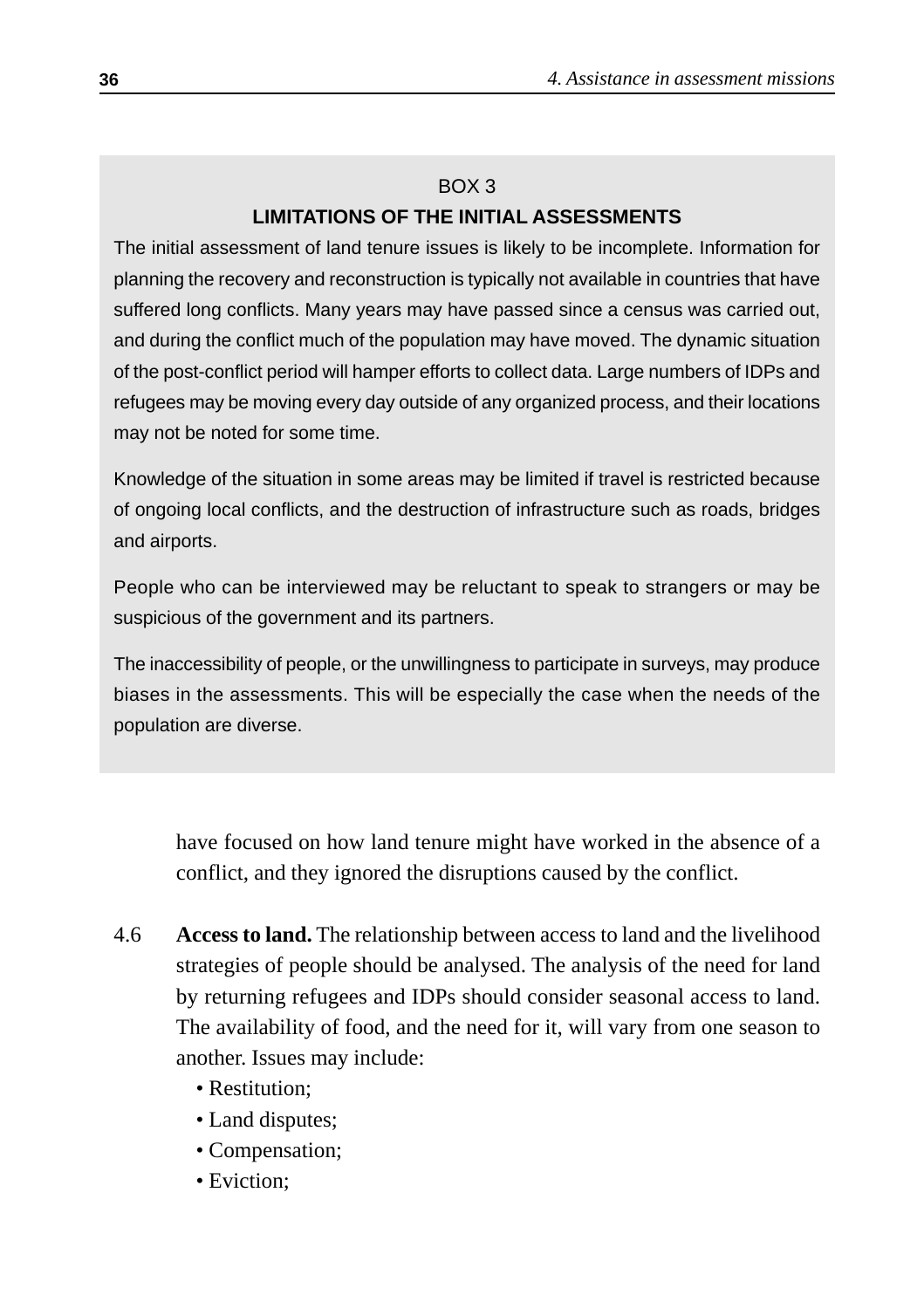- Resettlement;
- Land for vulnerable groups;
- Emergency shelter and housing;
- Public and private abandoned land;
- Lands that are free of mines and lands that are mined.
- **Operational issues.** The analysis should address: 4.7
	- Land administration agencies and their mandates;
	- Staffing levels of agencies;
	- Location and condition of office premises;
	- Availability and condition of equipment;
	- Availability and condition of land records.
- **Policy framework.** Policies related to land tenure should be identified, along with gaps and contradictions. 4.8
- **Legal framework.** Legislation related to land tenure should be identified, and its strengths and weaknesses should be assessed. Legislation should be identified for translation so that it can be read by international specialists. 4.9
- **Inter-agency co-ordination.** There should be an assessment of the co-ordination of land tenure activities of government agencies, the United Nations, international aid organizations and NGOs. 4.10
- **Communication.** The ability to communicate with people should be assessed. Issues include those of language (e.g. the need to use translators), literacy levels, and the availability of media such as radio and television. 4.11
- **Sources of information** should be reviewed. 4.12
	- People and organizations should be identified.
	- The availability and usefulness of remotely-sensed imagery should be assessed for its use in identifying mined areas and areas of potential agricultural redevelopment. Older imagery may be able to provide information on when particular areas were occupied.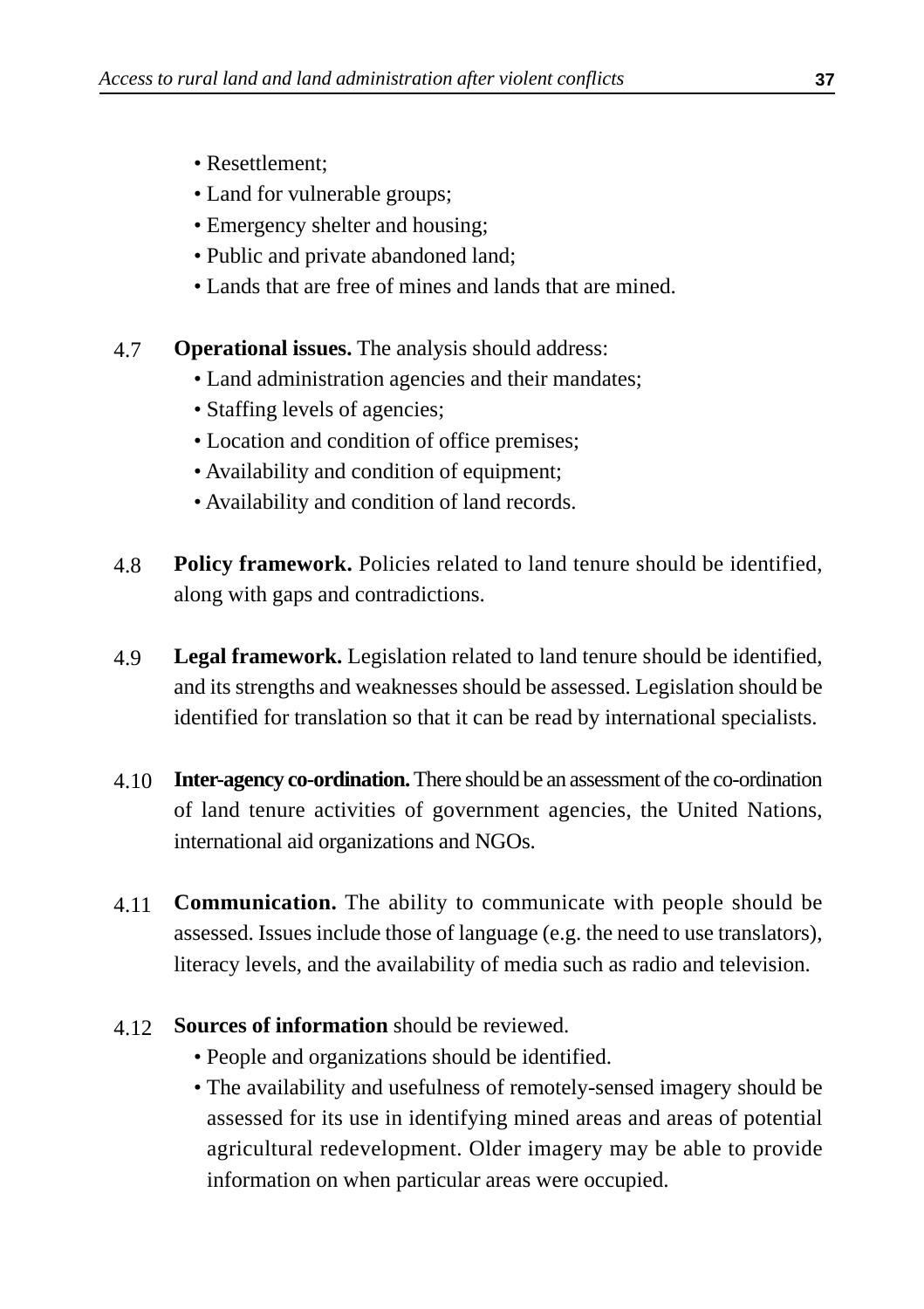# **5. Assistance with emergency activities**

- The early assessment missions provide an important analysis of the situation but they can give only a limited understanding of issues as they are carried out as short-term assignments. The first practical steps to assist the government often begin with the arrival of project staff with longer-term assignments. The focus during this early time is on activities that are of an emergency nature. 5.1
- Experienced land tenure and land administration specialists should be part of the project staff. This chapter identifies key questions that they should address during the emergency stage. This work should form the basis for the identification of priorities for the development of land policies. In addition, they should identify short-term actions that can be implemented relatively quickly. Constraints with the collection of information, described in chapter 4, are likely to continue to exist, and they will affect the quality of the analysis. 5.2
- The team of specialists should comprise a mix of national and international personnel. National specialists may be hard to identify as they are likely to be just as much victims of the conflict as others, but efforts should be made to find them. National specialists should bring knowledge of local procedures and languages, and the locations of land records and other essential documents. They should be well-regarded by different sectors of society. International specialists should contribute knowledge of international best practices in post-conflict settings, and should provide some independence from local controversies. 5.3
- The mix of skills and expertise of land tenure and land administration specialists should be appropriate for the nature and conditions of the post-conflict setting. Expertise may be required in areas such as: 5.4
	- Land policy;
	- Land legislation;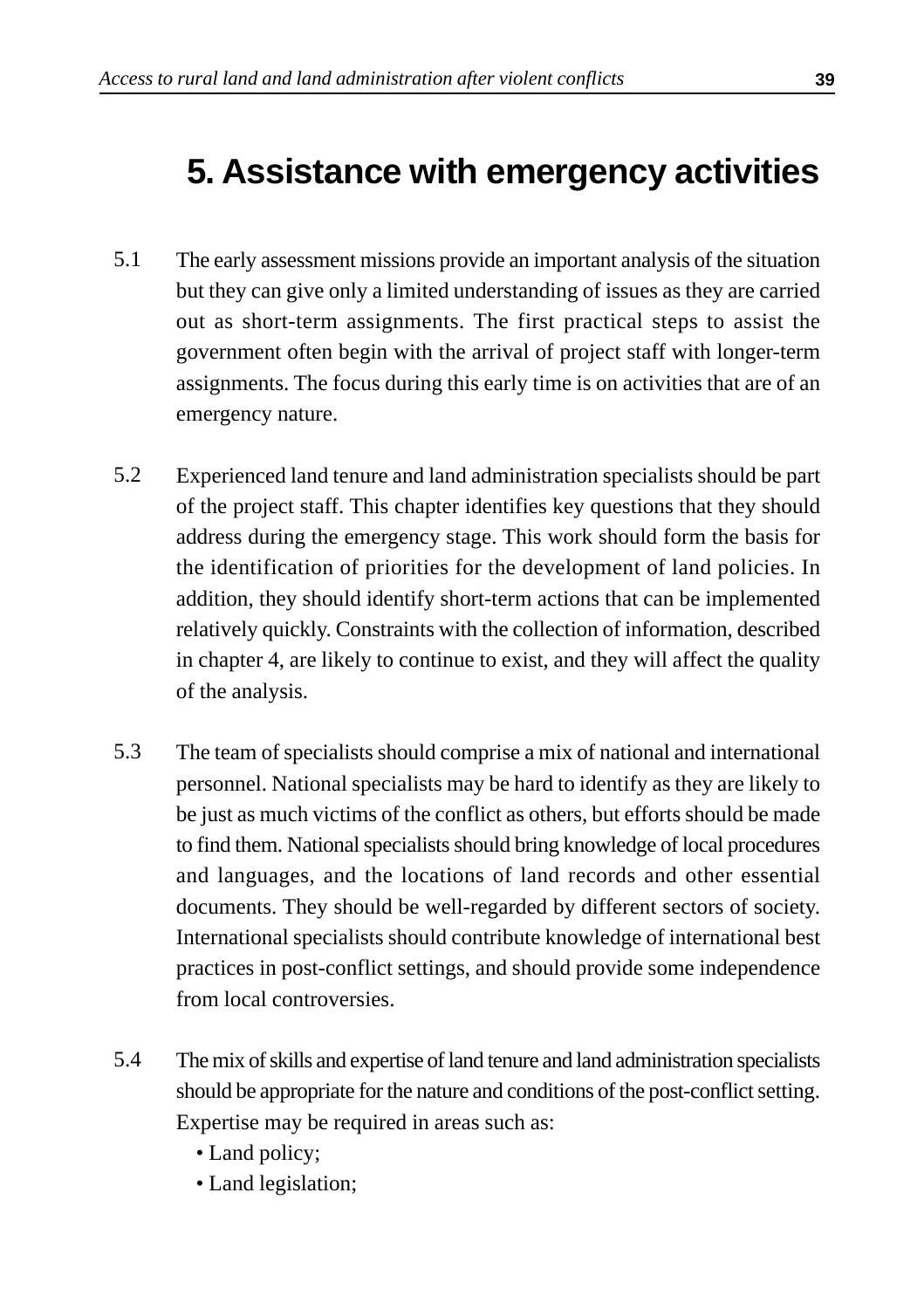- Land tenure relevant to the conditions of the country (e.g. pastoralism if dryland areas are affected);
- Land registration and cadastre;
- Adjudication and dispute resolution;
- Geographic information systems (GIS) and remote sensing;
- Communication and dissemination programmes.
- Potential stakeholders should be identified at an early stage. See Box 4. The list may be long and it may be difficult to involve all stakeholders in initial discussions. Vulnerable people such as the poor, the illiterate and those living in remote areas may have difficulty in organizing themselves, and it may not be easy to include them. Despite these difficulties, special efforts should be made to reach the poor as they are amongst the most vulnerable and their livelihoods are likely to be greatly affected by new land policies. An analysis of the interests of stakeholders should be carried out. 5.5

### **RECOGNITION OF LAND TENURE PROBLEMS**

- **Is access to land on the agenda?** The importance assigned to land tenure issues by those leading the recovery and reconstruction efforts should be assessed. People who set priorities for recovery and reconstruction may not view land tenure problems with the same importance that is assigned by people who experience these problems on a daily basis. Establishing institutions with the legal authority and capacity to adjudicate land rights and land disputes may not be considered important, or may be thought to be too difficult. Sometimes it has only been extreme cases of abuses of human rights that have forced the inclusion of land tenure issues on the agenda. 5.6
- Land tenure issues may appear fragmented, e.g. the temporary allocation of land, the need for agricultural land to ensure food security, the need for adequate shelter, or the facilitation of access to land through a lawful claims process. These different aspects of land tenure may have differing and varying political importance during the post-conflict period. An approaching winter may highlight the need to provide emergency shelter but the importance may decline with the arrival of warmer weather. 5.7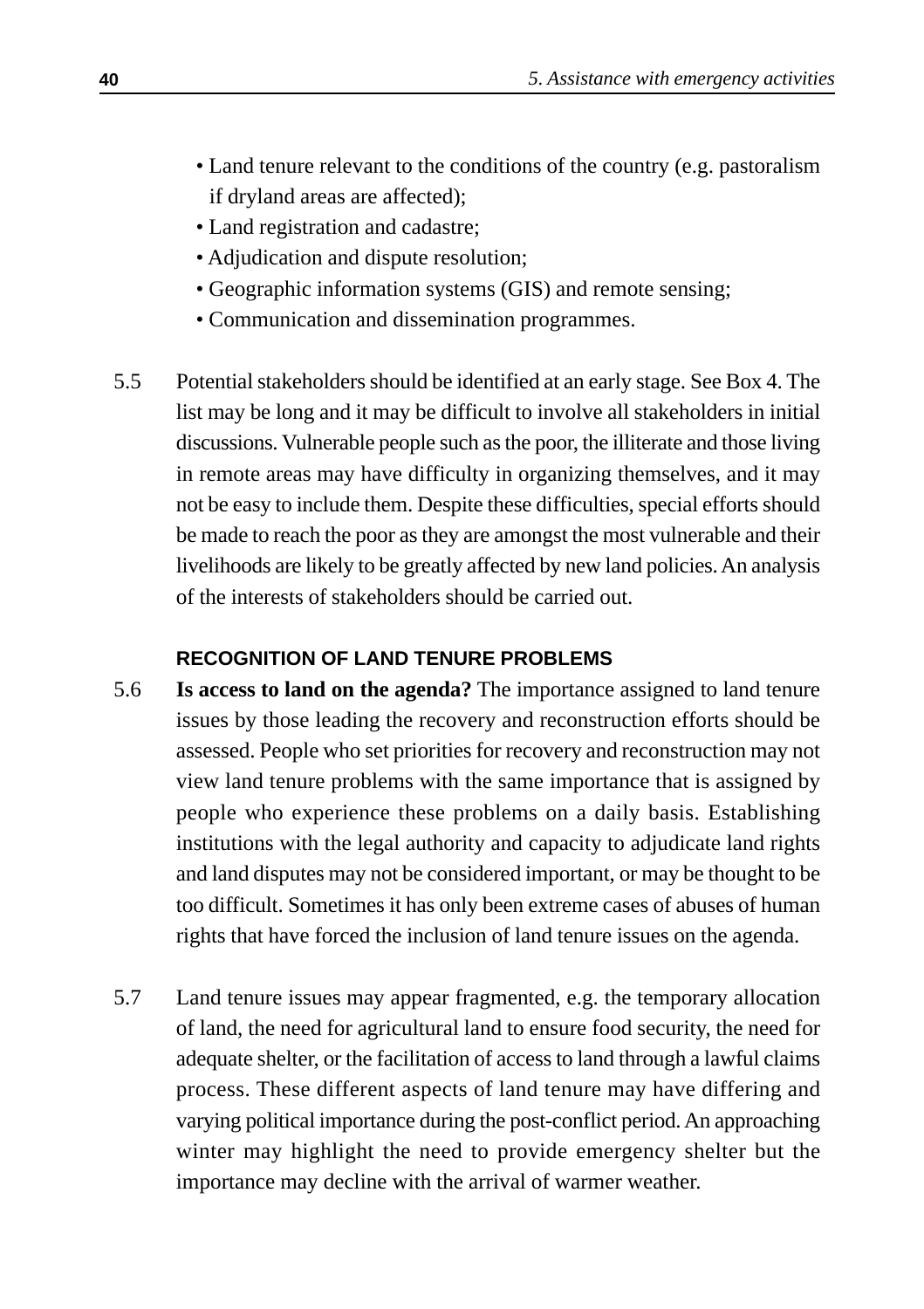#### $ROX_4$

## **IDENTIFICATION OF POTENTIAL STAKEHOLDERS**

People who have an interest in land issues may include:

- People who are trying to get their land restituted, e.g. where land was unfairly expropriated by government, was acquired by force or fraud, or was occupied by others when the legitimate owners fled during the conflict.
- People trying to get formal rights to land they occupy, e.g. squatters, people who acquired land from a former government administration but who did not receive legal documentation.
- People who occupy land without authorization.
- People who are trying to get some land, e.g. those who cannot return to their homes, ex-combatants and other landless poor including women-headed households.
- Policy-makers.
- Legislators.
- People in land administration agencies who are responsible for implementing the policies and laws related to land tenure.
- People in other government agencies, e.g. finance, social welfare, transportation, communications, rural development.
- Local leaders.
- People in NGOs with an interest in land tenure, some of whom may focus on single issues such as gender or the environment.
- People in relevant departments of universities.
- People in bilateral and multilateral agencies supporting the recovery and reconstruction.
- Even if a government recognises that access to land is a source of social tension, it may not lay out a comprehensive framework for addressing the challenges. Different ministries may put forward competing claims for responsibility for land and other forms of property. Responsibilities for land administration may be allocated within a policy and legal vacuum. As a result, access to land may be achieved through a method that can be described as "self help": people doing what is necessary to survive, including occupying whatever land or buildings that are available. 5.8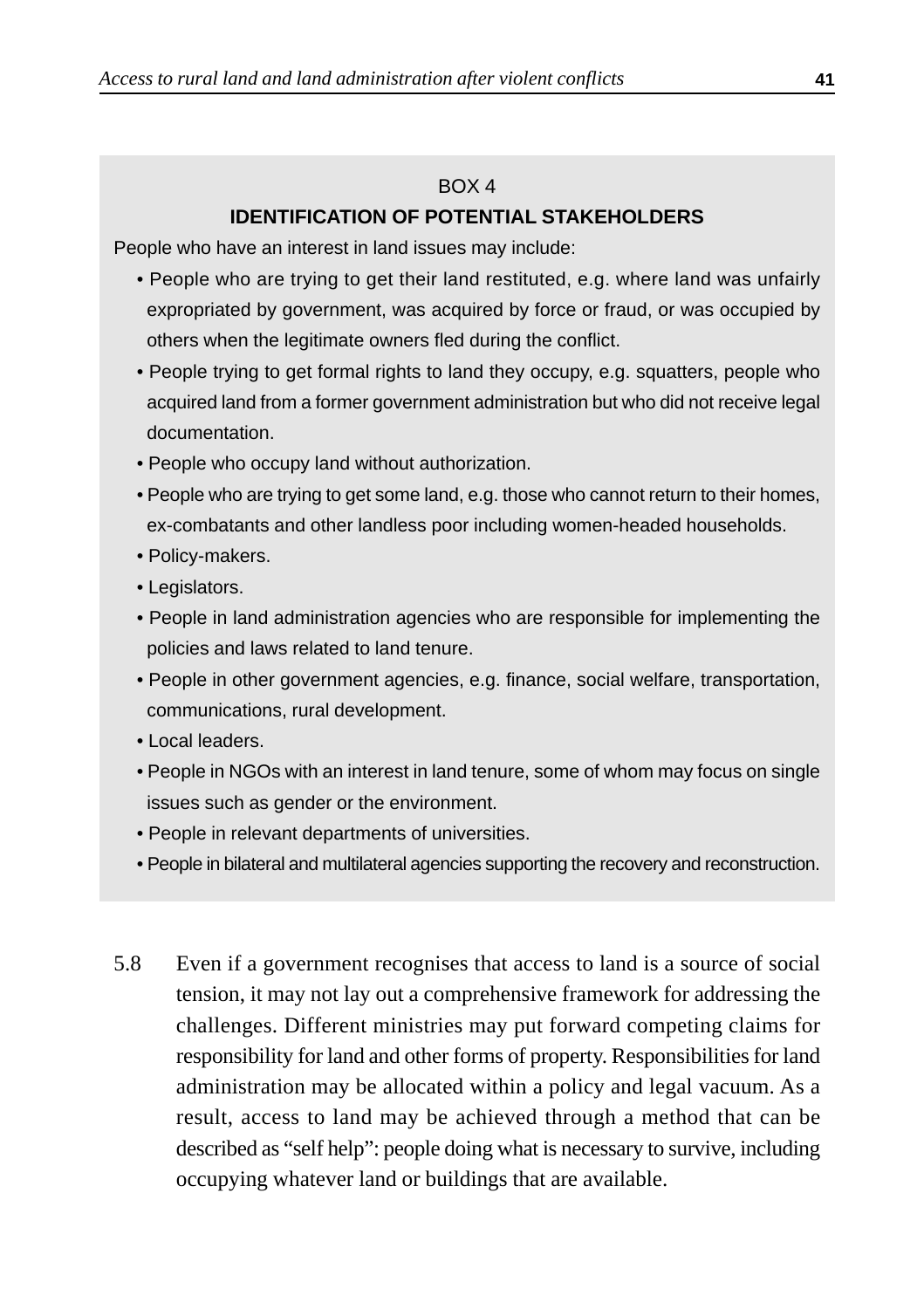#### **THE LAND TENURE SYSTEM**

- **What land tenure systems exist?** The analysis carried out during the preliminary assessment mission should be extended. The analysis should provide the basis for the re-establishment or reform of institutions. Formal legal land tenure systems may include private sector, co-operatives and state holdings. The nature of the registration system should be assessed, e.g. whether registration documents provide conclusive proof or only prima facia evidence of land rights. The legal status of surveys and maps of land parcels should also be assessed, e.g. whether they are part of the legal record. Formal systems may differ in rural and urban areas, and rural-urban linkages should be assessed. 5.9
- Formal land tenure systems may co-exist with customary tenure systems. In such cases, customary tenure may be more relevant in rural areas, and especially in more remote locations. Customary institutions may survive the conflict, possibly in altered forms. The regional variability of customs, and how they might have changed, may mean that land administrators do not have a good understanding of their specific rules. The situation may be complex. There may be several different types of customary tenure systems existing in different parts of the country, and such systems may have been affected by legislation and conflict. 5.10
- **How has the post-conflict situation changed the way in which access to land is acquired?**The conflict may mean that traditional ways to acquire land are no longer possible, and may have introduced a multitude of competing claims to land. For example, in the early days following the end of the conflict: 5.11
	- People who were forced to relocate may not be able to acquire land in their home areas. They may also not have a right to acquire land in the area where they are currently located.
	- Discriminatory legislation introduced during the conflict may result in some people having their land expropriated. Legislation may also prevent some groups from legally acquiring land.
	- A breakdown in the land registration system may mean that it is impossible to determine who has legal rights to occupy private land.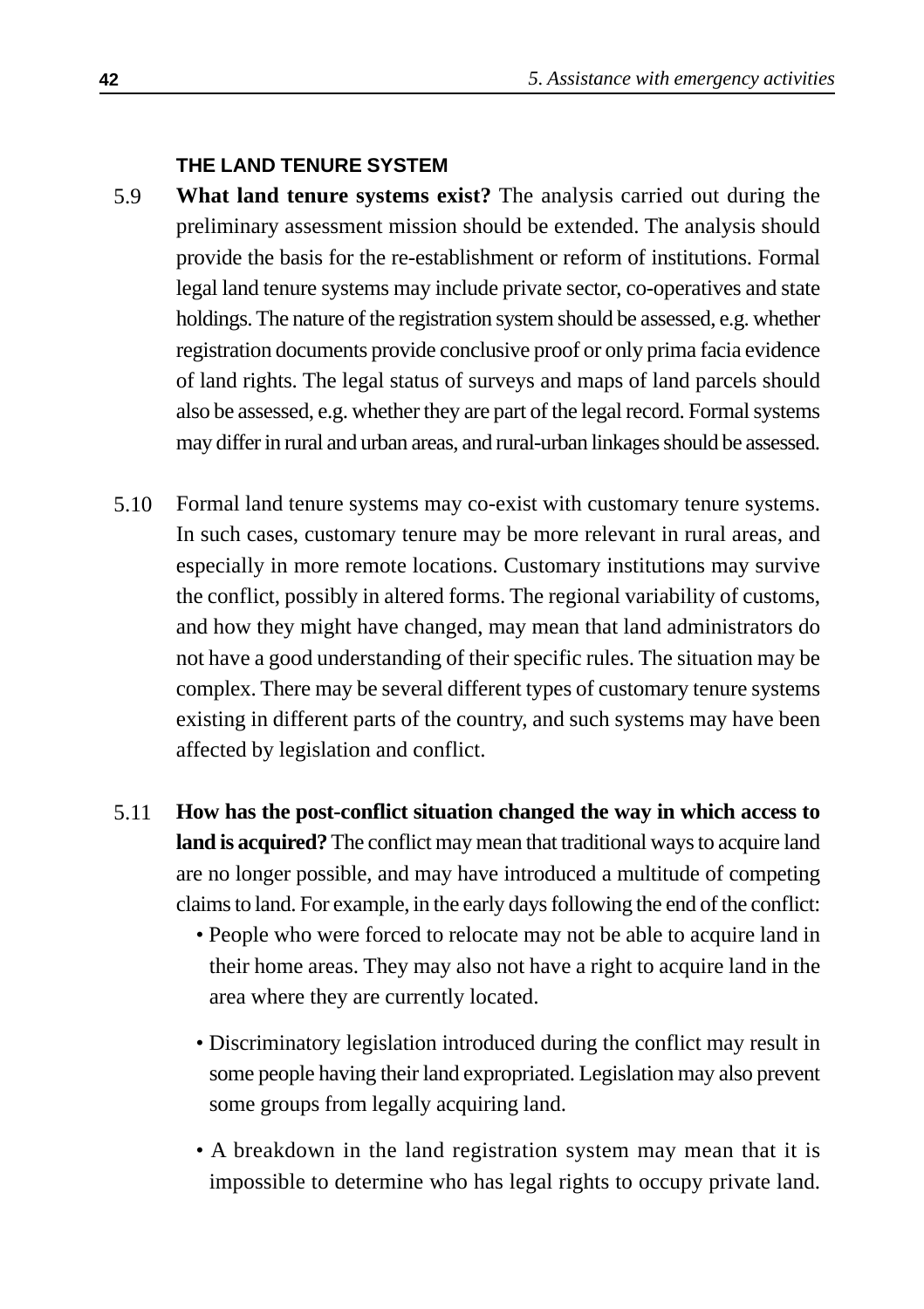Large numbers of voluntary transactions may not have been registered or otherwise recorded.

- A breakdown in the court or justice system may mean that it is impossible to legally resolve land disputes.
- **Which groups are vulnerable?** Vulnerable groups should be identified as 5.12 soon as possible. Examples include:
	- Women may be disadvantaged from holding property rights under statutory law as well as customary law.
	- Children separated from their family as a result of the conflict may be extremely vulnerable and may lose inheritance rights.
	- Ethnic or religious minorities may be discriminated against.
	- The poorest, who are usually the least educated, may face difficulties in understanding the processes for restitution and may lack the political connections needed for action to occur. This category may include the disabled, IDPs, and ex-combatants of low rank from the various armed forces.

### **ADJUDICATION OF LAND RIGHTS**

**What is the need for restitution? What is the extent of unauthorized occupation of land?** Refugees and IDPs returning home may find that their property has been occupied by others. Unauthorized occupation may also occur on public lands. Restitution requires the adjudication of competing claims to determine who has a more legitimate claim to the land. In some cases, land claims may be relatively simple: people whose land was taken by force or fraud try to recover it from those who seized it. Other cases may be more complicated and involve several competing legitimate claims. For example, land may have been unfairly expropriated by the government during the conflict and transferred to a beneficiary who may then have legally sold the land to the current owner. In such a case, a person who owned the land before it was expropriated will try to recover it from someone who bought it in a bona fide transaction. 5.13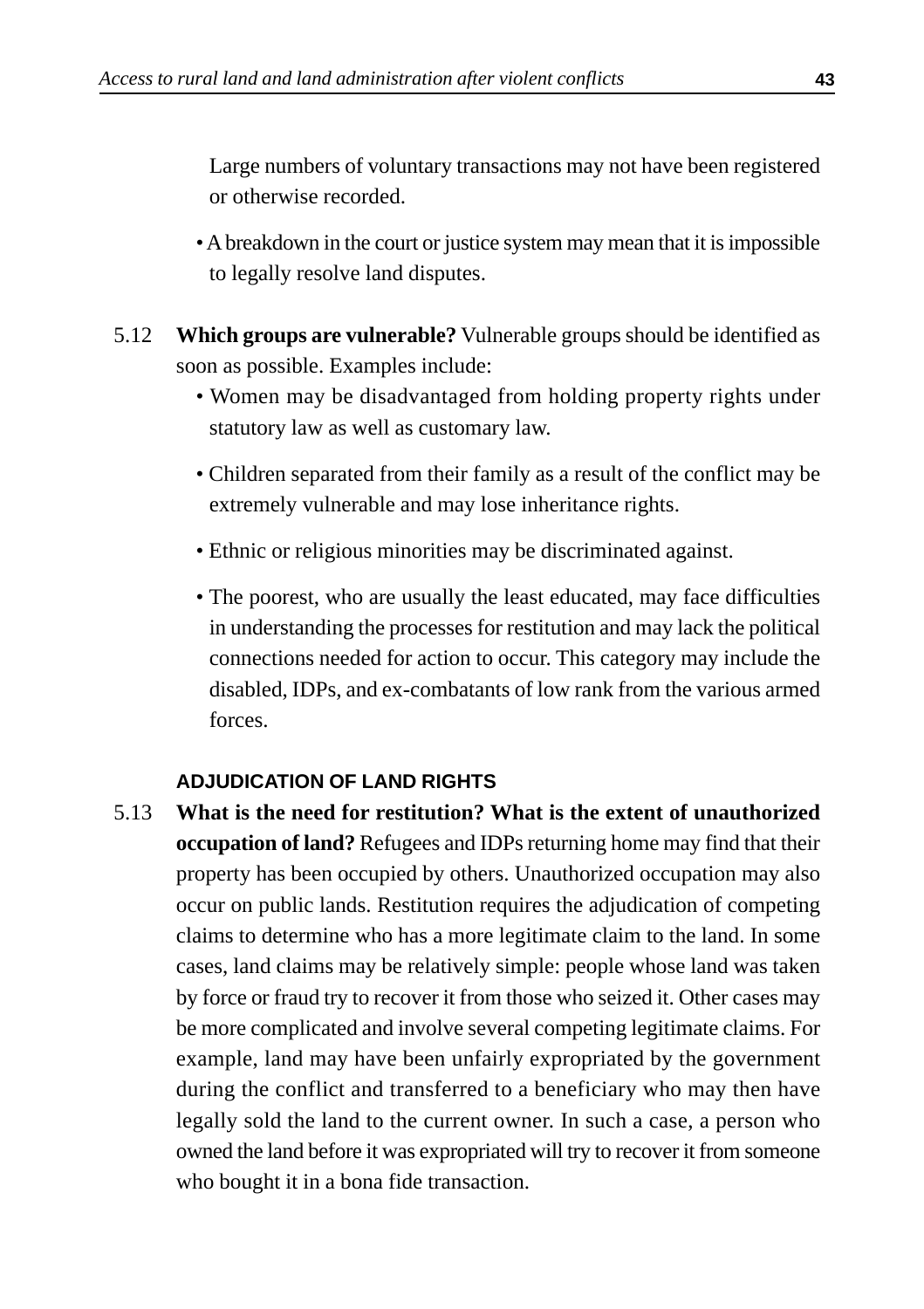- The nature and extent of land disputes should be analysed. See Box 5. The analysis should assess factors such as: 5.14
	- How many applications for restitution might be made in different regions of the country?
	- What different types of restitution cases might exist?
	- What types of people may apply for their land to be restituted?
	- What evidence are people likely to have to support their claims?
	- If people recover their property from occupants, how can those occupants be protected from becoming homeless?
	- Is restitution an option in all cases? If not, what other alternatives are available, e.g. compensation in money or in kind.
- **What problems may exist with evictions?** On the one hand, the lack of alternative accommodation may make it difficult for refugees and IDPs to evict people from their land. On the other hand, evictions may be carried out by one group against another, and women may be evicted by their families from family property. Governments may also evict people in 5.15

### $ROX 5$

## **EXAMPLES OF LAND DISPUTES**

The nature of land disputes will depend on the circumstances. There may be many potential combinations of disputes. Examples of categories of land disputes may include:

- Claims by government of people occupying public land.
- Claims by returning refugees and IDPs of people occupying their land without authorization.
- Claims by owners that returning refugees and IDPs are occupying their land without authorization.
- Claims by refugees that IDPs are occupying their land without authorization.
- Claims that land is being occupied by people who were moved there by a former government, i.e. under orders as opposed to a voluntary occupation.
- Conflicting legitimate claims created by successive long-term occupations by different parties.
- Claims by two or more communities for the same land.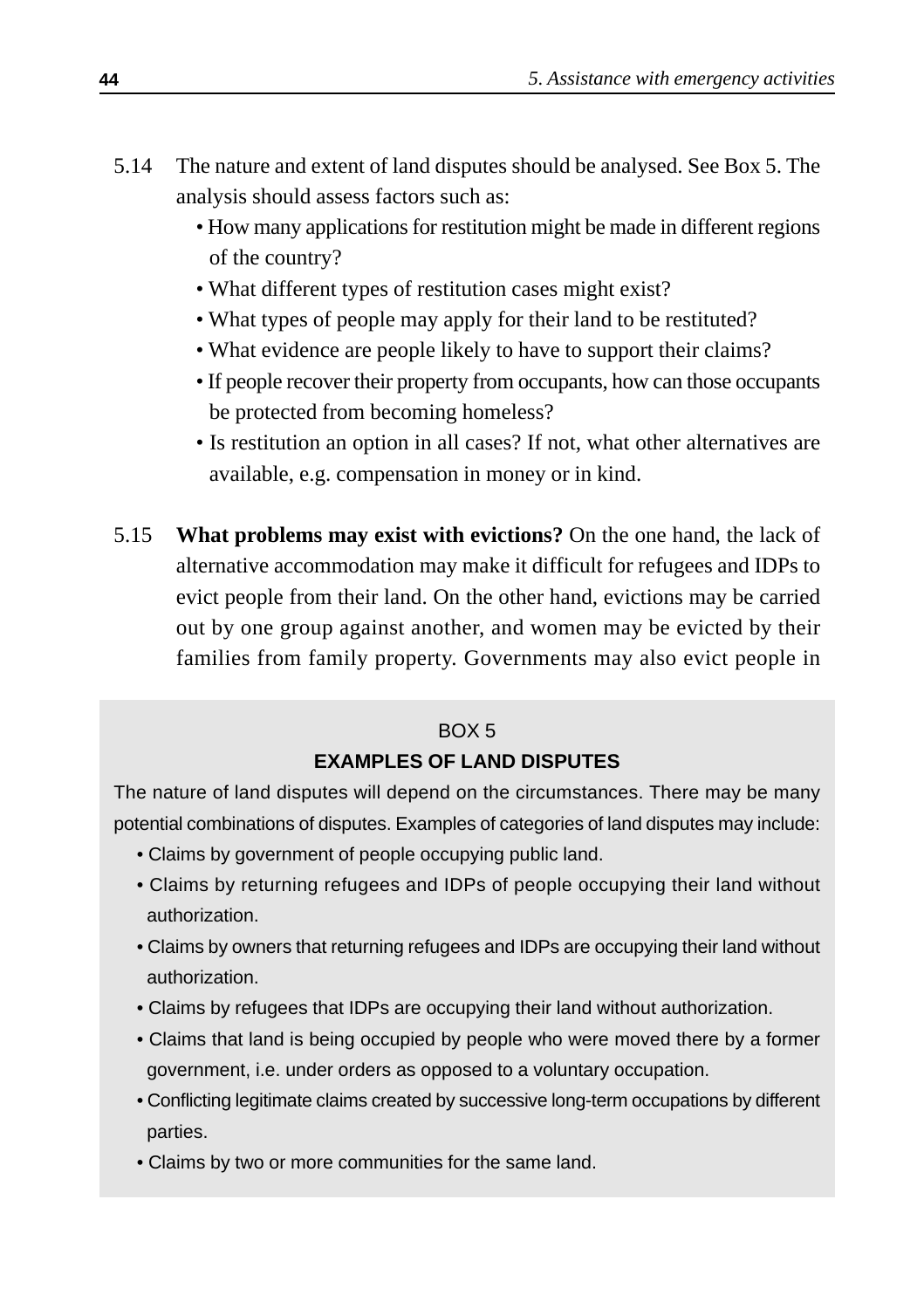keeping with legal obligations under international agreements. Delays and difficulties with disarmament programmes for firearms may result in volatile and dangerous situations if people resist attempts to evict them.

- **What legal mechanisms exist for resolving disputes over land?**What is the ability of courts to hear cases in a timely manner? Is there a precedence for the use of "Alternative Dispute Resolution" approaches such as mediation and arbitration? Can informal alternative dispute resolution approaches be introduced in a way that does not undermine the formal legal system or a customary system? 5.16
- **What is the need to formalize rights?** Some people may want to get formal rights to land that they currently occupy. For example, the government during the conflict may have transferred land to beneficiaries of a land reform but without issuing titles. In other cases, squatters may have settled without objection on land. People with little tenure security may wish to have their rights confirmed before they are dispossessed by others. 5.17

## **NEED FOR LAND**

- **What land is needed for resettlement of landless people?** Resettlement is necessary when people are unable to return to their original lands and must be accommodated elsewhere. Access to land by women and other vulnerable groups should be addressed. This may be especially important in areas of customary tenure where women may be disadvantaged. Access to land for some groups may be prescribed, e.g. in some cases a peace agreement may require the allocation of land to former soldiers. 5.18
- **What land is needed for agricultural purposes?** The short-term and longer-term needs for land should be identified for the various stakeholders. The analysis should address the need for land for different purposes, e.g. for sedentary farmers and nomadic pastoralists. An assessment for land for grazing should take into account plans for restocking of livestock herds. 5.19
- **What land is needed for residential purposes?** Land may be needed for the creation of land parcels in urban and peri-urban areas for people who 5.20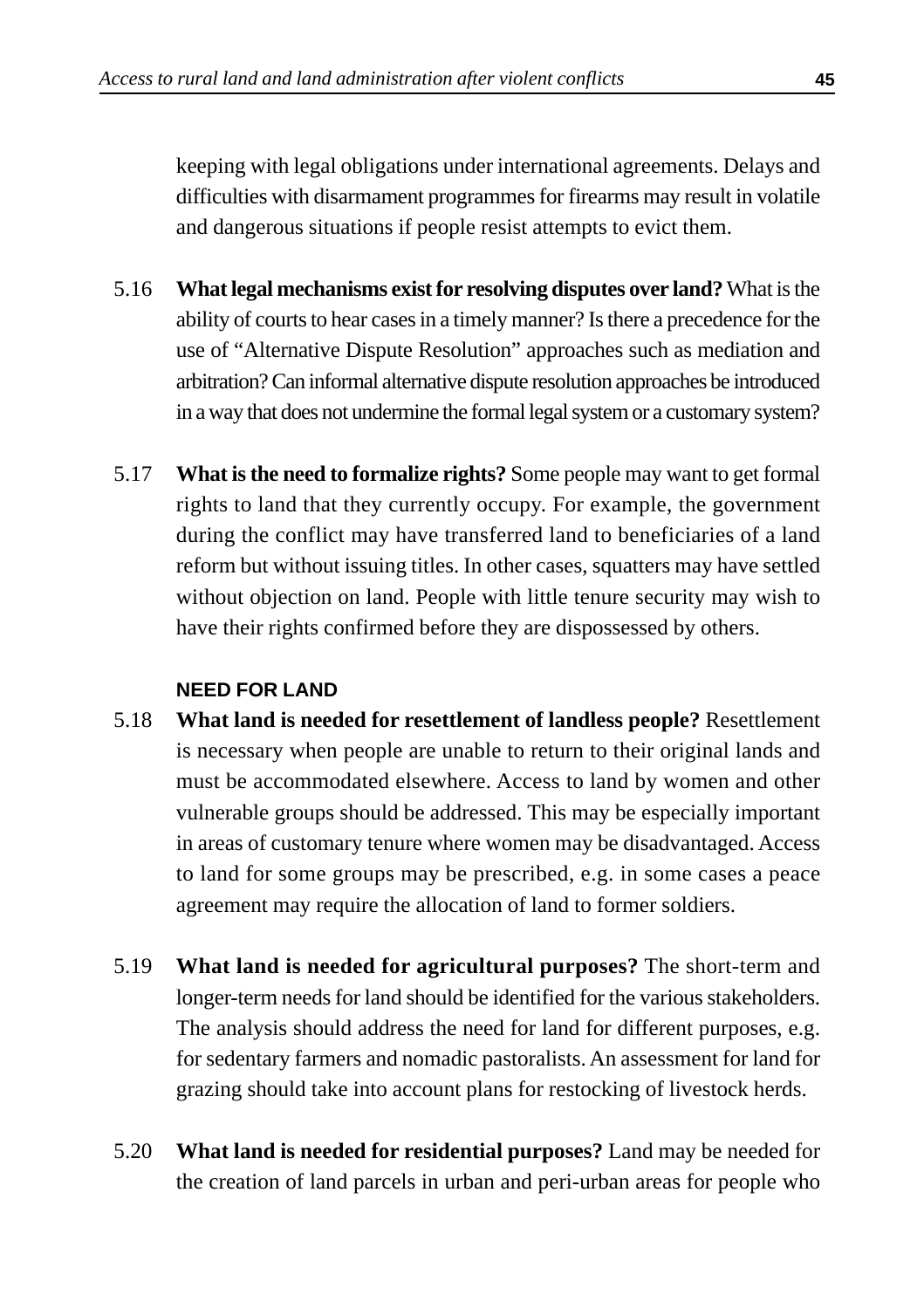do not wish to return to their rural homes. An assessment of longer-term solutions should address housing needs, e.g. through an inventory of damaged residences and the need for reconstruction.

- **What land is needed for government operations and infrastructure?** Government agencies require suitable premises in order for them to carry out their operations. In addition, lands may be needed for the construction or restoration of public services. There is a danger that the acquisition of property for such purposes can become disorderly through lack of co-ordination across government, lack of understanding of government needs, lack of appreciation of budget limitations, and a rush to acquire and control resources as part of "empire-building" by some agencies. 5.21
- **What land is needed for temporary use?** Land may be needed for: 5.22
	- Cultivation of seasonal crops to improve household food security and for grazing cattle;
	- Shelter to meet the immediate needs of returning people and others with emergency housing needs;
	- Facilities for peace-keeping forces, relief organizations and international aid workers.

## **AVAILABILITY OF LAND**

- **What public land has been abandoned or is otherwise available?** Is there public land that can be used either permanently or temporarily to settle people who have no other place to go? Has public land already been invaded by squatters? 5.23
- **What private land has been abandoned or is otherwise available?** In some cases the owners of land may not return. A challenge will be defining when land is "abandoned". A government may consider land to be abandoned while its owners may consider their absence to be only temporary. 5.24
- **What lands are free of mines and what lands are mined?** An inventory of lands that are mined should be prepared. The existence of mines may 5.25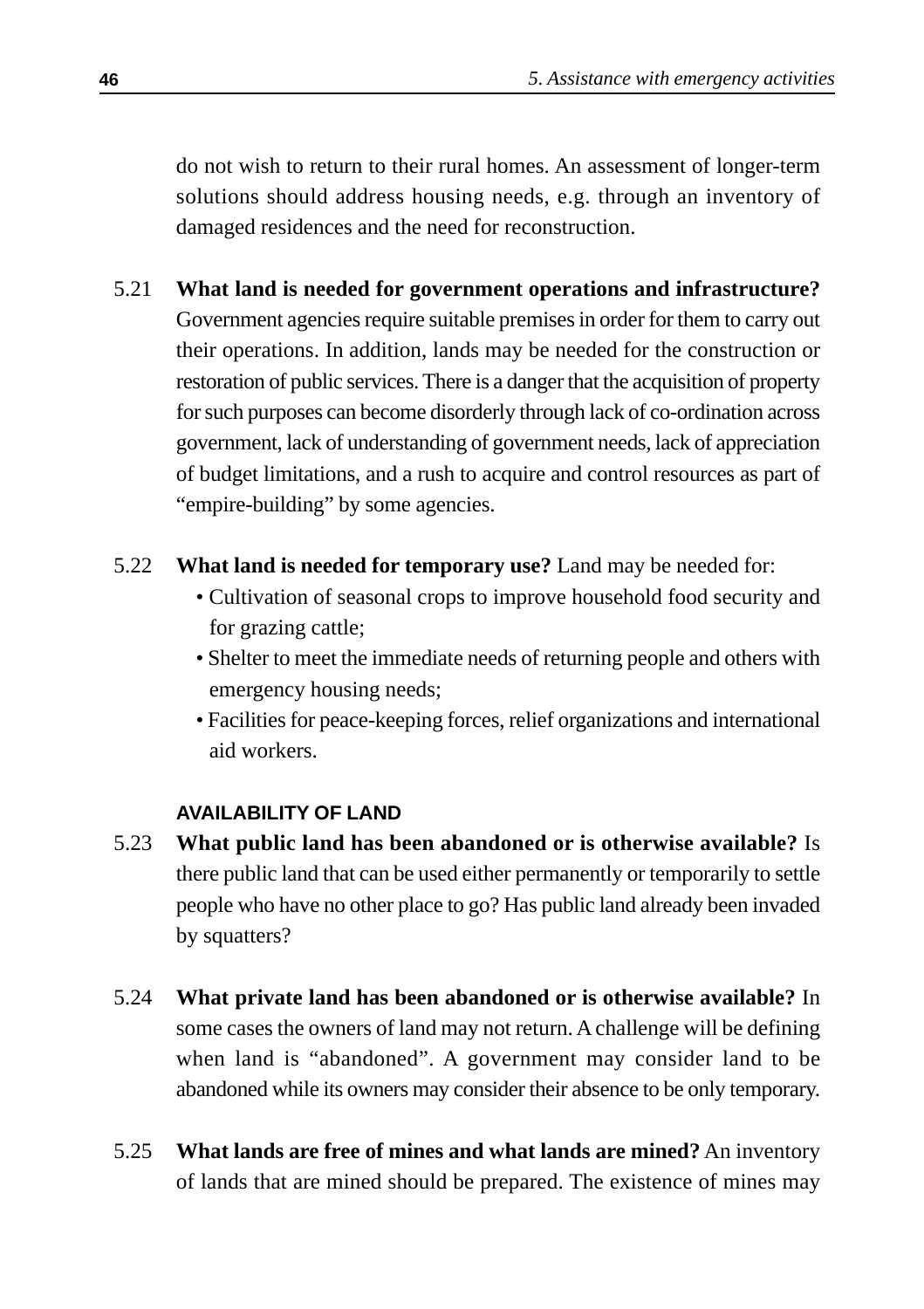prevent people from returning to their land even if they have acquired the legal right to do so. Priority for areas to be de-mined should be established.

## **OPERATIONAL FRAMEWORK**

- **What land administration agencies remain?** Agencies responsible for aspects of land administration should be identified, e.g. for: 5.26
	- Defining rules for the allocation of land;
	- Adjudicating claims for rights to land;
	- Controlling land that could be used by refugees and IDPs;
	- Managing land records including land registers and cadastres.

How well do these agencies work together? What strategies can be developed to co-ordinate their functions?

- **What technical and managerial expertise remains?** The staffing levels in the agencies should be identified, and the availability of skills and gaps in capacity should be assessed. Many people may have fled. Poor educational and training standards within the land administration, reflecting general education standards, may mean that many employees are not well equipped to carry out their duties. Professionals may not know about new technologies or managerial concepts. 5.27
- **What buildings are available for the offices of agencies?** Widespread destruction of buildings will limit the operations of land administration agencies. The assessment should identify where offices are located, the extent of damage to buildings, and what repairs can be carried out in the short-term to make them functional. The assessment should include identification of space for archives as well as operations. 5.28
- **What equipment exists?** The equipment available should be assessed. Surveying and computer equipment may be obsolete or may have been destroyed. 5.29
- **What land records exist?** Land records such as land registers, cadastral maps and survey field records are important sources of evidence for proving 5.30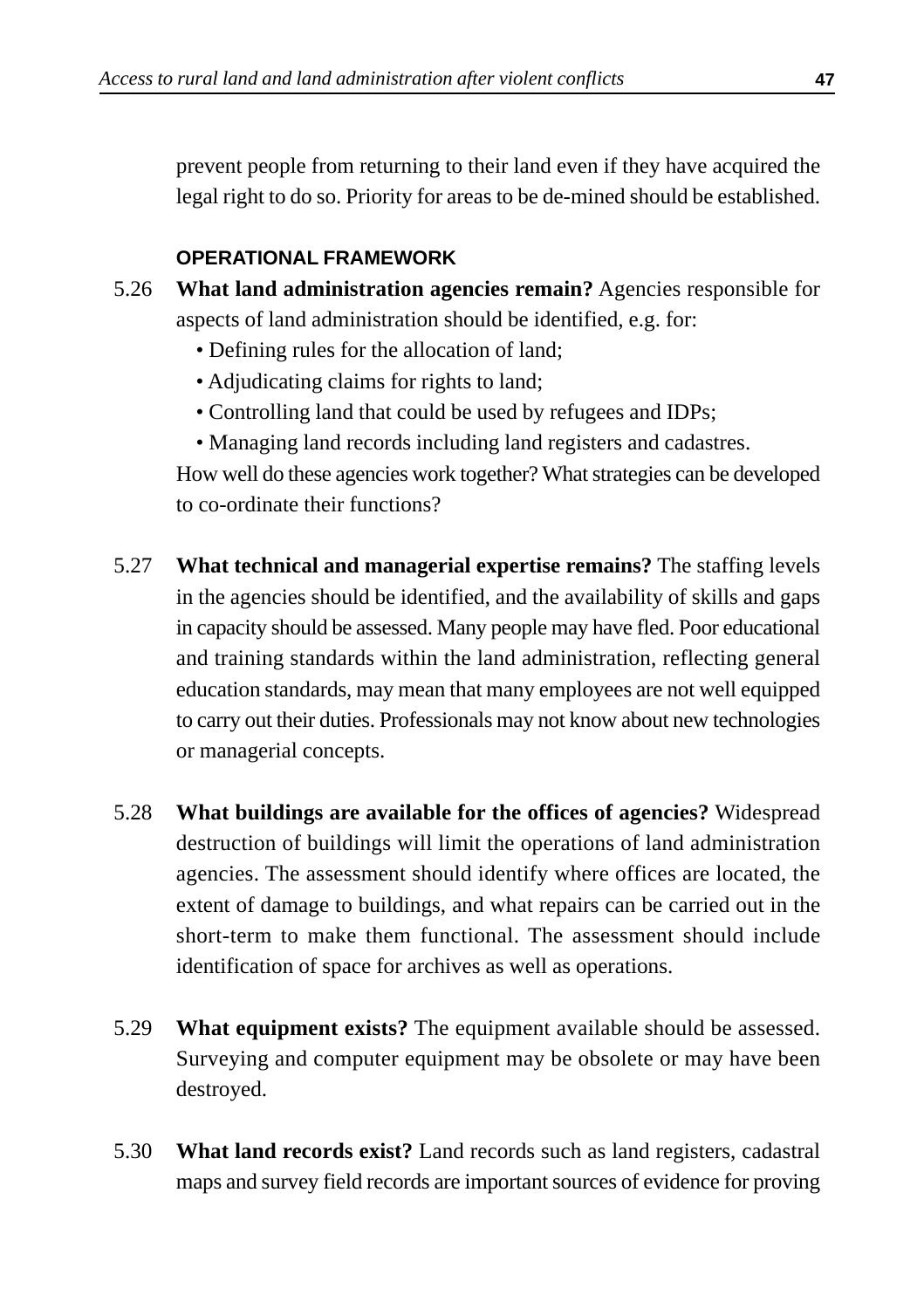rights. Secondary information, such as telephone directories, electricity accounts and property tax records, may also be valuable in supporting claims of rights to land. Land records may be destroyed but there have been many cases where land administrators removed documents during the conflict and hid them. Land records should be analyzed, for example:

- What land records have been destroyed?
- What records still exist and where are they?
- What records are in danger of being destroyed and damaged, and what immediate steps can be taken to preserve them? To where should they be moved?
- What is the quality of existing land records? Do they reflect the true situation or have they been illegally altered? Copies may be of different dates and in different conditions.
- What procedures, such as scanning, can be used for protecting land records?
- What copies of land records exist, what condition are they in, and how up-to-date are they?
- Are there any legal restrictions related to the management of land records? For example, in some countries, land registers are regarded as confidential records of the judiciary system. In addition, legislation may prescribe where land records are to be stored and, in such cases, special legislation may be required to allow the relocation of records.
- **Is corruption a factor?** Is the system corrupt, with bribes being required to facilitate action? Are land allocations transparent? Who benefits from the corruption? 5.31
- **What changes can be made to make the land administration system operational?** Becoming operational as quickly as possible may require making minimal changes to the land administration system. The introduction of extensive changes may result in substantial delays in progress if the experiences of returning staff are not useful with the proposed system. 5.32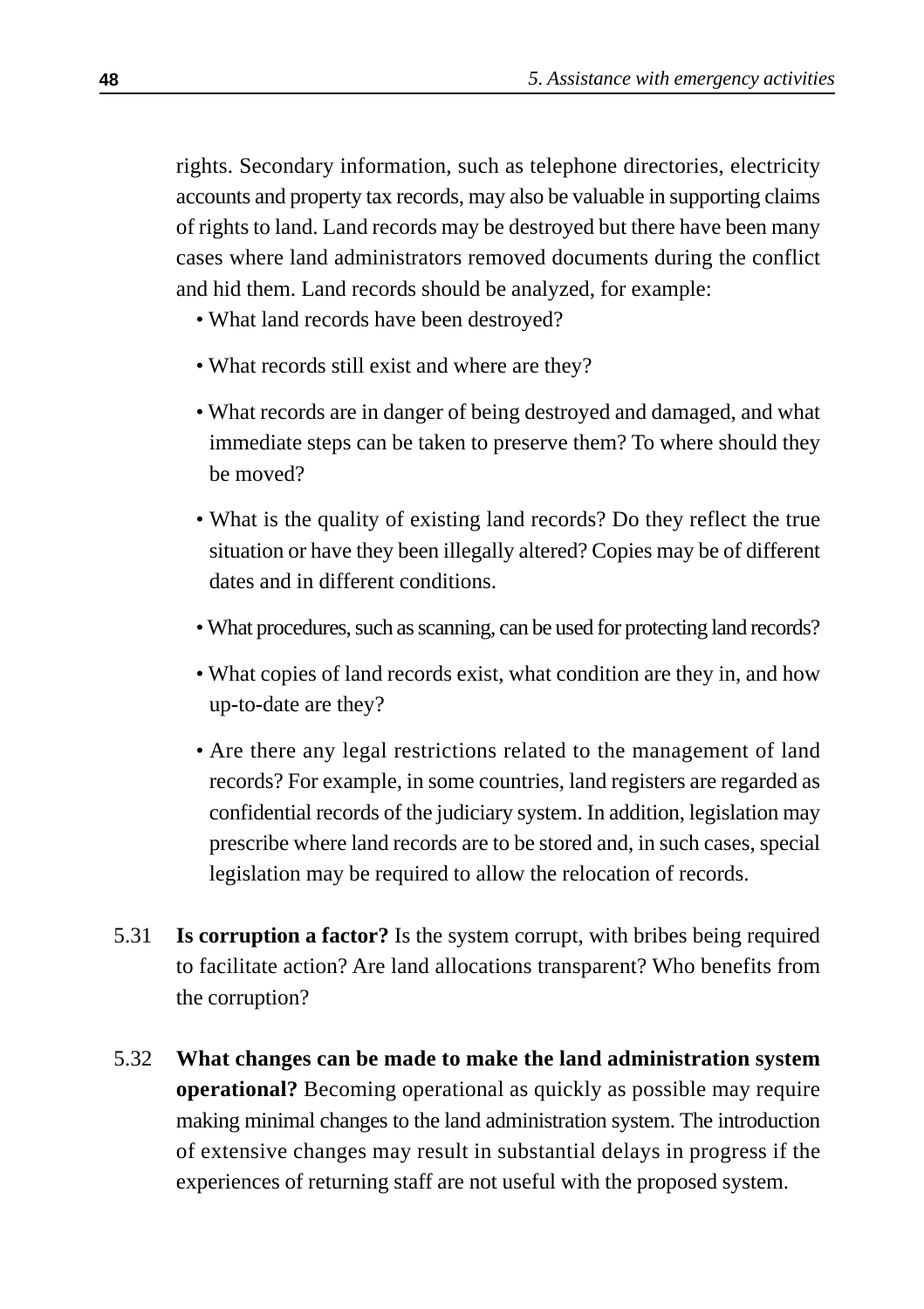#### **POLICY FRAMEWORK**

- **What is the scope of government power?** In order for access to land to be improved, the mandate of the government should allow it to undertake quick and decisive actions. The power of the government may depend on whether it is an internationally mandated transitional government or an independent national government. However, limitations may exist with both types of government. In some cases, internationally-led transition governments have operated in unclear constitutional situations and with an unclear legal mandate; this has created confusing and contradictory aspects of land policy. Independent national governments may be weak and face strong internal opposition which can discourage the development of certain aspects of land policy. 5.33
- **What means are available to develop and implement land policy?** A limited availability of national experts may restrict valuable local knowledge from being included in policies. Limitations in local capacity to implement policy initiatives will delay progress in establishing the processes of land administration. Limits on resources will affect the ability of land administration agencies to employ suitable staff, purchase technical equipment and provide training. Capacity for land administration may be affected by other limitations. The destruction of basic infrastructure may limit communications, the establishment of offices and records, and the operation of equipment requiring electrical power. 5.34

## **LEGAL FRAMEWORK**

- **What legal institutions remain?** Relevant legislation should be identified. See Box 6. The legal analysis should address: 5.35
	- What are the major problems with existing legislation and how can it be improved? In some countries, problems with legislation may be relatively localized. However, in countries that were in a transition from a communist system to a market-oriented system, land laws related to conflicts were part of an entire legal system that had to be transformed.
	- How can changes be introduced to legislation? What are the procedures for promulgating laws? Are they complicated and time-consuming?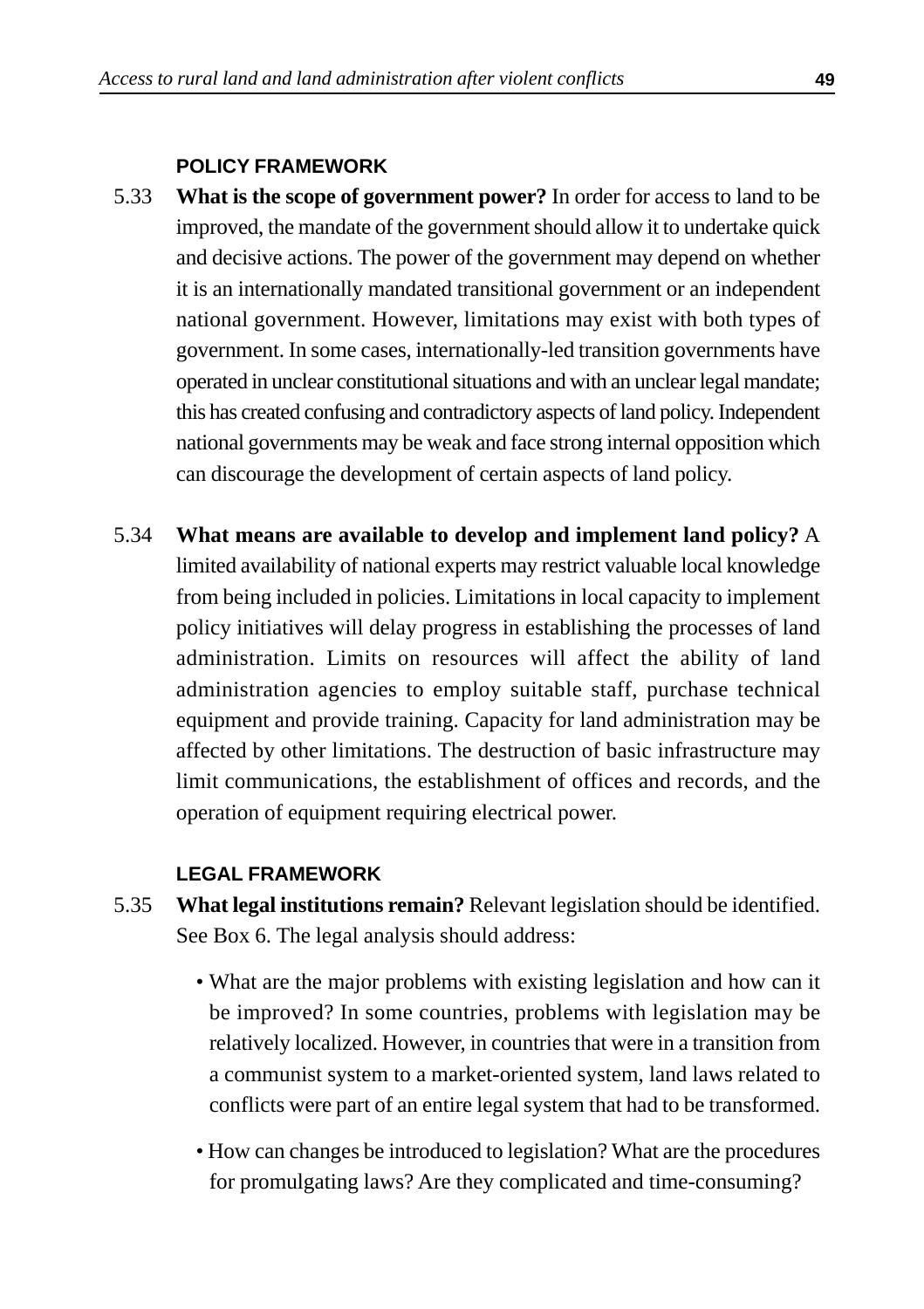## BOX 6 **LEGAL ANALYSIS**

Examples of laws to be analysed include:

- The Constitution;
- Land management laws;
- Natural resource management laws including environment, forestry and water;
- Land registration and cadastre laws, including transfers and mortgages;
- Land use planning and subdivision control;
- Leasing laws;
- Family laws;
- Inheritance laws:
- Privatization laws;
- Property taxation laws;
- Local government laws;
- Customary tenure laws;
- Abandonment and restitution laws, including prescription or adverse possession;
- Laws on expropriation of land and compensation;
- Other laws that may be contrary to international legal principles and which affect property rights.
	- What legal mechanisms exist for allocating land rights, including restitution and resettlement? Existing legislation may be cumbersome and unsuited for a large-scale programme of restitution, especially when claimants do not have legal documentation to prove their rights.
- Where customary tenure exists, the legal analysis should assess: 5.36
	- What legal mechanisms exist to recognise and protect customary tenure? Are there practical ways to register rights to community land such as ownership in undivided shares or as family land? Are there other ways to strengthen customary rights?
	- What legal provisions exist for recognizing a community as a body with legal authority, such as an association or cooperative? What are the conditions required to acquire this legal authority?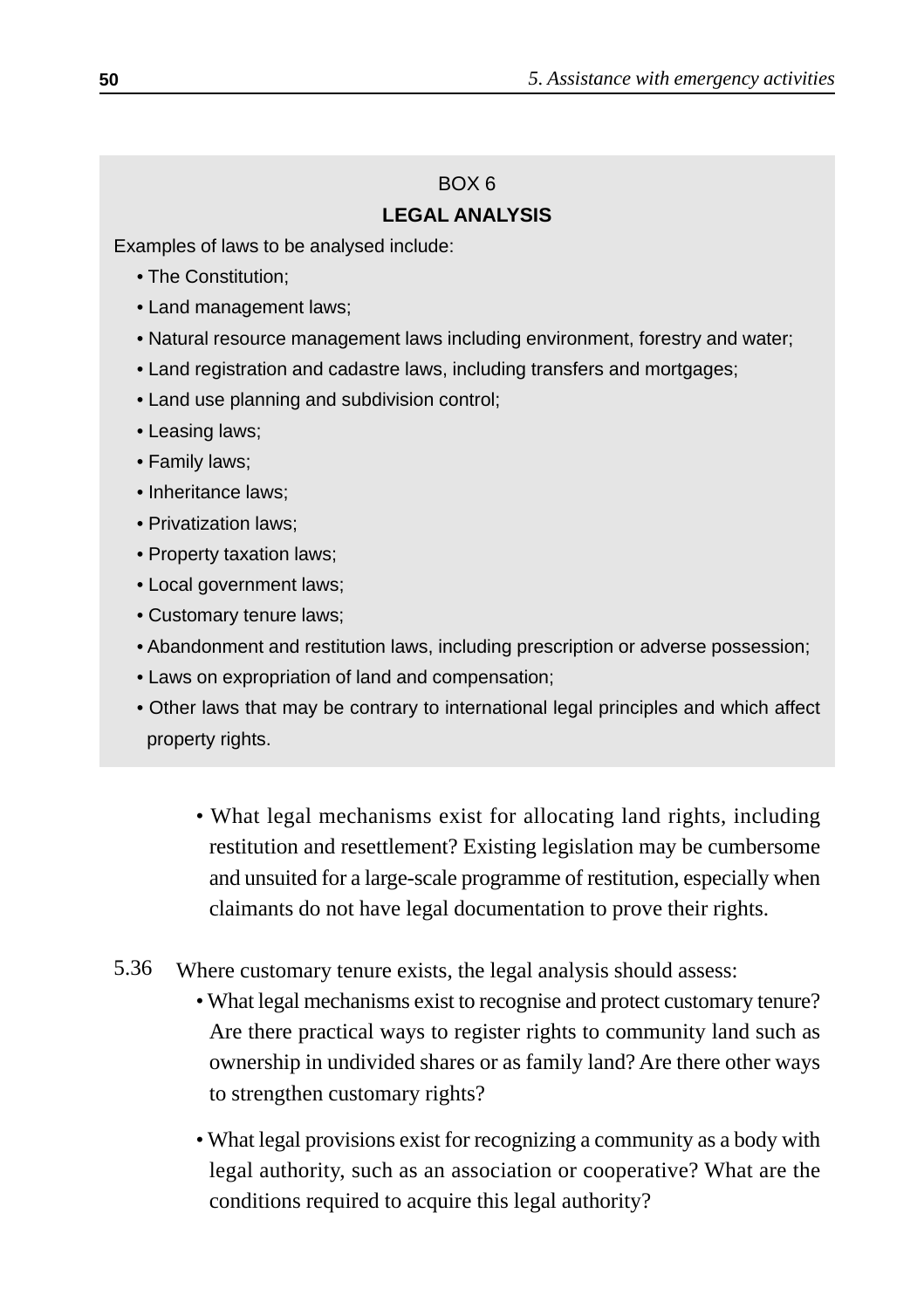- What legal provisions can be used to protect pastoral routes for transhumance?
- **Does the legal infrastructure discriminate against certain people?** Discriminatory laws often characterize the periods before and during the conflict. They even may have been a significant factor in the outbreak of the conflict. Does legislation exclude or restrict the activities of classes of people? In some cases laws may not be discriminatory, but they may have been used in a discriminatory manner during the conflict. The experience may have resulted in feelings of resentment to those laws. Are directives and guidelines needed to establish how existing legal provisions should be used and interpreted under certain conditions? 5.37
- **What local expertise is available?** Local knowledge of the law and practice should be used wherever possible. It is likely that the government will have to rely on some, if not most, of the existing legal framework as the basis for its operations in the post-conflict period, although this may not be acceptable to some groups of the population that had earlier experienced discrimination within that legal framework. 5.38

## **INTER-AGENCY COORDINATION**

- **What ability is there to communicate effectively with other government bodies, international organizations and NGOs?** A lack of co-ordination within government and with other organizations may lead to duplication of activities and inconsistent development and implementation of land policies. 5.39
	- •At the level of the government there may be an uncoordinated and unsustainable rush to create government bodies. In some cases there may be uncertainty as to which political body consultation should be directed. For example, a body created may be disbanded at a later stage. Actions of agencies are typically not co-ordinated at the beginning. For example, a land registration agency may not be ready to deal with large numbers of documents issued by the agency that adjudicates land claims.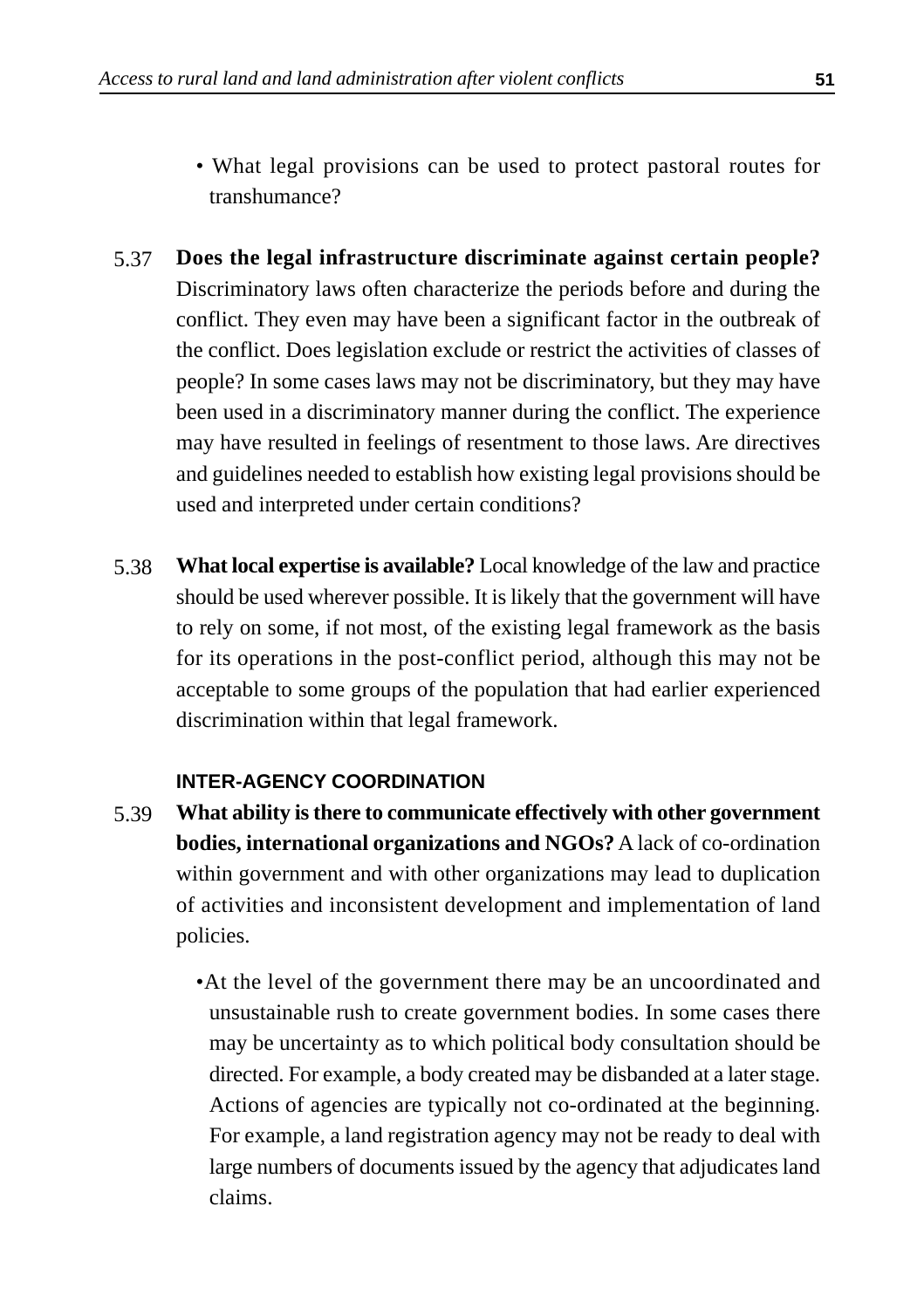- International organizations may establish their own agenda, without effective co-ordination with the work of others.
- NGOs may operate locally with no formal forum to co-ordinate activities with the government and others.

### **COMMUNICATION**

- **What ability is there to communicate?** A lack of ability to communicate effectively with people can lead to misunderstandings, mistrust, lack of cooperation and even violence. In a post-conflict setting where international specialists are attempting to identify policy and the legal and administration systems, a lack of knowledge of local languages can be a serious obstacle to operational effectiveness. There may be a need to apply a substantial amount of money and effort to provide interpreters. Interpretations and translations can be subject to deliberate distortion, with alterations in the meaning and intent of material. It may be necessary for several translators to review translations of particularly sensitive and important material to ensure that the correct message will be presented. 5.40
- There may be a limited ability to communicate effectively because of ongoing local conflicts and limitations with infrastructure such as telephone, electricity and roads. The extent to which people in rural areas are served by radio, television and newspapers should be assessed. 5.41

## **IDENTIFICATION OF PRIORITIES**

- **What are the priority areas?** The analysis should establish the scope, nature, intensity and distribution of land tenure problems in the country. It should identify how these problems are to be prioritized. It should assess the government's ability to address them, including the provision of any legislation needed to provide the legal authority for a land administration agency to undertake actions. 5.42
- **What issues should land administrators be wary of addressing?** Issues that require caution should be identified. For example, in some cases there 5.43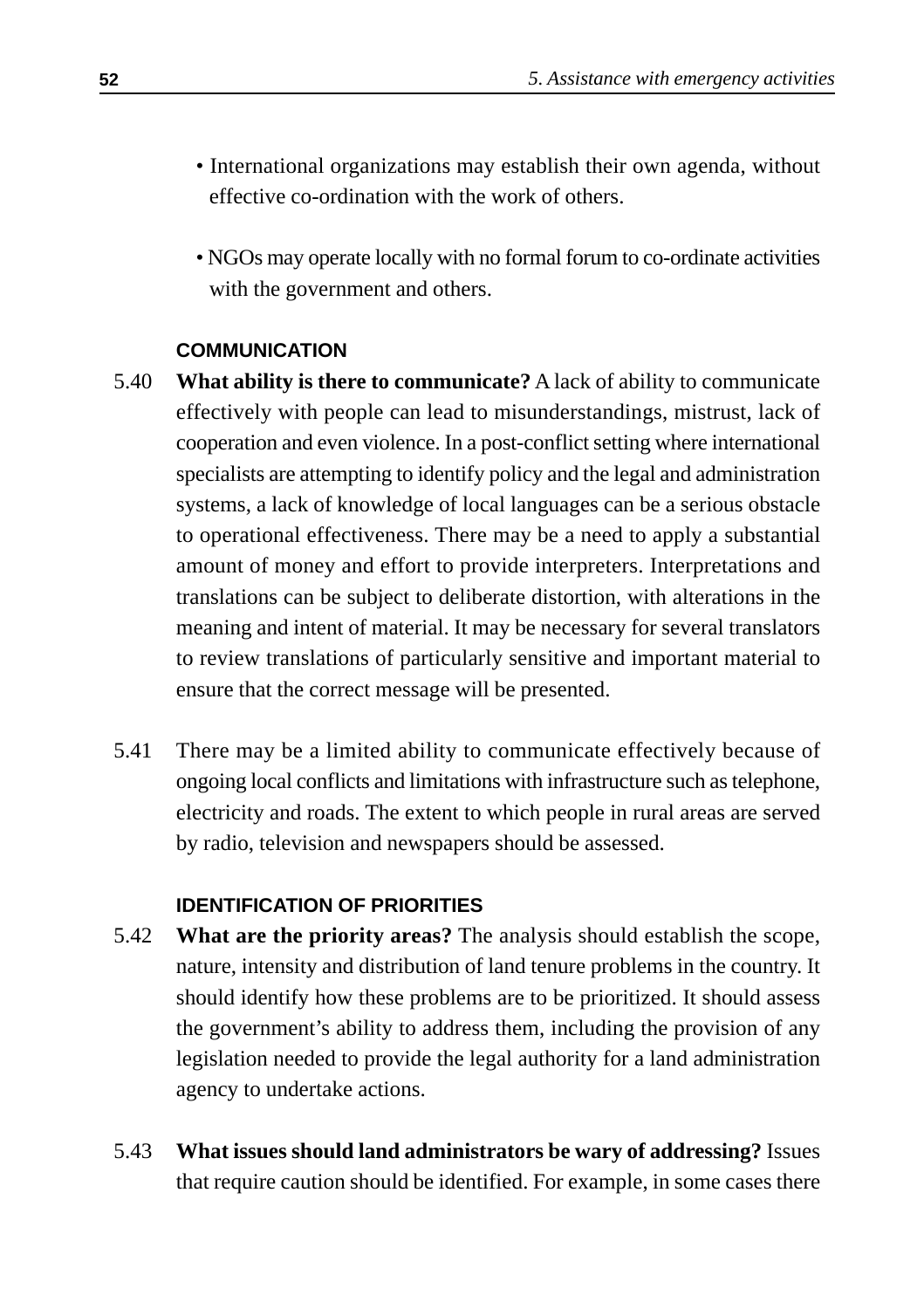may be valid reasons for not addressing issues related to customary law, and particularly if such law is not well understood by international personnel. The temptation to exclude many issues should be resisted; issues may be highly sensitive but not addressing them will not make them go away. The analysis should attempt to see how issues can be refocused to make them less divisive, e.g. specifying the allocation of land to a broad cross-section of society rather than to a single group.

#### **DESIGN AND IMPLEMENTATION OF SHORT-TERM ACTIONS**

- Many key issues such as restitution and resettlement can be addressed only after the rules have been agreed upon and the necessary legislation and enforcement mechanisms have been put in place. They form part of the longer-term response, and introducing such initiatives in the short-term may cause problems if the approaches used differ from the rules that are adopted in later legislation. However, the analysis during the emergency stage may identify a number of interim policies and short-term actions that can be implemented. Possible actions may include the following. 5.44
- **Getting land on the agenda.** If land tenure is not on the agenda, then time and effort should be expended to explain the importance of access to land to the government and others. The message should be clearly stated for policymakers and administrators to understand. Access to land, while potentially being the source of emergency food, shelter and aid, can quickly become the fundamental element of political, social, cultural and economic stability. For these important reasons, the development and implementation of policies to facilitate access to land, and for its administration, should be a political, social, cultural and economic priority for a government in a post-conflict setting. 5.45
- **Establishment of co-ordination mechanisms.** Co-ordination of government policies with regard to their implications for access to land may be achieved through the establishment of inter-agency committees. A"lead agency" should be designated within government to address issues of access to land and tenure security. Effective co-ordination mechanisms between international aid 5.46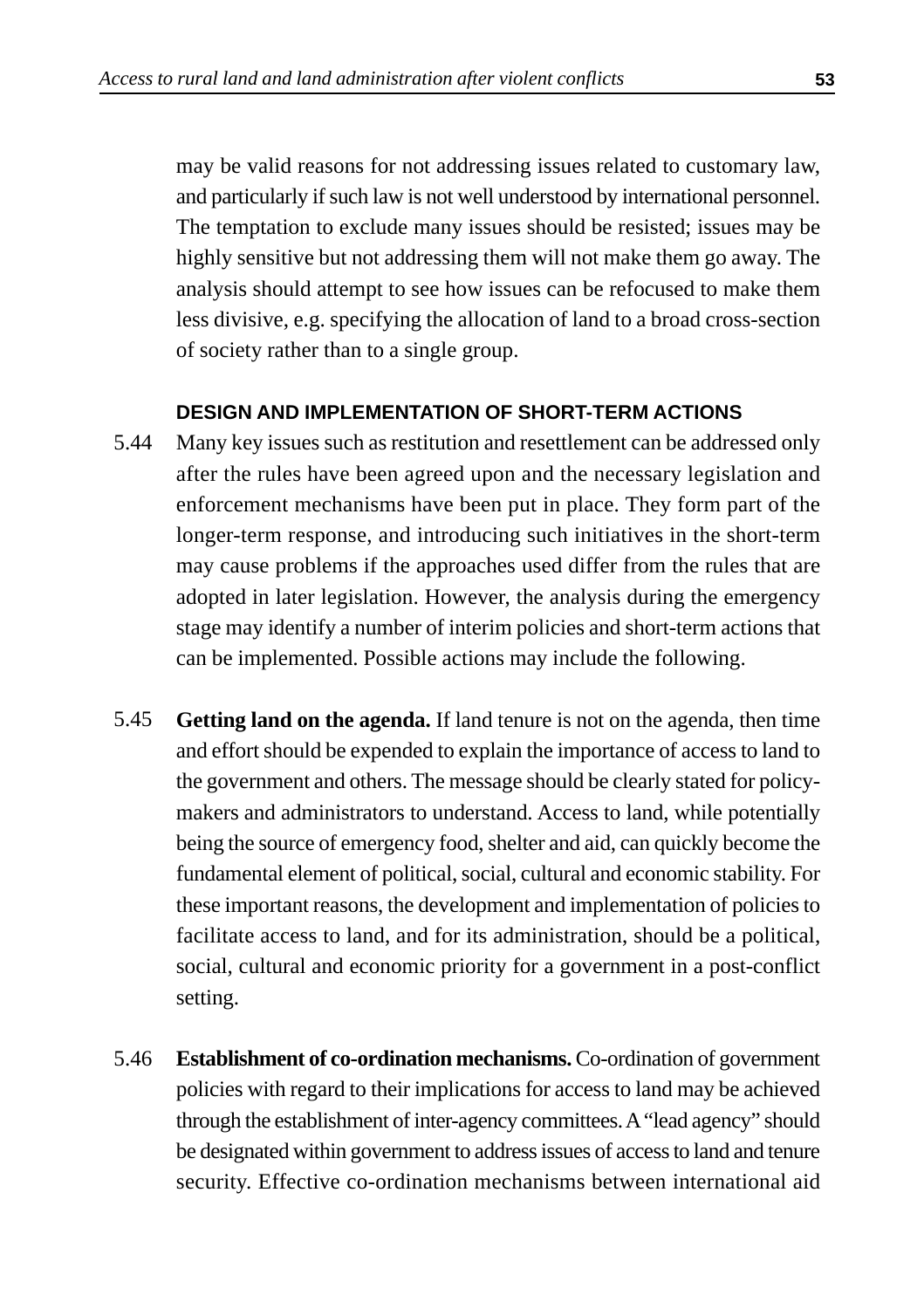organizations, and between such organizations and the government, should be set up to improve the sharing of information and proposed actions related to access to land and land administration.

- **Translation of legislation and other documents.** Essential legislation may have been translated from local languages for use by international specialists during the initial analysis of the legal framework. The quality of such translations should be carefully assessed and, where necessary, new translations should be prepared. Other legal and policy documents that impact on access to land should be translated as appropriate for use by the international specialists. Translators should have good knowledge of the technical content (e.g. law, economics, surveying) of the documents to be translated. 5.47
- **Refitting of land administration offices.** Office space for key land agency units should be refitted and secured in order for them to be able to operate. 5.48
- **Protection of land records.** Available land records should be moved to safe locations and copies of them should be made. Attempts should be made to retrieve missing land records. 5.49
- **Short-term training courses for land administration staff.** The analysis is likely to show areas where skills are weak or missing. Short courses should be designed and implemented for key personnel to rebuild the managerial, technical and administrative capacity of land agencies. For example, early training might include topics such as project management, and use of computers and modern surveying equipment. 5.50
- **Structures for communication.** Rumours may create insecurity and fear if people do not have a good knowledge of what is happening. Communication channels should be established to disseminate information in local languages through media such as radio, television and newspapers. Establishing good translation and interpretation facilities can be important to ensure that individual discussions, workshops and documents do not result in misunderstandings. 5.51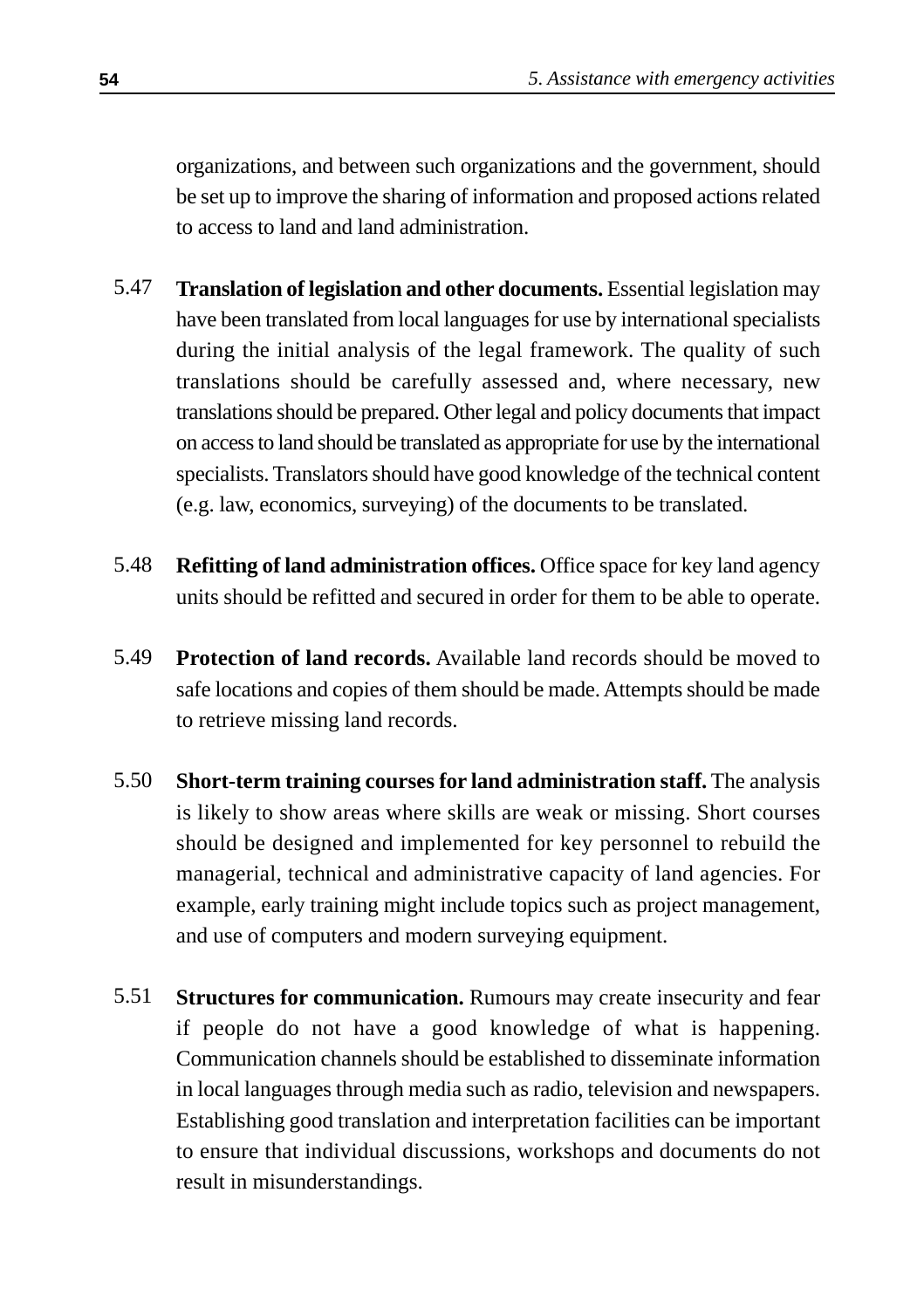- **Short-term suspension of evictions.** To prevent people from being unfairly evicted, people who are without alternative accommodation may be allowed to remain in possession of property for a defined limited period. 5.52
- **Suspension of new large allocations of land and the assessment of existing allocations.** In many conflicts people have taken opportunities to privatize vast land holdings. Applications for temporary or permanent allocations in the form of concessions or grants of large areas of public land should be suspended and analysed to see if they represent the most appropriate use for the land. Cases where such allocations have already been made should be reviewed to see if there are valid reasons for the state to recover the land. 5.53
- **Allocation of temporary use rights.** Until legislation is passed, temporary rights to use land might be granted. Temporary allocations should be clearly defined in order to avoid potential conflicts. It may be important to separate the ownership of land from its use. For example, there may be urgency to use productive land for economic recovery but this should not result in the legitimate owner losing the land. Owners may be willing to make their land available if short-term leases can be devised which protect their rights as well as the rights of the tenants. Short-term leases may allow vacant public lands to be used to produce seasonal crops. The use of simple, yet equitable, leases can be promoted. Information on establishing good leasing arrangements is available in FAO Land Tenure Studies 2 "Good practice guidelines for agricultural leasing arrangements", and FAO Land Tenure Notes 1 "Leasing agricultural land". 5.54
- **Temporary measures to deal with land claims.** Before the rules for treating land claims and land disputes are finalized, people may be able to inform a land agency of their intention to apply for their land to be restituted. The agency may hold this information on file until the process for resolving land claims can be implemented. 5.55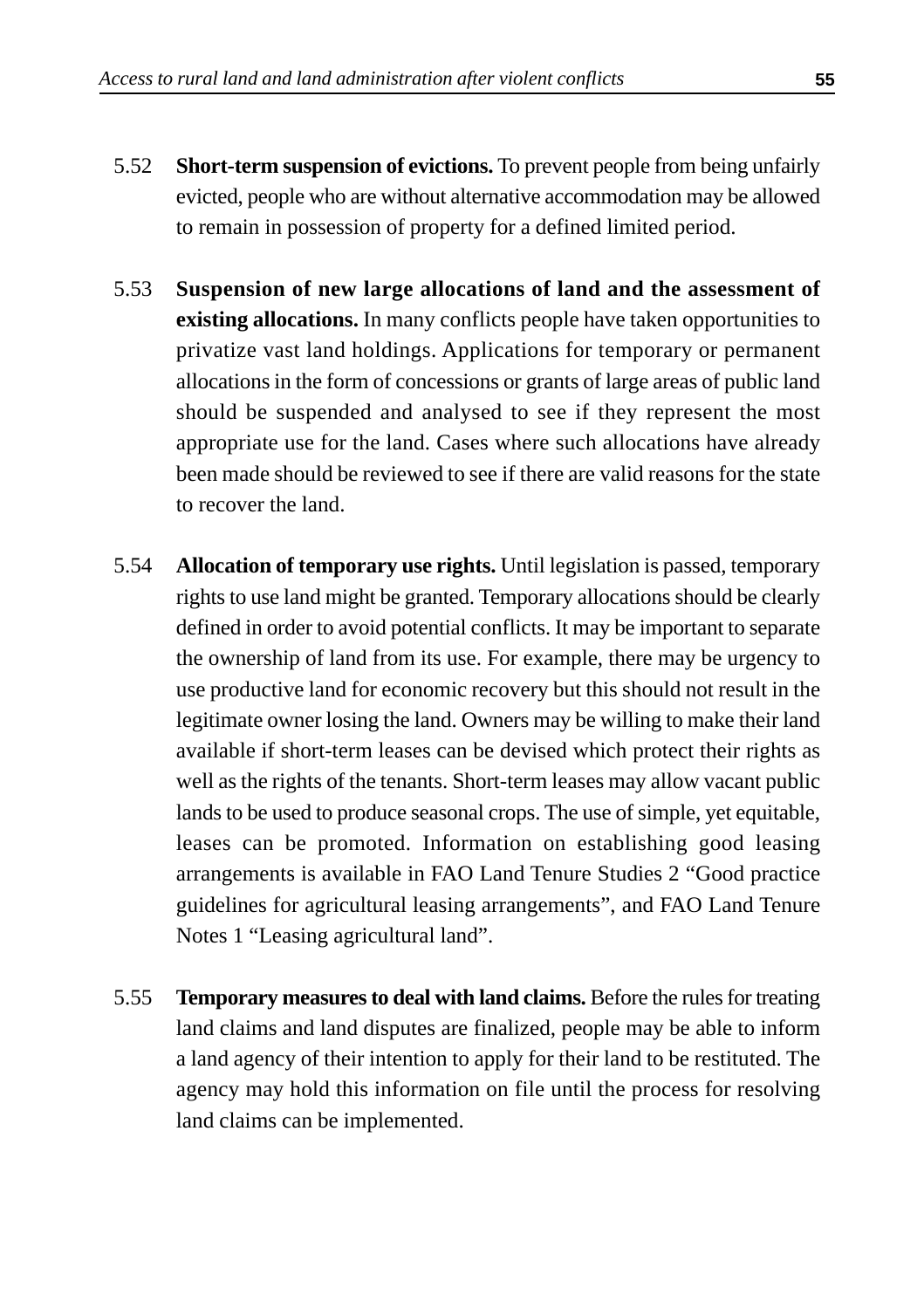# **6. Assistance with the development of policies**

As conditions improve, attention can shift from carrying out emergency activities to the development of policy. The development and implementation of policies to facilitate access to land, and for its administration, should be a political, social, cultural and economic priority for government in a post-conflict setting. Land tenure and land administration specialists are likely to encounter a wide range of policy issues (see Box 7). So far as possible, land tenure should be dealt with in a broad policy framework as distinct from a series of separate issues. This approach acknowledges the interrelatedness of issues and encourages co-ordinated responses to issues within and between the relevant institutions. 6.1

## BOX 7

## **POLICY ISSUES RELATED TO ACCESS TO LAND**

Policy decisions are likely to be required for a number of issues such as:

- Provision of emergency shelter and housing.
- Development of a housing strategy for returning refugees and IDPs.
- Temporary land allocations of vacant public land or abandoned private land for government and commercial operations, and for returning refugees and IDPs.
- Prevention of illegal occupation of land and buildings by warlords and criminals.
- Development of an agricultural and rural development strategy for returning refugees and IDPs.
- Restitution of land to its lawful owners through the establishment of mechanisms to resolve land claims and land disputes.
- Establishment of procedures to compensate people for whom restitution is not possible. Compensation is likely to be in kind if funding cannot be provided.
- Establishment of fair procedures for the eviction of unauthorized occupants.
- Roles and responsibilities for land administration: central and decentralized state agencies, customary authorities.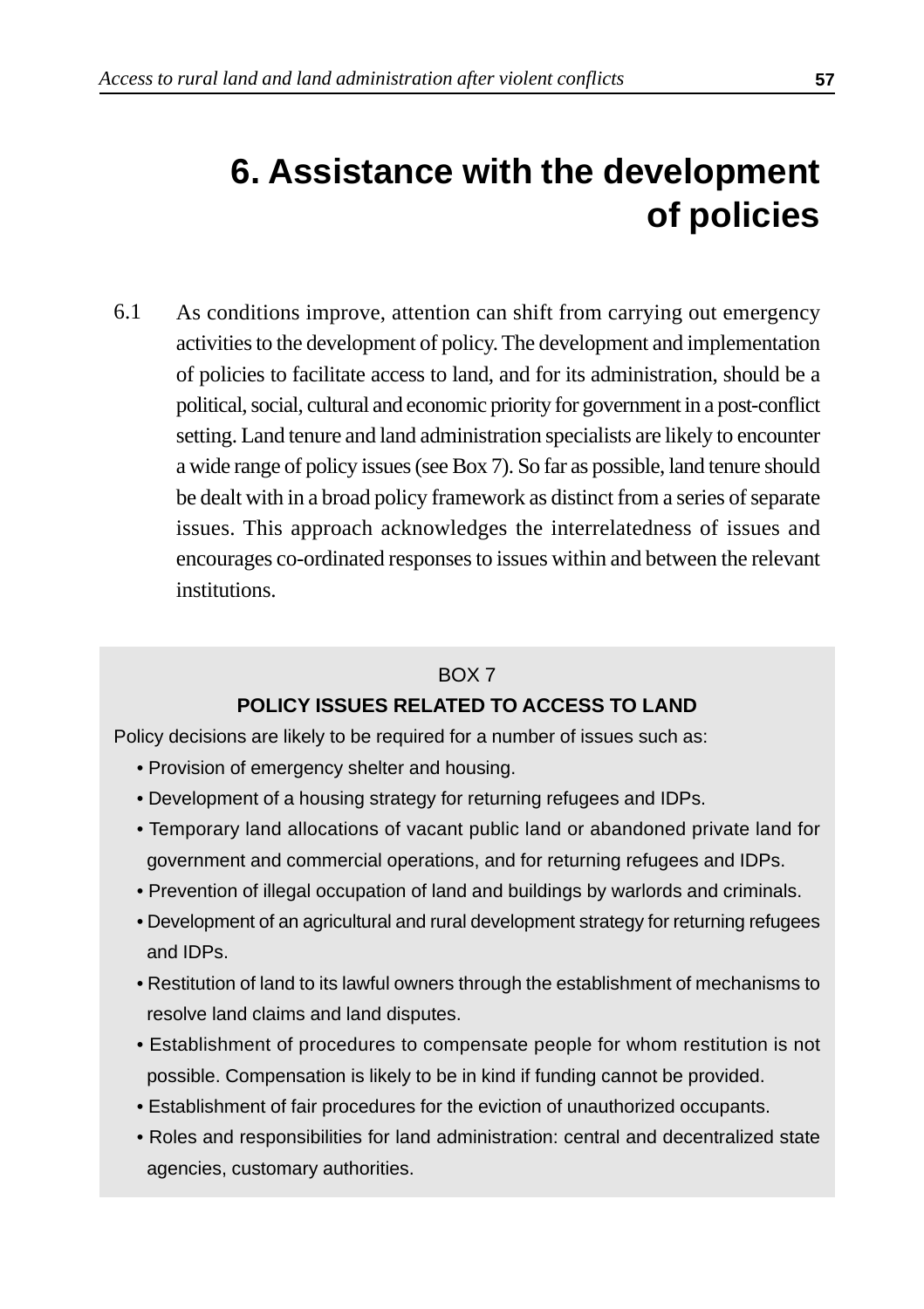- In practice, in the early stages of the post-conflict period the government is likely to find itself reacting to land issues rather than anticipating them. The ability to plan and develop policies for access to land and land administration is usually limited because of a lack of experienced personnel and funds, and the destruction of infrastructure and equipment. Progress may be slow at first because of problems such as poorly kept records, bureaucratic and political obstructions, over-burdened judicial courts and laws that are ineffective or cannot be enforced. 6.2
- It may be difficult to implement large changes to land administration in a short time. The development of detailed policies in a post-conflict country may be a lengthy process, in part because of the sensitive nature of some of the issues. Particular aspects of access to land may be hotly debated within factions of the government, and within the wider society. At the same time, there may be great pressure to rapidly implement large new programmes to restitute land or to resettle people. 6.3
- The difficult and quickly changing circumstances of the post-conflict setting may require a flexible and practical approach to the development of policies. Policies may have to be adjusted to address new circumstances or because they have had unanticipated negative consequences. A flexible approach can allow policy-makers to test policy options without a detailed legislative framework that requires continual amendment. Such approaches should still address the need for transparency of process and for community consultation. A need for flexibility may diminish as circumstances stabilize. 6.4
- Among the challenges is how to implement a land administration system with the small number of skilled staff available. For example, what adjudication system can be developed so that it can function with the resources available? Personnel policies will be required to address the challenge of how to build capacity rapidly in order to provide land administration services. How can additional people be trained? A further challenge is the ability to provide services throughout the country. How rapidly can government expand and still remain able to provide services in 6.5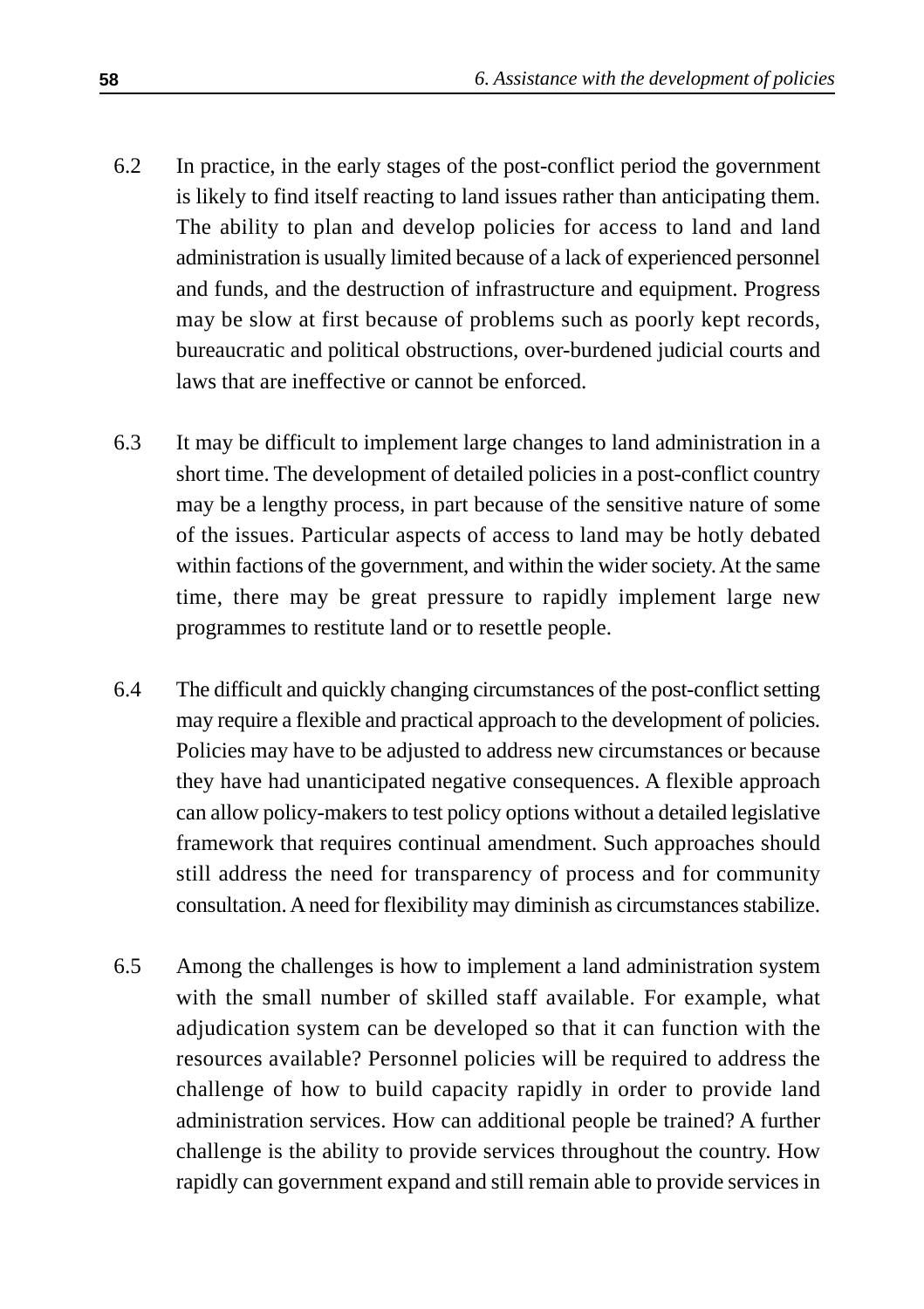a sustainable manner? Capacity in regions is likely to be lower than in the capital. Can local governments provide needed land administration services or should support come, even if only initially, from a centralized agency? The only responses to this reality are to prioritize the issues that must be dealt with, and to ensure that policy objectives are reasonable. See Box 8.

Policies must be translated into law and a legal infrastructure is needed for the implementation of the mandate defined in the policies. In a post-conflict country, the development of laws may be adversely affected by inexperience of the law-making body and a heavy legislative workload, with new laws being required for many aspects in addition to land tenure. An over-reliance on international advisors in the development of legislation may result in elements of foreign laws being imported without an adequate assessment as to whether they would work under local conditions. In order for land legislation to be consistent with local views as well as international human 6.6

#### BOX 8

#### **POLICY OBJECTIVES**

Reasonable policy approaches in a post-conflict setting may include:

- Developing policies and laws that are realistic about the ability to change long-standing behaviour.
- Developing policies in relation to land issues that can be tailored to the needs, priorities and practices of people.
- Simplifying procedures for the implementation and enforcement of policies.
- Making policies and law realistic with regard to the government's financial and institutional capacity to implement them.
- Making policies and laws capable of being understood and used by the general population.
- Recognising that some policies may create conflict even if they appear otherwise to be sound.
- Developing policies and laws in cooperation with a cross-section of society, and within a framework of reconciliation and compromise.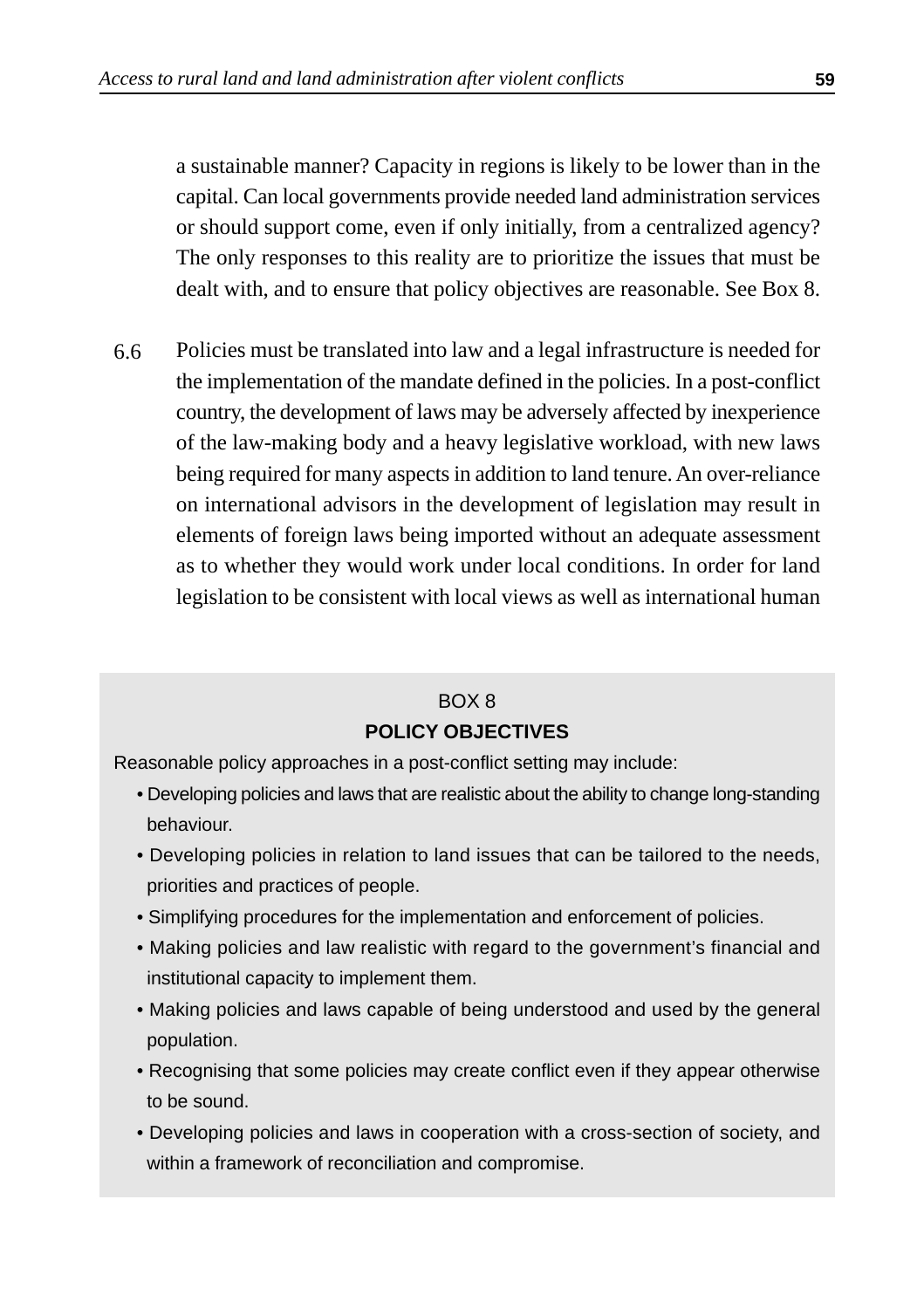rights conventions, the development of law should be based on discussions with stakeholders such as national lawyers, judges and other property specialists, and international advisors. Such discussions should form the basis for proposals for property legislation.

If there is a lack of basic legislation, there may be pressure to carry out certain activities before the enabling laws are developed. The danger is that legislation, when eventually passed, may differ from the early concepts at the time the activities were carried out. To avoid problems, the elapse of time between starting the work and the preparation of the legislation should be monitored. 6.7

## **RESTITUTION**

- Unauthorized occupations of land are an unavoidable part of post-conflict circumstances. They may not necessarily be a problem and may provide shelter and a source of food production for people who have no other alternative. But problems will arise in the medium to long-term if a solution to unauthorized occupations is not found. Solutions for land claims, however, should not be seen as a simple declaration of entitlement to land rights but should also strive to support national reconciliation. Such solutions are likely to require a co-ordinated approach to land claims and housing, and may also require the use of public lands. 6.8
- Organizational structures will need to be established, for example: 6.9
	- Legal aid units should inform people of procedures and assist them to complete necessary forms.
	- A claims processing unit should collect claims and ensure that they meet the administrative requirements before submitting them for a decision.
	- Decision-making facilities will be needed to resolve the cases. A variety of options may be possible. See Box 9. Mediation facilities may assist people to negotiate a settlement and may be much quicker than courts to establish. Adjudication facilities such as a tribunal or court may provide a judgement on claims. Specialized land courts may be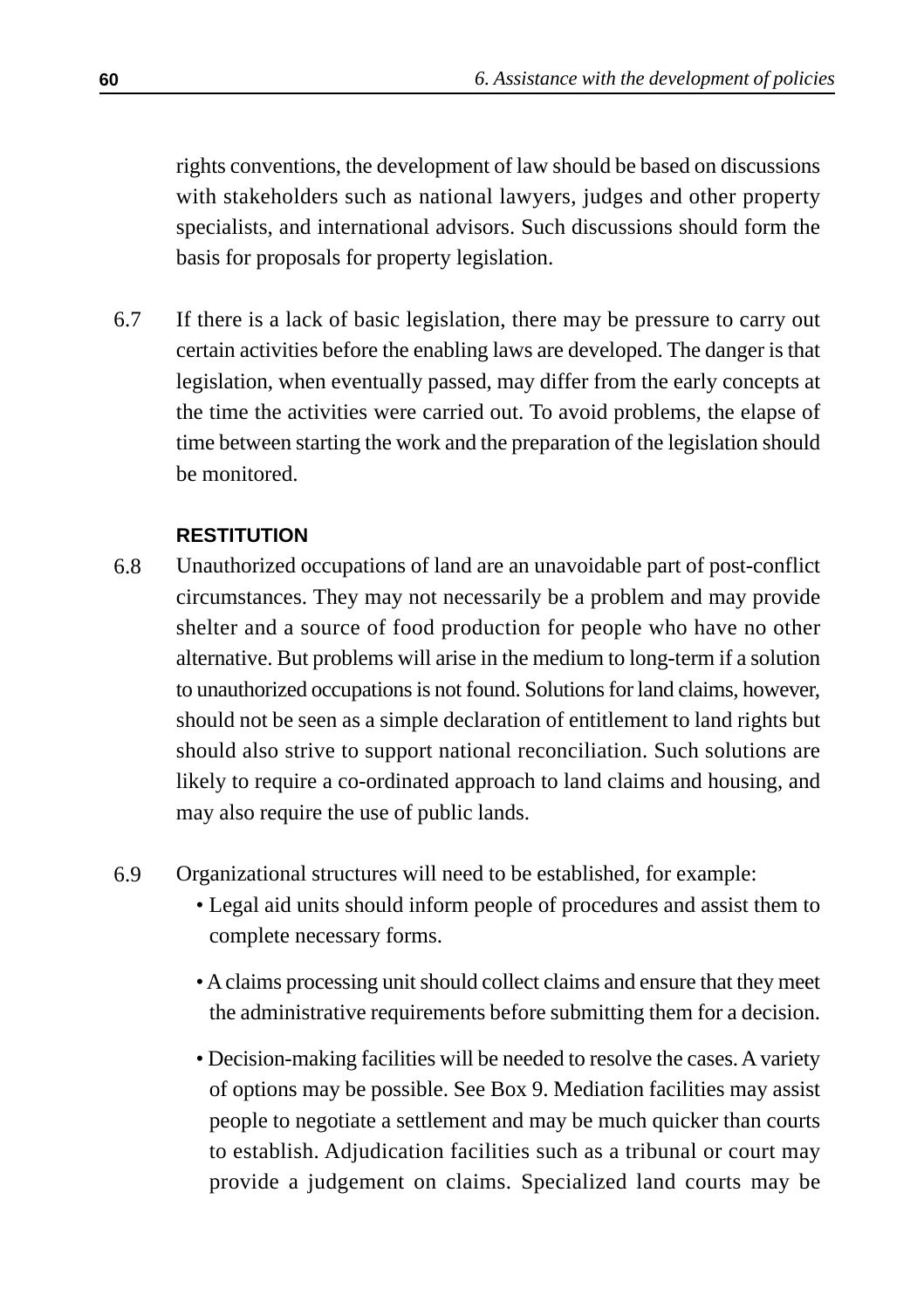# BOX 9 **DISPUTE RESOLUTION APPROACHES**

**Adjudication** is the process of providing a judgment in a dispute. Parties in the dispute may provide evidence but they do not participate in making the final decision.

- Formal courts of law are common throughout the world. Specialized land courts exist in some countries.
- Land commissions are formal bodies to investigate land issues or implement land policy. They are sometimes created to adjudicate land claims in titling and registration projects. They are less formal than courts and often travel to communities.
- Arbitration is the process of resolving dispute through the use of an impartial person known as an arbitrator. It is less formal than a court although the role of the arbitrator is still usually governed by legislation. The process is often quicker than the court system.

**Negotiation** is the process where the parties jointly reach an agreement. Negotiated settlements can be effective when the dispute is moderate, and when the parties are interested in reaching a solution.

- Customary negotiation mechanisms are commonly used in many customary societies to resolve land tenure conflicts. The process is usually voluntary. Community leaders may present customary norms but the rules of evidence may be treated flexibly according to the case.
- Mediation is the process where an impartial person, the mediator, helps the parties to work out their own mutually agreeable solution.

These approaches may be used in combination. Typically negotiation is tried first. If the parties fail to reach agreement, the case can go to arbitration or some other form of adiudication.

> considered in order to take pressure off conventional civil courts. Mobile courts may be a way of addressing claims in remoter areas but their effectiveness should be assessed for resolving legitimate claims from people still living outside those areas. An appeal system may be necessary.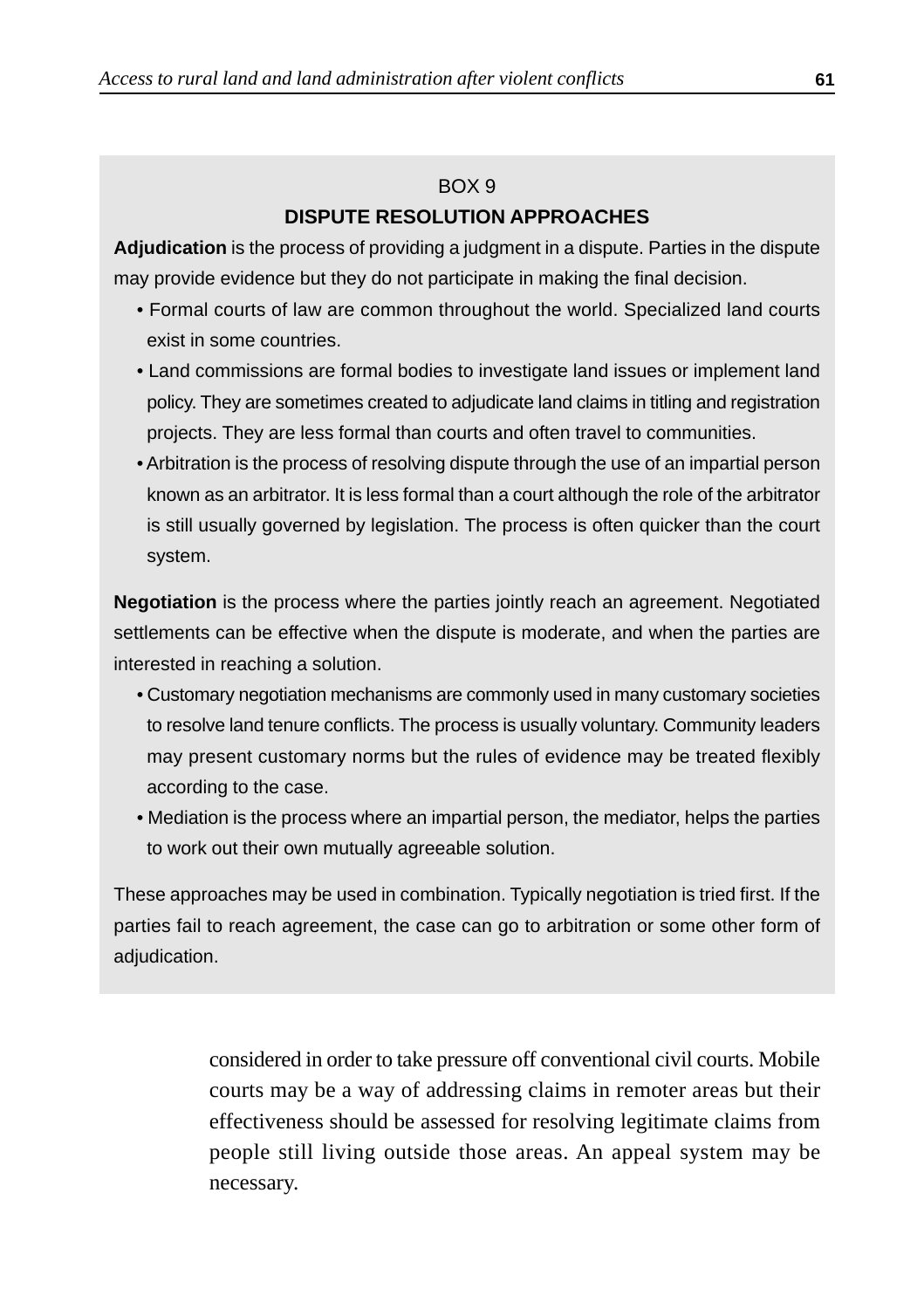- An enforcement unit should ensure that judgements are implemented. It may be necessary to evict people who do not obey an order of the court to vacate property. It may be necessary to ensure that local and national bodies are legally obliged to accept decisions of the restitution agency. The extent to which international bodies may participate in the process will have to be determined.
- The rules of the adjudication system will have to be defined, e.g.: 6.10
	- The types of claims that are eligible for restitution.
	- The date for which claims are valid. Claims for property taken before a certain date might not be eligible for restitution.
	- The people who are eligible to submit claims.
	- Evidence that is acceptable to support restitution claims. Land records can be an important form of evidence but in many rural areas formal land records may not exist. It may be necessary to include other types of evidence, including oral evidence.
- The system should be accessible to people. People throughout affected areas should be able to easily submit claims. However, care must be taken to ensure that systematic approaches are followed throughout the country as decentralized offices without sufficient expertise or capacity may result in the imposition of arbitrary rules. Forms and information on the process should be in local languages, and should be prepared in consideration of the literacy levels of the population. A decision will have to be made whether people should pay fees for the process. If so, the fees should be affordable to people. At the same time, the system should be affordable to the government. The design of the system should reflect the limited resources available. Costing of options is needed to ensure that solutions that are designed are capable of being implemented. 6.11
- Compensation may be proposed for people who cannot have their land restituted. The compensation may be equivalent land located elsewhere. 6.12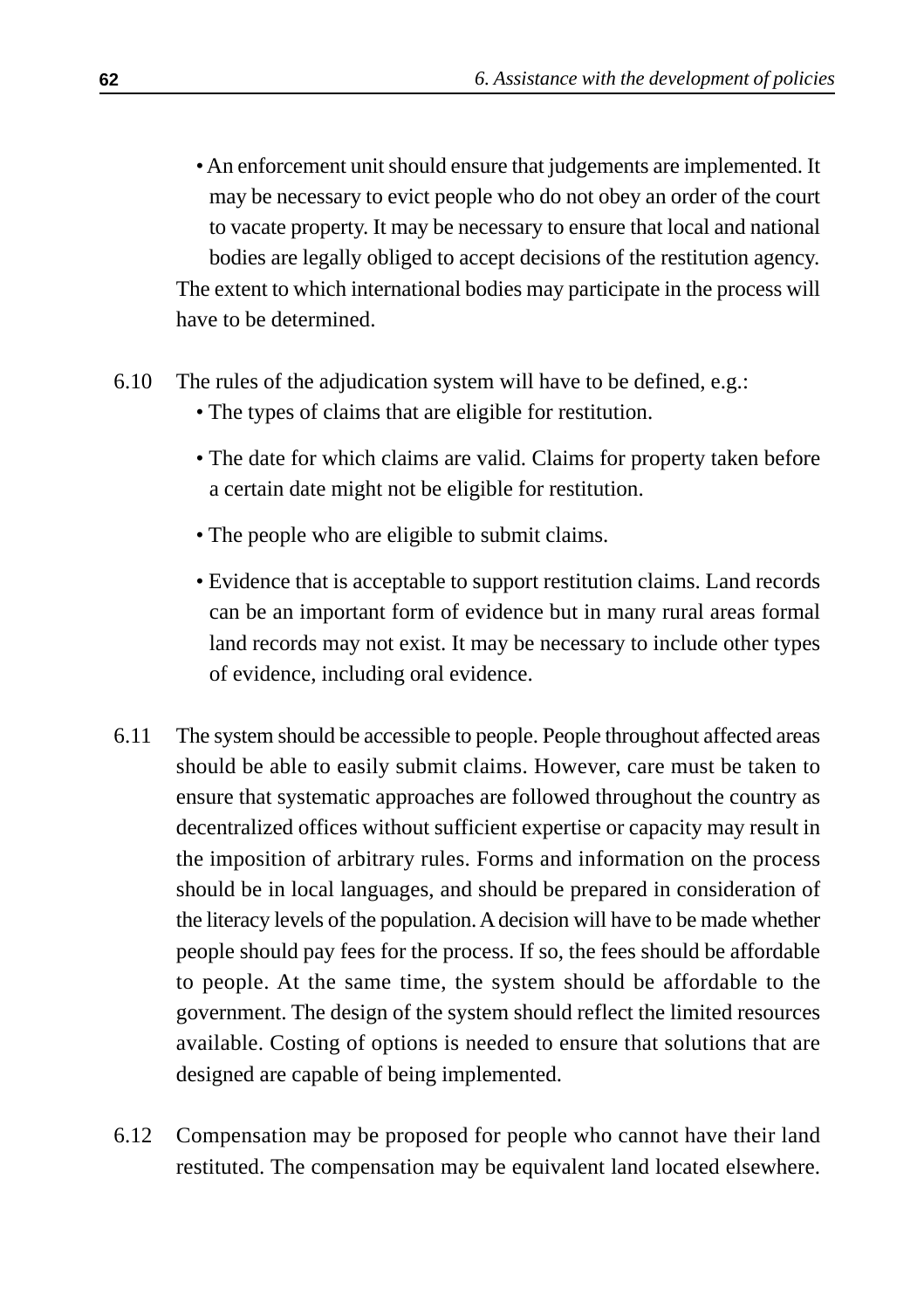Compensation schemes in the form of money have been less successful, as national governments typically have scarce resources following a conflict and donors are reluctant to capitalize compensation funds.

Evictions are a necessary part of land administration following a conflict. 6.13 An eviction process should be designed and enforced under appropriate circumstances. The process should set clear standards for responsibilities for carrying out evictions and for the conditions in which they will occur in order to prevent misuse or create further problems of displaced people. For example, criteria for eviction may include that alternative accommodation is available for the occupants, and that the property will be put to immediate use following the eviction. A major test will be the extent to which powerful people can be evicted, i.e. the application of the rule of law.

### **RESETTLEMENT**

- The need to provide land for people who are landless or who cannot return to their homes will be unavoidable. The challenge is to find land that is available for resettlement purposes. Rural and urban linkages should be examined as many people may move from rural areas to urban centres in order to seek a living. 6.14
- Public land, whether abandoned or unused, is likely to be part of the longer-term solution. Public lands may be administered by a number of different agencies. Mechanisms may have to be developed to transfer control of the lands for the purposes of resettlement. This may not be a simple matter if the agencies controlling the public lands consider themselves to be the "owner", and view the land as part of their own assets and a source of their power and prestige. Public lands may also be controlled by local governments. Their low level of capacity may have to be supplemented in order for the use of their land to be properly planned. 6.15
- The use of private land that has been abandoned may be simple in some cases, e.g. when large land holdings allocated before the conflict have been abandoned and are unlikely to be reclaimed. In other cases, the use of 6.16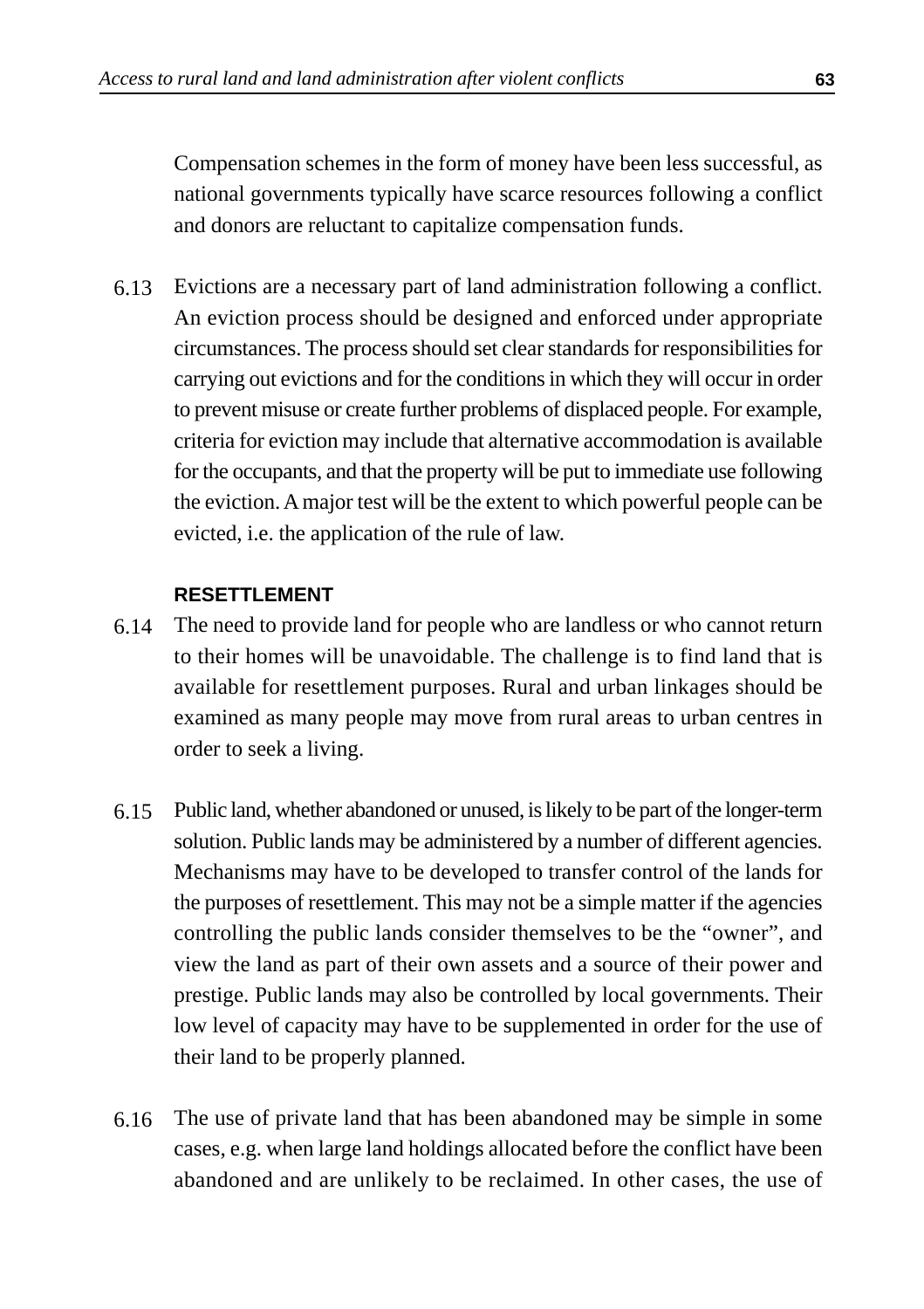abandoned private land, and land under customary tenure, may be complex. Care will have to be taken to ensure that problems do not become magnified, with the government creating a dispute between itself, the owners of the land, and the people who have been resettled. The nature of rights attached to land being used for resettlement should be researched carefully to ensure that users of the land will not be inadvertently dispossessed as a result. It is essential that the rights of the host communities are addressed as well as the rights of the people to be settled. See Box 10.

Vulnerable groups may require separate processes for the allocation of land. 6.17 Women, and widows in particular, may have difficulty getting access to land under customary law. The needs of the vulnerable poor may be

#### $ROX$  10

# **PROTECTION OF RIGHTS OF HOST COMMUNITIES AND PEOPLE TO BE RESETTLED**

In the case of resettlement, the rights of host communities should be addressed, for example:

- What are the statutory and customary rights of local people (as individuals and groups) over land and other natural resources?
- How are these rights acquired?
- What is their quality under normal circumstances and under pressure?
- What is their legitimacy and legality in a local and regional context?
- How will their rights be affected by the allocation of rights to settlers?
- What problems may be created by settlers?

The rights of people to be resettled should be addressed, for example:

- What mechanisms can provide IDPs and others with legal rights for land that they have occupied for some time without complaints?
- What are the mechanisms for settlers to get access to land and natural resource use?
- Who issues these rights?
- What is the quality of these rights?
- How do households headed by women get access to land and other natural resources and what is quality of these rights?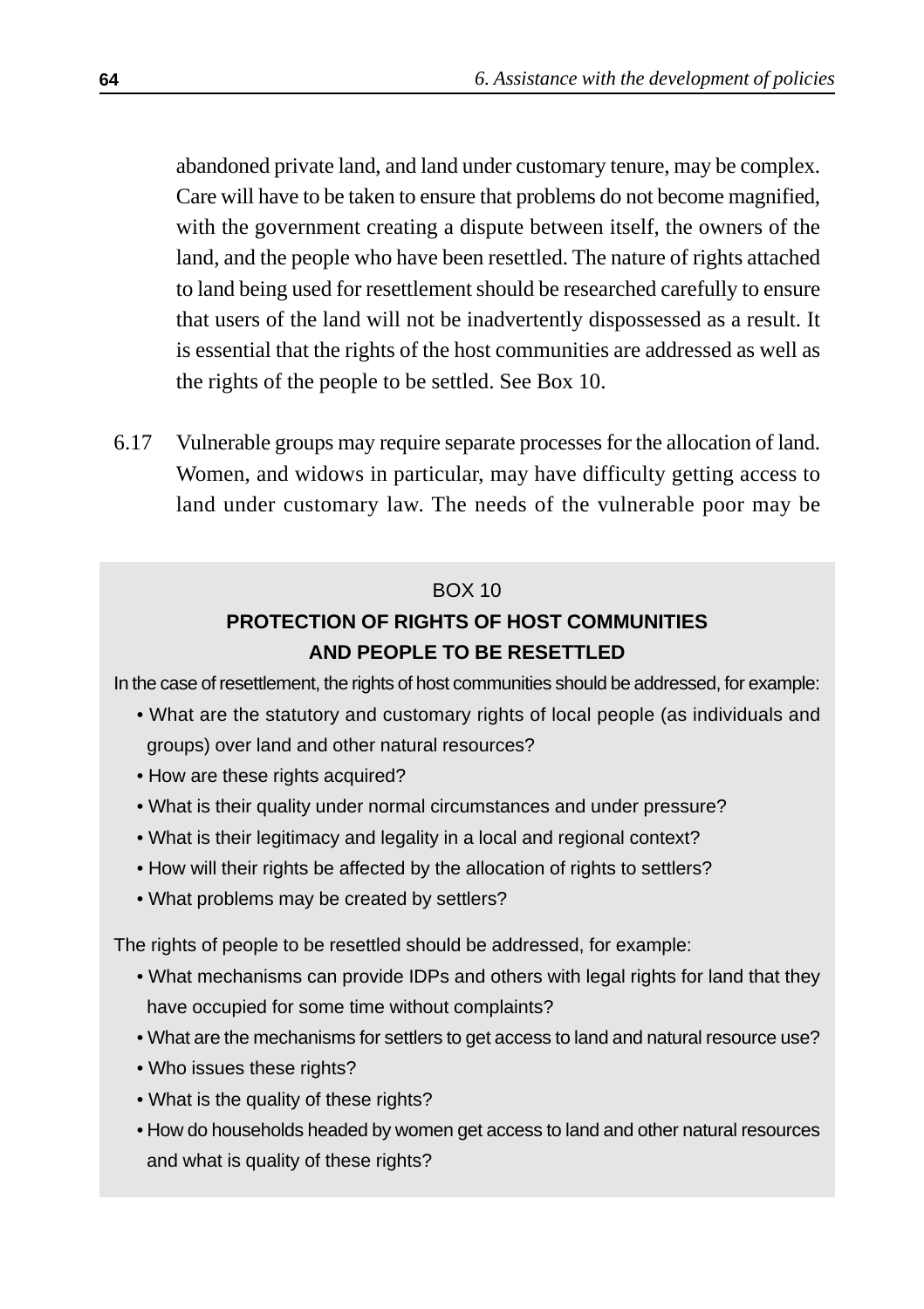sufficiently different from others, and they are less likely to be able to pay rent and for services. If large numbers of people comprise vulnerable groups, the limited ability of government may require simplified procedures for applications and settlement. Although vulnerable groups should be provided with permanent land as soon as possible, it may be necessary to provide them initially with temporary rights to land with the understanding that they may be required to relocate in certain circumstances.

## **ESTABLISHMENT OF AN OPERATIONAL SYSTEM**

- What sustainable administrative infrastructure is required to implement policies to improve access to land? The answer will vary according to a number of factors including the ability of land administrators to implement the policies. Financial matters will play a large role in the determination. On the one hand, investments required to re-establish the system are likely to be beyond the capacity of the government to finance. The extent of the investments made will depend on the willingness of the international community to fund them for a number of years. On the other hand, a need to keep the costs of services affordable to citizens is likely to result in low revenues for services provided by the land agencies. 6.18
- **Mandate and structure.** Institutional responsibilities must be assigned for administrative issues such as restitution and resettlement, evictions, management of state lands and abandoned private lands, and the land registration and cadastral system. Functions for dispute resolution or carrying out evictions are commonly separated from functions related to the management of land records or of land itself. The assignment of responsibilities for land administration issues to a single agency may provide for an administratively simple solution as a single agency may reduce duplication and improve co-ordination. However, forcing the solution of a single agency is unlikely to result in these benefits if there are historical reasons and local preferences for responsibilities to be divided among several agencies. 6.19
- Claims for restitution and other land disputes require decisions over rights to property. Whether such decisions can be made by a judicial court or by 6.20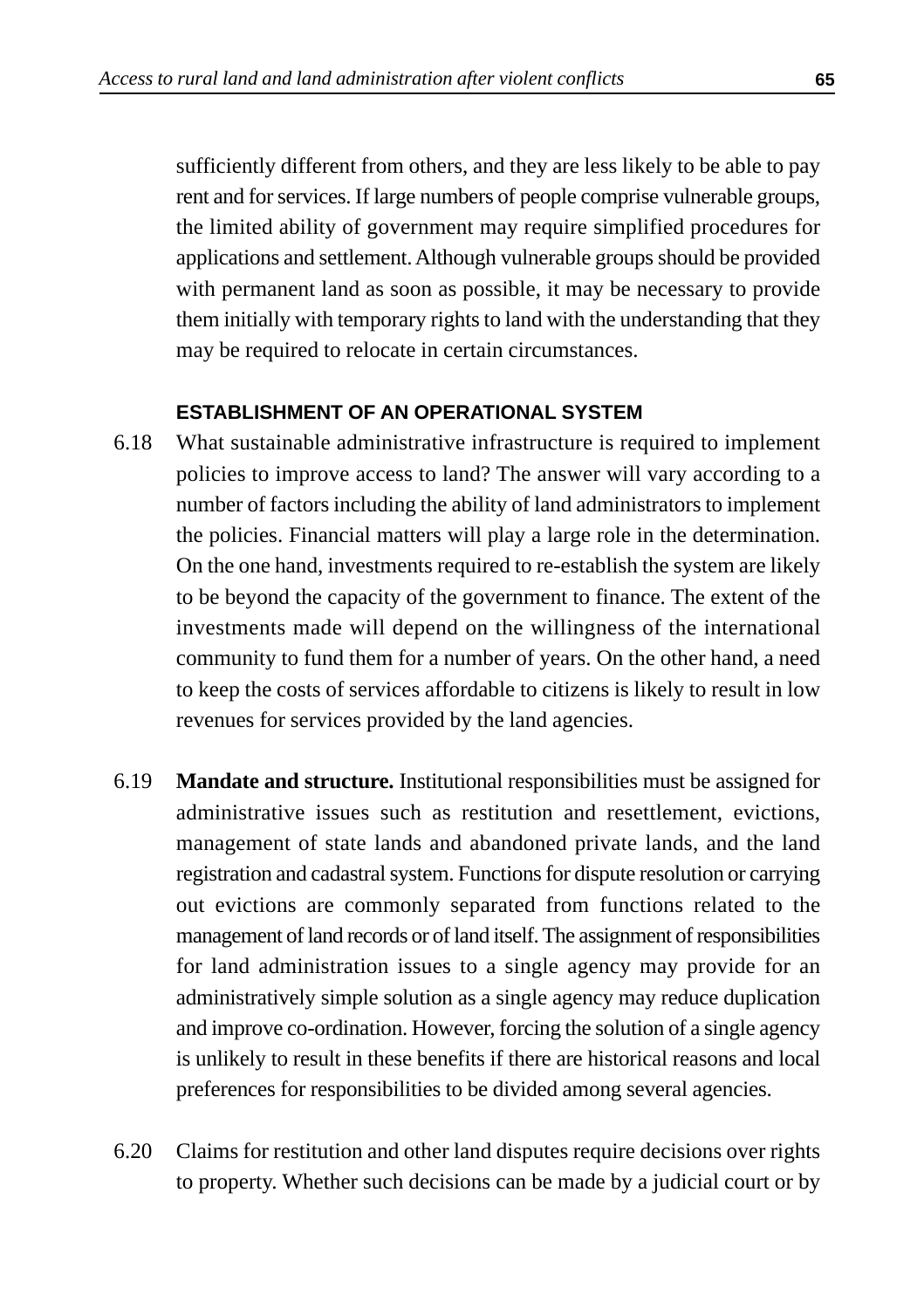an administrative land agency may be defined in the constitution. If a judicial arrangement is required, it may be necessary to create a special land court if the court system is over-burdened with criminal and other civil cases.

- Regardless of the structure developed, there will be a need for project management approaches to establish good co-ordination between processes, e.g. to ensure the flow of information between agencies responsible for land restitution and land registration. 6.21
- **Personnel.** The recruitment policies for land agencies should be defined. Some trained staff may have been involved with malpractices during the conflict, or may be regarded as objectionable because of their collaboration with a particular group. However, they may have the knowledge and experience needed to re-establish operations. The costs of excluding access to the potentially valuable stock of knowledge held by such people should be weighed against the benefits of doing so. Lower-ranking personnel may not be as controversial as those who held senior positions. Staffing plans will need to address these constraints. 6.22
- Standards for working conditions should be established. Sustainability of operations depends on competent and motivated staff. People are unlikely to remain motivated if they are poorly paid and work in poor conditions, and if promotion depends on personal connections rather than qualifications or competence. The situation in land agencies can become quite unstable with large numbers of staff being rotated to other units for political reasons. Such mobility can cause a loss of morale, especially if highly qualified people are replaced by people with less ability and knowledge. 6.23
- Training programmes should be designed to ensure that people in land agencies and courts are aware of new land policies and legislation. Managerial staff should be trained on planning and managing the work programme. Professional staff should be trained to carry out new technical responsibilities. Building capacity for staff in land agencies should include building ideas and visions of the new land agencies, creating professional 6.24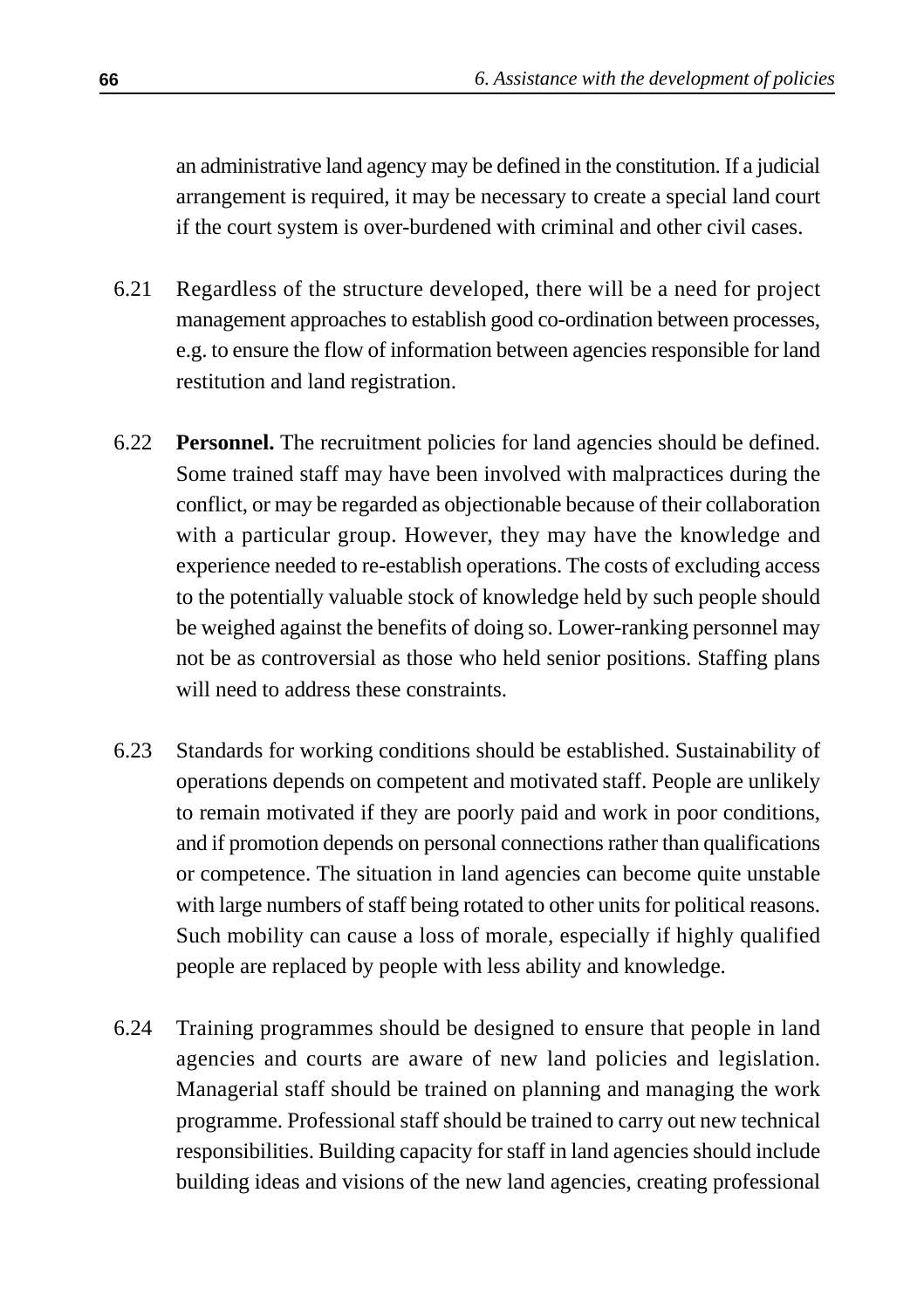networks, and working with other stakeholders to understand their needs and requirements. An important part of building capacity is through exposure to best practice in other countries in the form of study tours, and by participating in international conferences. Training programmes should be continuous to address changes to policies, the introduction of new policies, and the change in staff through promotion, relocation or for other reasons.

- **Premises.** An important part of the re-establishment of operations will be the renovation of offices, courtrooms and archives. The phasing of the opening of new offices has to be planned with the schedule of restitution and other processes. It is important for land administration operations to be accessible by the general public but this may not always be the case. However, if offices are blocked from the public because of security concerns, people may not be able to take part in the processes to improve access to land and land administration. 6.25
- **Equipment.** The destruction or obsolescence of equipment may mean that equipment has to be borrowed or hired until the arrival of newly purchased equipment. Sources for the temporary supply of equipment may have to be located. 6.26
- **Land records.** Land agencies will be required to manage increasing volumes of land records, and secure storage facilities will be required. The growth in land records should come in part as missing land records are relocated. Increases in volume will also come as restitution and resettlement programmes proceed. The storage requirements for paper documents may diminish if computer records are accepted for legal purposes. Introducing digital technology will require the development of a robust system with standard security features including the archiving of digital records in a site that is separate from the registry office. 6.27

#### **CO-ORDINATION AND COMMUNICATION**

**Co-ordination between stakeholders.** The co-ordination mechanisms 6.28established during the emergency phase may need to be adapted and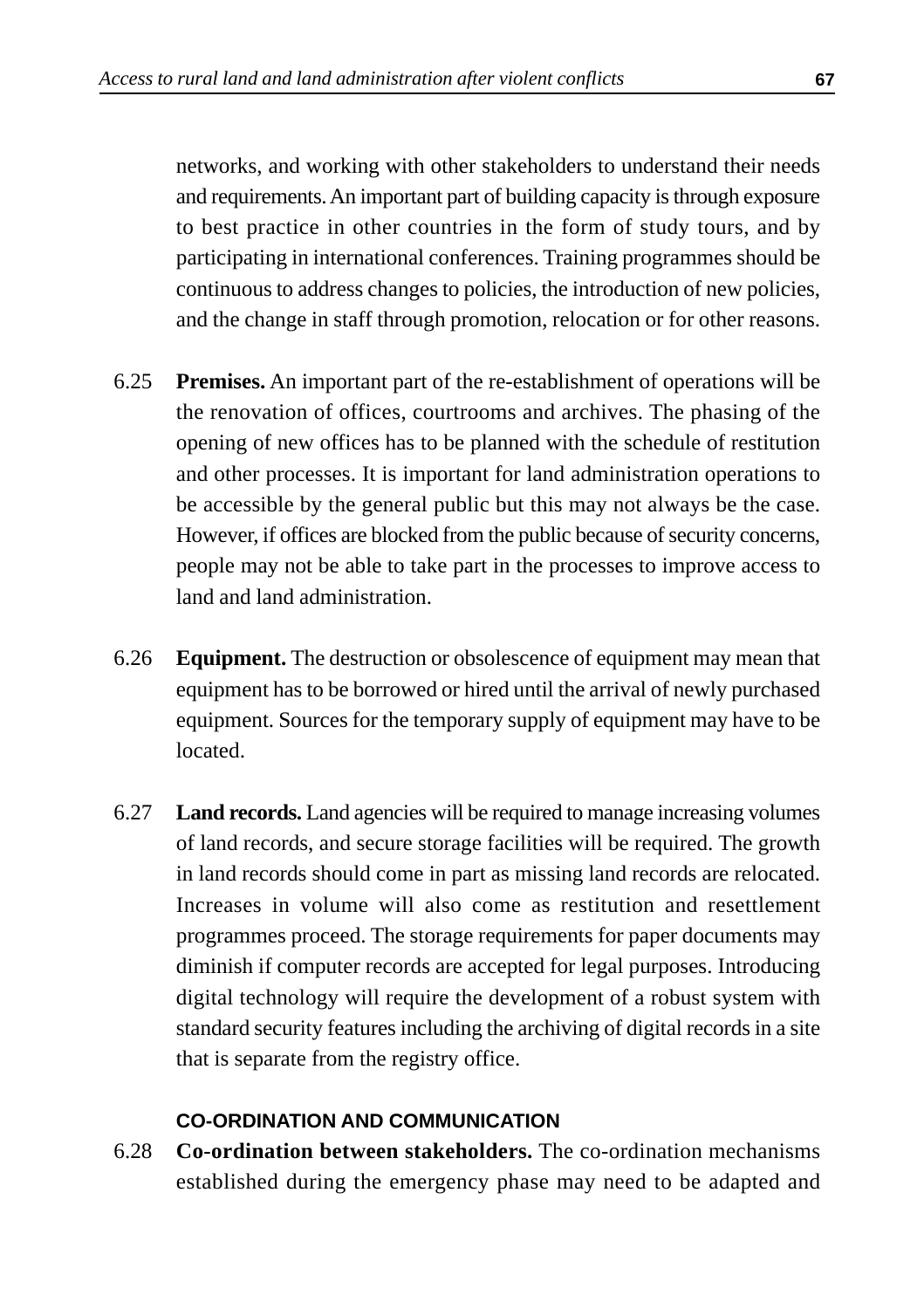strengthened during the period of active policy-making. As government develops during the post-conflict period, it may formulate policies on a wide range of matters that impact directly and indirectly on the land administration system. Emergent policies in areas such as humanitarian aid, migration and finance may need to be reviewed and an assessment made of their potential impact on land administration. Information on expected impacts of such policies will need to be conveyed to a policy forum such as a co-ordination group.

- Consultations with stakeholders should begin as early as possible in the process in order to promote a national discussion on the provision of access to land within the institutional framework being developed. Information on restitution and resettlement programmes should be supplied to the public at an early stage, and not just when legislation is drafted. Preparation and correct timing is important as ideas often need to be communicated early in order to give time for discussion with all stakeholders. In particular, procedures on land access should be co-ordinated with local institutions. Such co-ordination should provide a link between the national land agencies and local communities. The consultation should help local communities to view decisions concerning access to land as being legitimate. 6.29
- **Communication.** Programmes should be implemented to keep the public informed of the development of policies and legislation. Such communication reduces confusion and improves transparency of government. Information should also be given to advise people how to protect their land rights, and on the rules and procedures established for restitution and formalization of rights. A wide range of messages should be created for different audiences, and using different media such as information leaflets, posters, videos, newspapers, radio and television. 6.30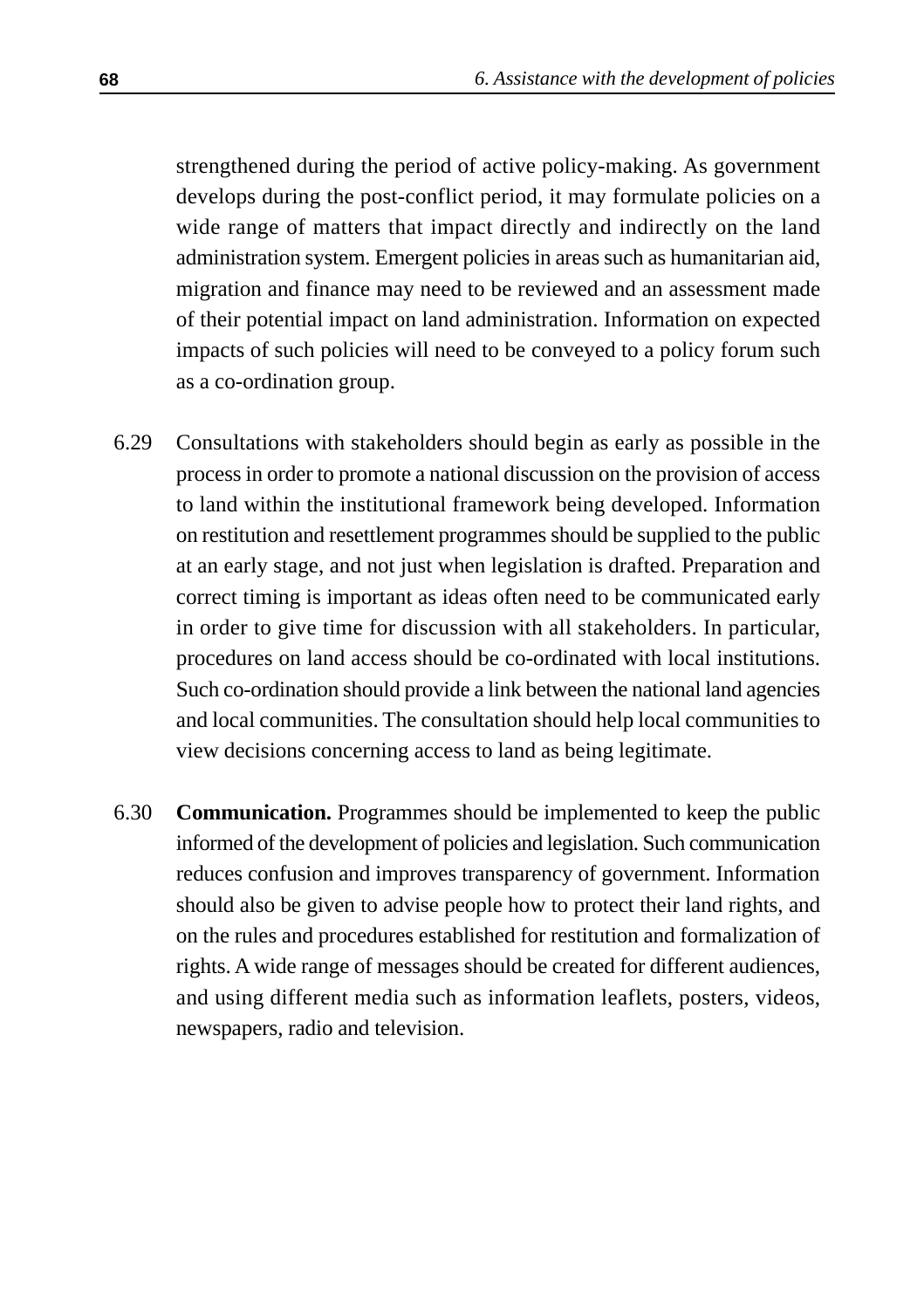# **7. Assistance with the implementation of policies**

- Technical aspects of land administration, such as the establishment of registration and cadastre systems, are not ends in themselves but are the means to respond to the needs of people for more secure access to land. It will be necessary to ask if the policies being implemented are working. Processes should be developed to monitor and evaluate the implementation of policies for access to land. Because of the complexity of the situation, the effectiveness of policies is likely to be mixed. The measurement of the procedures and outputs of policies should produce more accurate data on which to base future policy initiatives. 7.1
- The ability to monitor and evaluate policies for access to land may be limited in the early stages of the post-conflict administration. Pressures for the rapid implementation of policies for access to land may mean that there is no time to review the effectiveness of the policies and their procedures. There is also likely to be a shortage of staff with expertise in monitoring and evaluation. 7.2
- There may be methodological problems in monitoring and evaluating programmes to provide access to land and security of tenure. Establishing the appropriate indicators for analysis may be the subject of considerable debate. In the post-conflict setting difficulties are magnified as factors such as the destruction of land records are added to the general problems. Simple quantitative analysis is often impossible or is of limited value. Attempts to obtain useful data from the field can be complicated if it is too dangerous to collect data in some areas. Other difficulties include a continuing fear within the population to speak to authorities, the circumstances being too changeable to produce reliable data, and limited resources available to collect data. 7.3
- What indicators should be looked to when assessing the effectiveness of the implementation of strategies to improve access to land? Because of the 7.4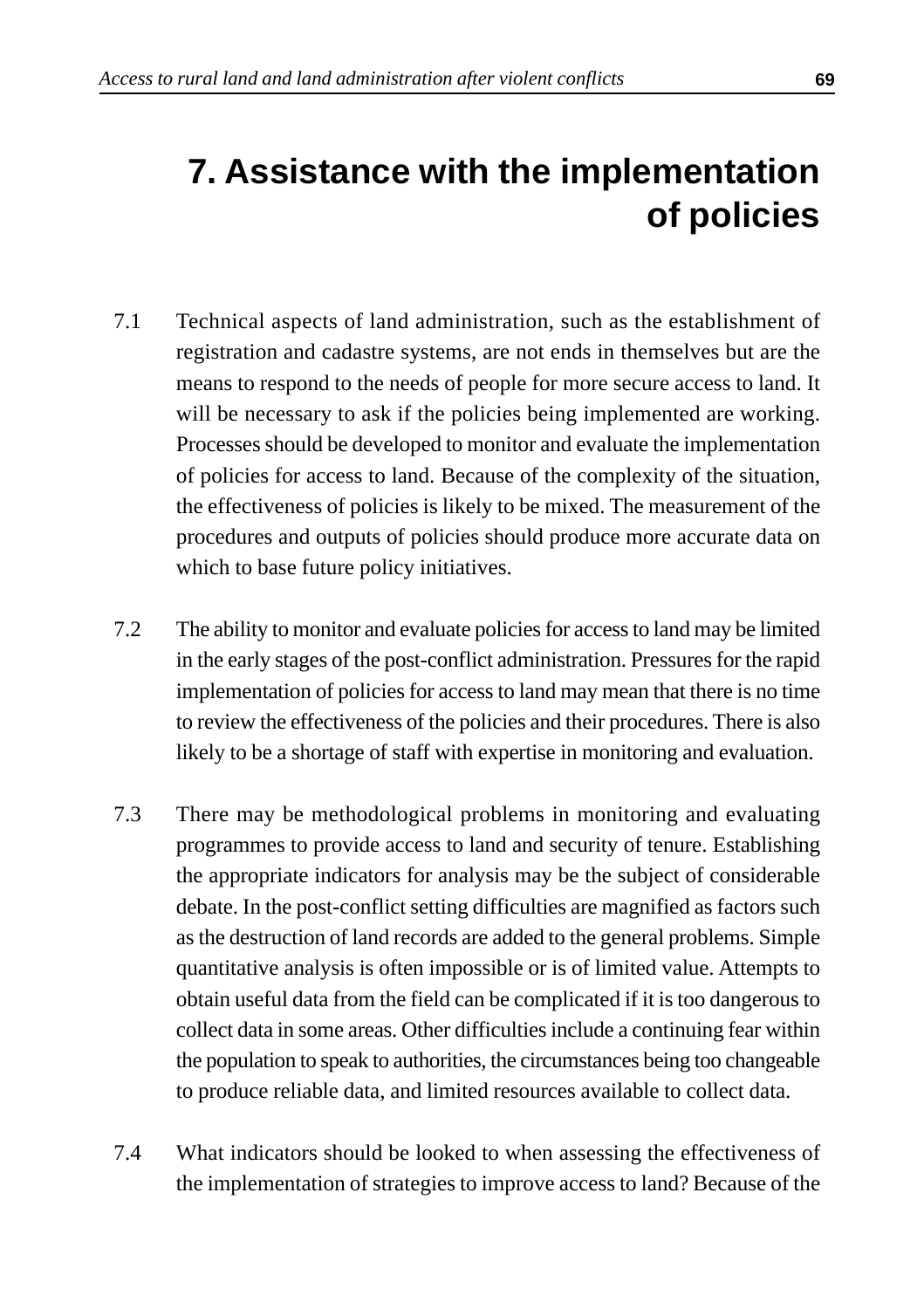complementary but individually specialized aspects of the various strategies for access to land, there are likely to be variable indicators for the purposes of monitoring and evaluation. Indicators should be of a type that adequately identify the true circumstances of access to land for women and other vulnerable groups. This implies that qualitative indicators should apply as well as quantitative ones. See Box 11.

## BOX 11 **INDICATORS FOR MONITORING AND EVALUATION**

#### **Preliminary evaluations and indicators**

There may be a lack of reliable data in the post-conflict setting from which to make proper assessments of land tenure problems. Some quantitative data such as land records may have been destroyed in conflict thus preventing the ability to make a quick assessment of official rights before the time of conflict. Qualitative data such as assessments of the fairness of land laws and the nature of security afforded by land tenure systems may be important for the purposes of policy development and reestablishing the operations of government. However, they may be practically irrelevant if the laws are ignored and the only type of security of tenure is dependent on occupation and the amount of force required to maintain it.

#### **Indicators for policy implementation**

A variety of policies for access to land may be applied. The appropriate indicators to assess the effectiveness of policies will depend on the type of strategies being implemented. In some post-conflict settings, policies on access to land have employed some or all of the following approaches:

- Land legislation;
- Adjudication procedures for land claims and disputes;
- Existing land administration systems;
- Housing strategies;
- Evictions procedures;
- Administration of state-owned land;
- Administration of private abandoned land;
- Transparency.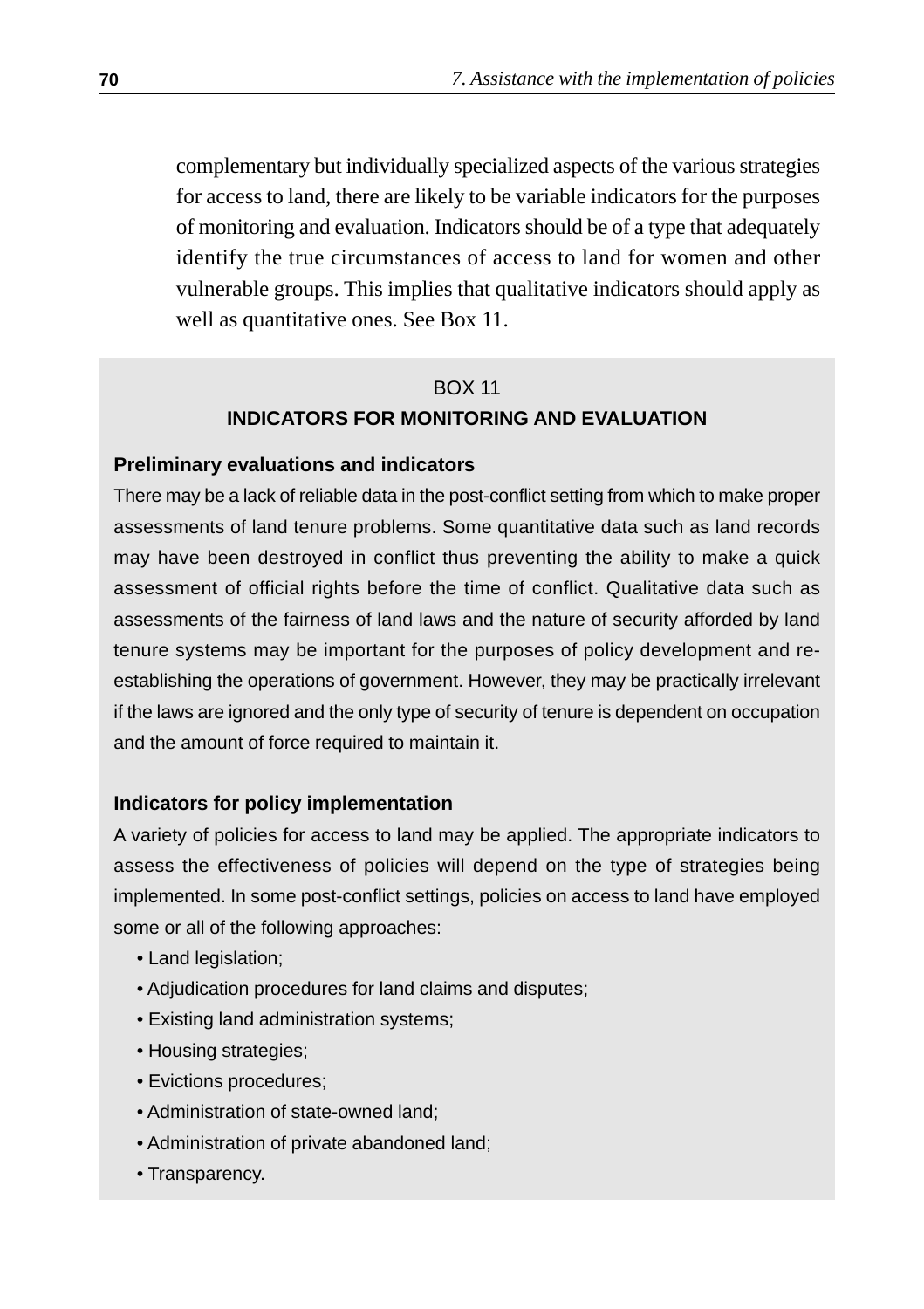- Policies may not be effective because they have been poorly designed or are trying to do the wrong thing. Monitoring and evaluation should provide signals that such policies should be reconsidered. But even good policies may not be effective if there are difficulties in implementing them. These difficulties may arise because of limitations with human resources, or because information on the policies has not been adequately conveyed. Monitoring and evaluation should address these issues. 7.5
- Generally, the human resources available will not be adequate to deal with the implementation of policy in all areas. There are likely to be constant problems of staffing. The capacity of local staff to implement policy may be limited. Training courses should be held at regular intervals. Policies such as decentralization may affect the requirements for staffing. For example, a decision to establish offices in all districts of a country will be unsustainable in the short-term if resources are not available. Geography, along with inadequate transportation and communication infrastructure, may make it difficult to monitor what is happening at regional offices. In practice, a decentralization policy may be forced to restrict implementation to a few areas initially in order to achieve results. 7.6
- The effectiveness of the communication campaigns should be monitored. Initial efforts to inform people of their rights and of programmes to provide access to land may have limited success. Awareness of policies and actions may take a long time to establish, and activities may need to be repeated frequently. The messages may need to be continually refined for particular audiences. 7.7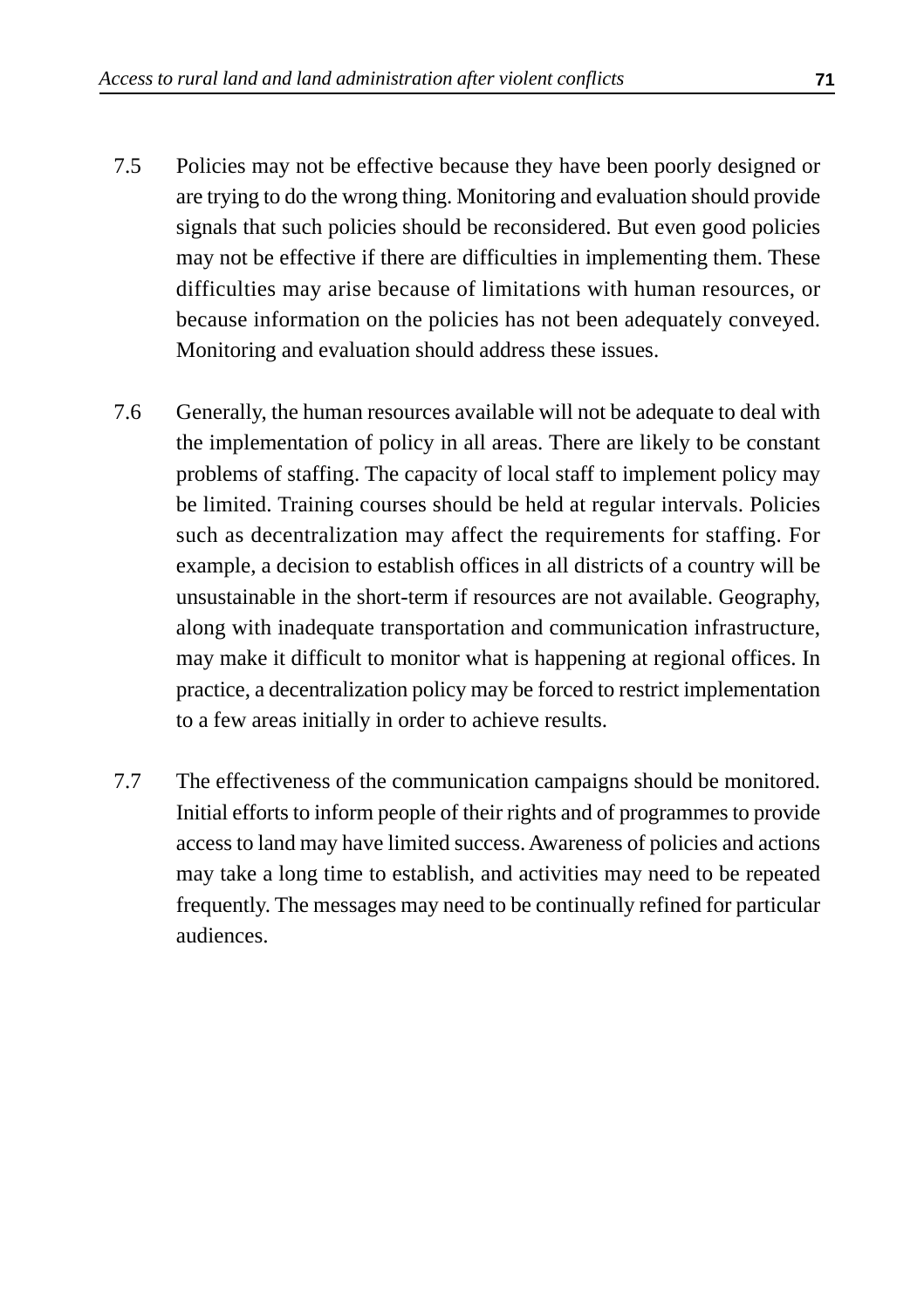## **8. Final comments**

- Secure access to land and other natural resources is a crucial factor in the recovery and reconstruction of a country after violent conflict. It is essential for the realization of the right to food and the Millennium Development Goals, particularly as they relate to eradicating extreme hunger and poverty, promoting gender equality and empowering women, and ensuring environmental sustainability. 8.1
- Problems related to access to land after violent conflicts are often immense. The operations of government in the post-conflict period are usually chaotic and sometimes dysfunctional. Expertise to develop and implement policies is typically limited. Co-ordination within government is often weak. A lack of expertise within government means that partnering with international organizations and NGOs can be critical to the co-ordinated development and implementation of appropriate strategies to provide access to land. 8.2
- Land administrators providing technical assistance during the post-conflict period can play an important role to ensure that issues of land access remain on the agenda, and that they are not swept aside because of the perceived difficulties of the problem. They can play a significant role in facilitating discussion, co-operation, co-ordination and partnership in the process of providing access to land in the post-conflict setting. See Box 12. 8.3

#### $ROX 12$

### **ROLE OF LAND ADMINISTRATORS AS ADVISORS**

Land administrators providing technical assistance can play an important role to ensure that access to land remains on the agenda, and that the problems are well understood. Possible actions include:

• Develop partnerships with government, international organizations and NGOs to seek advice from stakeholders and to develop co-ordinated approaches to the development and implementation of policy. →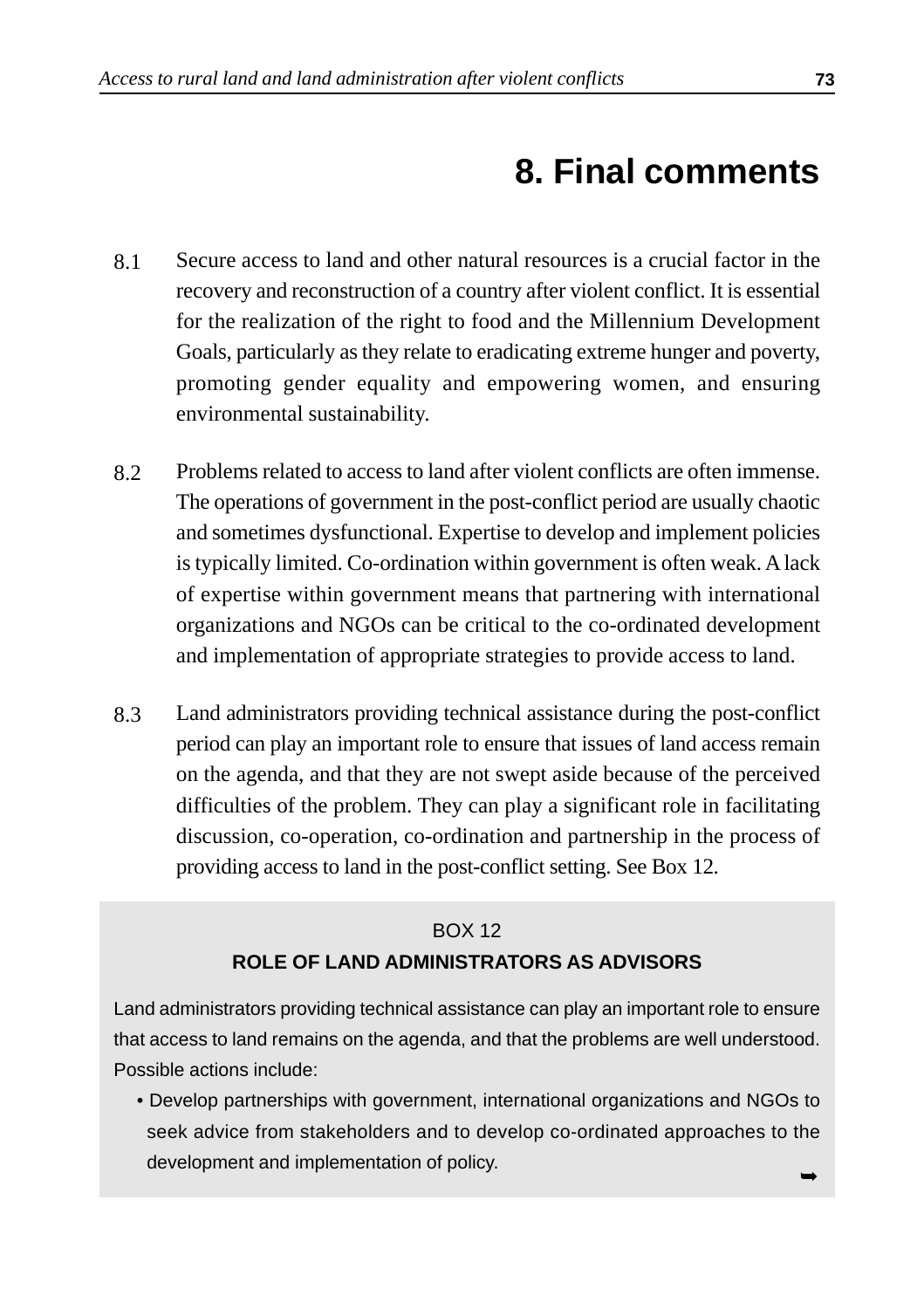- Gather relevant information on access to land and land administration.
- Report the characteristics of access to land to the government.
- Foster public debate and education campaigns concerning access to land, such as appropriate mechanisms for land restitution and resettlement.
- Identify critical issues on access to land that require immediate responses from governments and others, e.g. the particular difficulties faced by vulnerable groups.
- Ensure that the issue of access to land in the post-conflict period is treated within a framework of reconciliation.

Land administrators can play an important role to ensure that appropriate policies are developed and implemented. Possible actions include:

- Assist in the development of policies for access to land and land administration as part of a total, cohesive framework rather than a number of isolated policy initiatives.
- Assist in the development of policies that are in accordance with international conventions in regard to land.
- Listen to the arguments of stakeholders in developing policies that anticipate future needs.
- Assist in the development or re-establishment of land administration systems that promote and provide security for the short-to-medium-term until more detailed strategies can be developed.
- Assist in the decentralization of essential operations so that policies for access to land can reach people throughout the country.
- Promote justice and fairness in administrative processes by making procedures simple, transparent and fair for all users including vulnerable groups.
- Ensure that applicable human rights standards are applied in the development and implementation of land administration systems.
- Provide information about land rights and land administration services to affected groups.
- Partner with government for the provision of specialist services to provide access to land and tenure security.